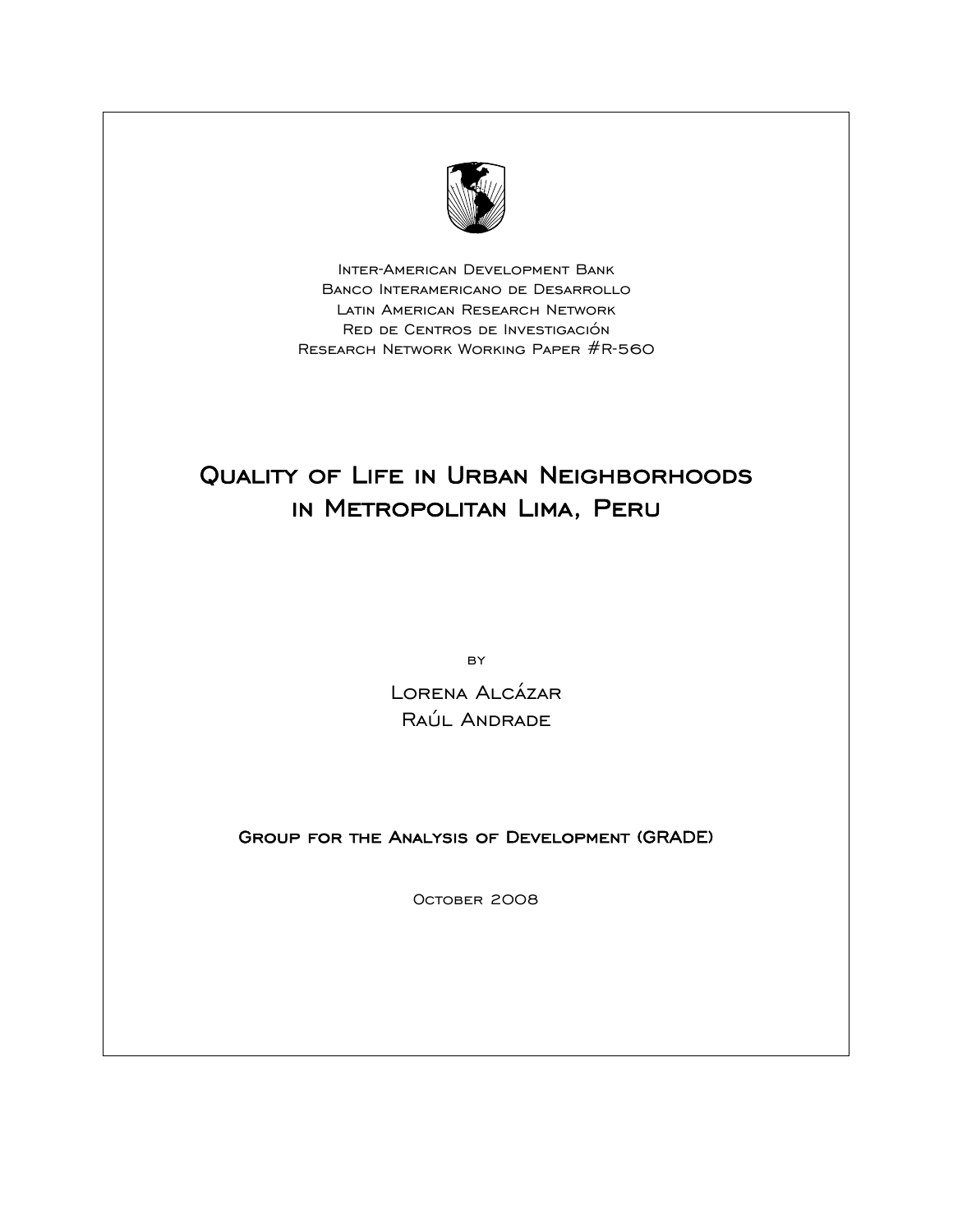## **Cataloging-in-Publication data provided by the Inter-American Development Bank Felipe Herrera Library**

Alcázar, Lorena.

Quality of life in urban neighborhoods in Metropolitan Lima, Peru / by Lorena Alcázar, Raúl Andrade.

p. cm. (Research Network working papers ; R-560) Includes bibliographical references.

1. Cost and standard of living—Lima--Peru. 2. Dwellings—Prices—Lima--Peru. 3. Quality of life—Peru--Lima. 4. Real property—Valuation—Lima--Peru. I. Andrade, Raúl. II. Inter-American Development Bank. Research Dept. III. Title. IV. Series.

HD7019 .A254 2008 339.41094 A254 -----dc22

©2008 Inter-American Development Bank 1300 New York Avenue, N.W. Washington, DC 20577

The views and interpretations in this document are those of the authors and should not be attributed to the Inter-American Development Bank, or to any individual acting on its behalf.

This paper may be freely reproduced provided credit is given to the Research Department, Inter-American Development Bank.

The Research Department (RES) produces a quarterly newsletter, *IDEA (Ideas for Development in the Americas)*, as well as working papers and books on diverse economic issues. To obtain a complete list of RES publications, and read or download them please visit our web site at: http://www.iadb.org/res.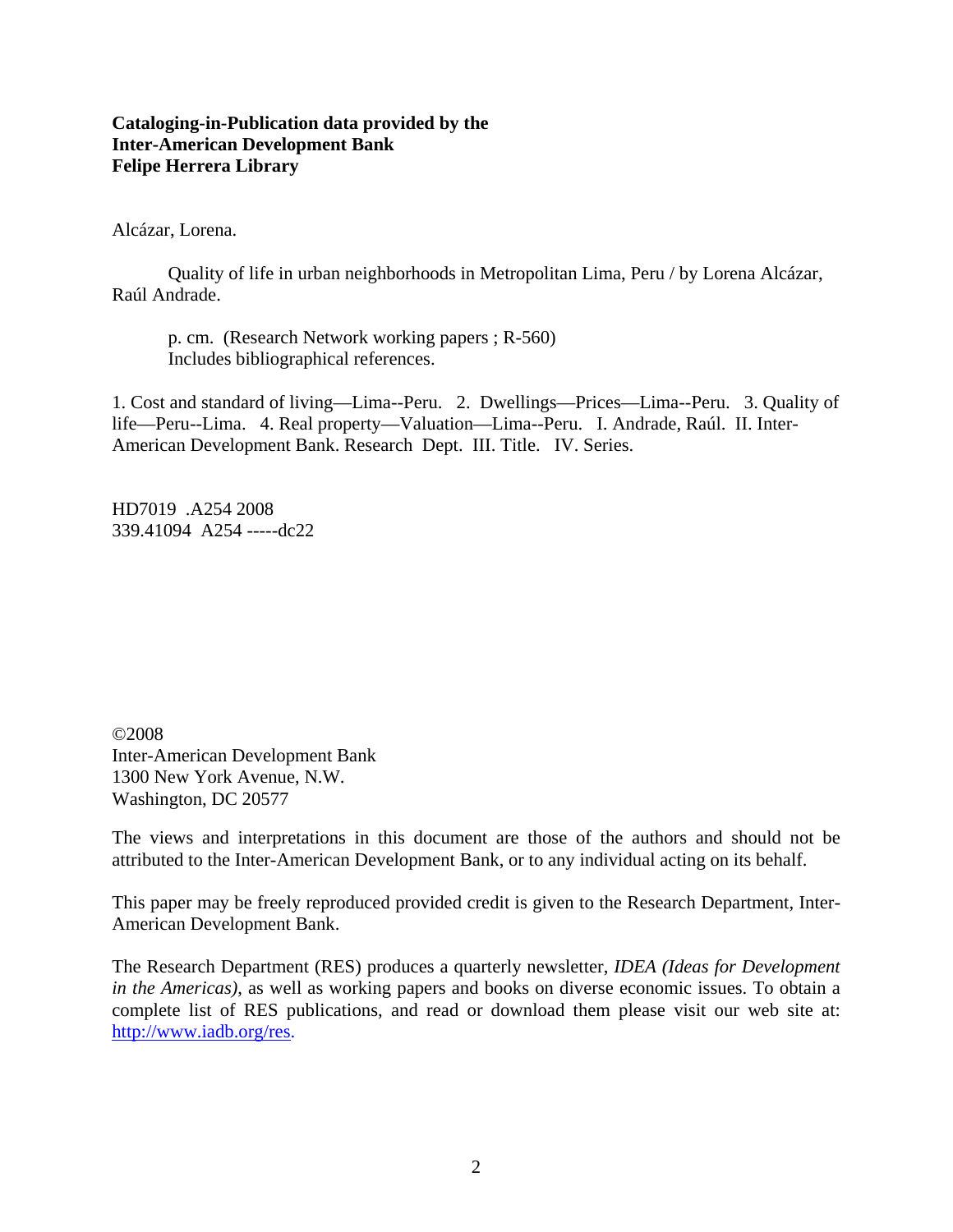## **Abstract\***

This paper presents the results of the estimations of a quality of life (QoL) index focusing on three dimensions: individual factors, urban factors, and civil society. The study was mainly based on information collected through a survey applied in three districts of Lima: La Victoria, Los Olivos and Villa El Salvador. These districts are relatively similar in terms of income, although Villa El Salvador has a larger percentage of poor households. The results show that various indicators have different impacts on QoL. Two findings stand out. First, variables related to participation in civil society are statistically significant in all specifications used. Second, in La Victoria and Los Olivos, QoL is determined largely by indicators in the individual sphere, while the civil society sphere is more important in Villa El Salvador. These results are consistent with the collective action tradition of the Villa El Salvador district and with the market pattern of growth of Los Olivos.

 $\overline{a}$ 

<sup>\*</sup> This study has been carried out as part of the Latin American Research Network project "Quality of Life in Urban Neighborhoods in Latin America and the Caribbean." The authors thank Eduardo Lora, Andrew Powell, Pablo Sanguinetti, and Bernard van Praag for their very valuable comments on previous drafts of this paper. They are also grateful to the Latin American centers participating in this project for comments and suggestions in the startup and preliminary drafts discussions seminars. Juan Manuel del Pozo and Luis Escobedo provided excellent research assistance in the project.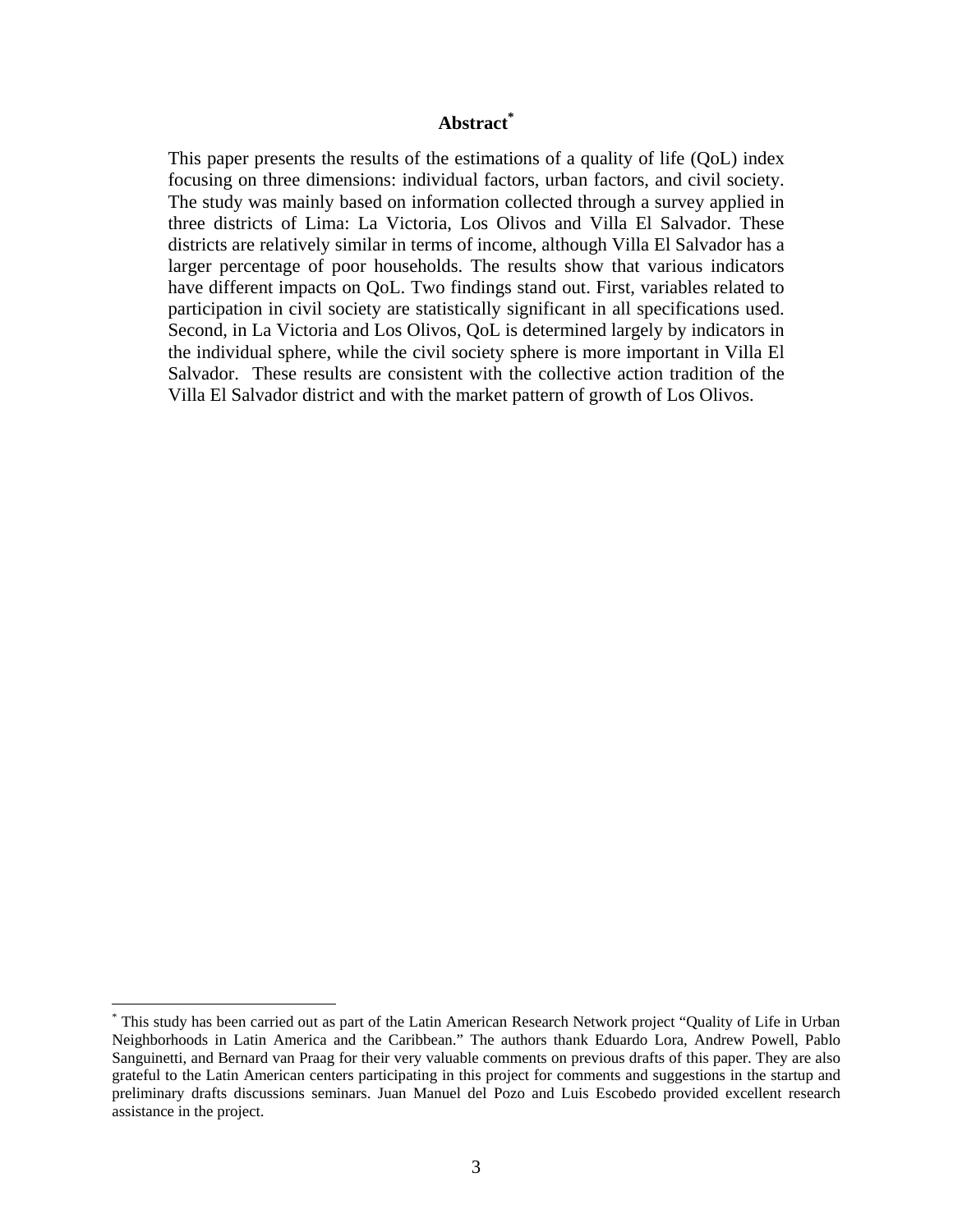## **1. Introduction**

The subject of Quality of Life (QoL) has attracted a great deal of attention in the economic literature, both from theoretical and empirical perspectives. It has increasingly been treated using a multidimensional approach that considers social and political variables that, besides consumption, may have an effect on an individual's level of satisfaction. So far this literature has focused mainly on cities in developed countries, particularly the United States and Europe.

During recent decades many Latin American cities have experienced a process of very rapid growth that has been accompanied by the appearance of social problems such as lack of basic services, poor provision of public goods, increase in the rate of crime and drug consumption and dealing, lack of urban planning and organization, and transportation problems, among others. These issues are now public policy priorities for the authorities of these urban centers. In this context, measuring the QoL of individuals living in Latin American cities represents both an interesting challenge from an academic point of view and a crucial input for action from a policymaking perspective.

The particular case of Lima, capital city of Peru, offers an interesting opportunity to address the abovementioned issues. Lima has faced a process of very rapid, chaotic and unequal growth, mainly through multiple migration waves. Its population has grown almost tenfold in about 50 years, and its current population density is 219 individuals per  $km^2$ , compared to a national average of only 15.

This study is driven by two main objectives: (i) to provide estimates of QoL indicators and indexes for urban neighborhoods of Metropolitan Lima, including multidimensional aspects, income and other socio-economic indicators, urban variables such as crime and safety issues, green areas, transportation conditions and access to public goods, and aspects related to amenities and social capital; and (ii) tTo analyze the behavior of these QoL indicators across three districts of Lima and identify their main driving forces (socio-economic versus other urban and social capital dimensions).

The specific questions that this study tries to answer are

- Do we find important disparities in QoL across districts?
- What are the main driving forces pushing QoL down (or up) in the districts under study?
- How important are district/neighborhood issues for QoL?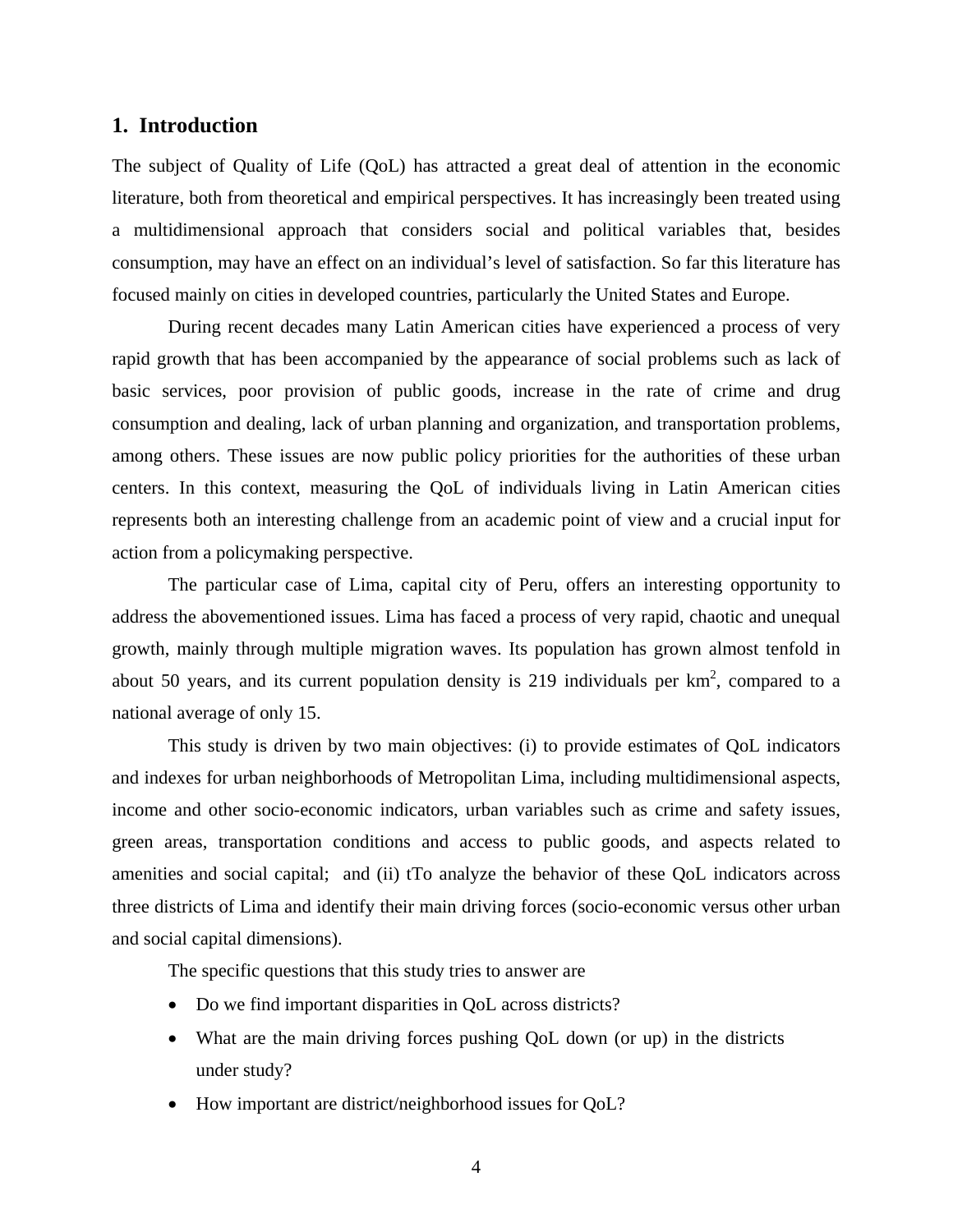- How do different patterns of development across these districts influence OoL?
- Which of these indicators should represent priorities for local authorities?

The core information used for the study has been collected through a survey in three districts of Metropolitan Lima: La Victoria, Los Olivos and Villa El Salvador. As will be discussed in greater detail below, these districts were chosen for two main reasons. First, La Victoria, located at the center of the Metropolitan area, corresponds to the old Lima, while Los Olivos and Villa El Salvador, located at the north and south of Lima respectively, developed later as a consequence of migration waves and are representative of the periphery. On the other hand, Los Olivos and Villa El Salvador followed different development strategies since their creation (La Victoria, being old, does not represent a development model as it is more of a mixture). While Los Olivos grew substantially during the last 15 years following a model based on private competition and individual entrepreneurship, Villa El Salvador grew during the 1970s and 1980s due largely to collective action and central planning. These differences provide an interesting set-up for the study.

The collected data allows computing indexes of QoL combining multiple factors into a one dimensional measure. It does so by collecting information of an overall measure of QoL, on various dimensions of life satisfaction and of a large variety of objective indicators of QoL. We use this information to compute the weights to combine the objective indicators into a single measure of QoL. The detailed methodology is presented in Section 4. Once the overall QoL index is constructed, the contribution of different dimensions on the index is evaluated. We focus on three main spheres. First, we consider the individual dimension, variables that are mostly under individuals' control such as income, education, and dwelling characteristics. Second, we consider the urban sphere, factors representing the characteristics of the neighborhoods and that are partially under the control of the district-level government. These factors are related to crime and safety, transportation system, parks and green areas, and cleaning conditions of the streets, among others. Finally, a third sphere includes factors arising from social interactions in the neighborhood. This civil society/trust dimension is measured by variables such as trust in neighbors and sharing of recreational activities with neighbors. Determining which variables and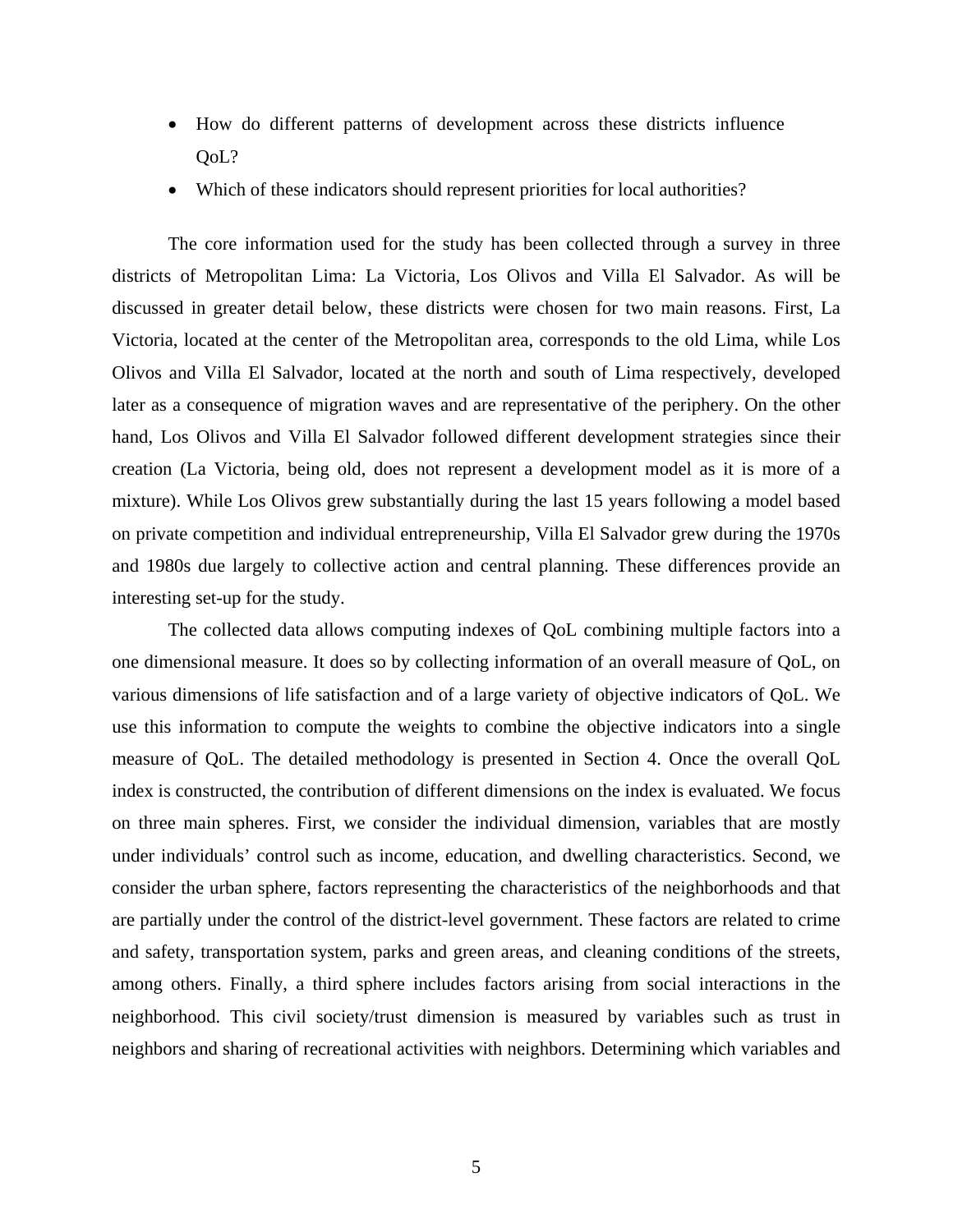dimensions are more important for QoL is important since it opens the debate about what policy interventions at the district level could do to have an impact on the QoL of its citizens.

The paper is organized at follows. The next section provides the context in which the analysis of the selected three districts could be framed and introduces the description of these districts. Section 3 presents a brief description of the survey and the sample. Section 4 presents the methodology used to construct QoL indexes. The results are presented in Sections 5 and 6. In Section 5 we present results of the different specifications to estimate QoL indexes using the life satisfaction methodological approach. Previously, we present the results of regressions of QoL for each of the different dimensions considered in the survey. Section 6 presents the computation of the QoL indexes for the sample as well as the estimation of the relative importance of each sphere (the individual, the urban and the civil society sphere). It also presents the indexes for different demographic characteristics. The conclusions and policy recommendations of this study are presented in Section 7.

### **2. Context**

Lima, the capital city of Peru, has undergone years a long period of intensive growth. Its population represented 13 percent of the total Peruvian population in 1940 and by 2005 represented 30 percent, with almost eight and a half million inhabitants. The city has also expanded in terms of area, developing a very large periphery. The territory of Lima in 1940 occupied only 3.8 percent of its current area. Despite the territorial expansion, the population density in Lima is 219 individuals per  $km^2$ , while the average density for Peru is 15 individuals per  $km^2$  (Capeco, 2006).

The large growth of the city was mainly due to migration from rural areas, starting in 1920 (Gonzales de Olarte, 1992). Arellano and Burgos (2007) estimate that 36.2 percent of Lima's population in Lima is made up of direct immigrants (mainly located in the peripheral areas), while 43.5 percent have parents and grandparents from provinces. Moreover, it is possible to find some relationship between the location of migrants in the city and their place of origin. The population of districts such as San Martín de Porres, Independencia and Los Olivos, in the north of Lima, are mainly from La Libertad, Ancash and Cajamarca, geographical regions in the north of the country. Meanwhile, most of the population of districts like Villa María del Triunfo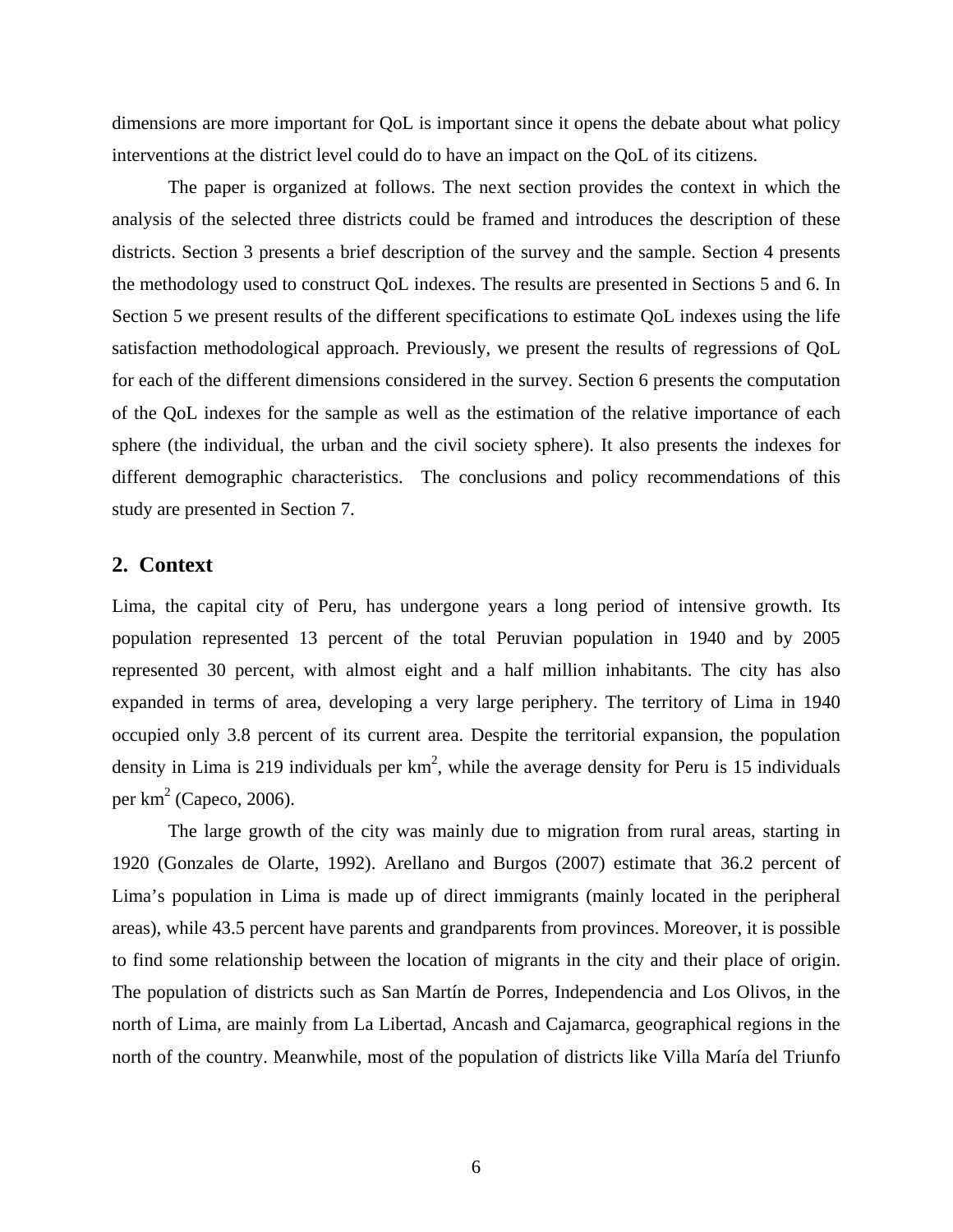and Villa El Salvador, located more toward the southern portion of Lima, are mainly immigrants from the southern highlands, particularly Ayacucho and Apurímac.

The Metropolitan Area of Lima is composed of 43 districts in a territory of  $2800 \text{ km}^2$ . However, some of the districts in the peripheral area of Lima are predominantly rural, and some districts located near the coast are mostly seasonal residence districts. The urban agglomeration of these districts is not articulated with the complexity of Metropolitan Lima. For this reason, in what follows we describe the context of the study using only information from the 33 districts forming the conurbation of Lima.

The average population in the districts belonging to the conurbation of Metropolitan Lima is 203,473 inhabitants. The extremes are San Juan de Lurigancho, with 889,410 inhabitants and Barranco, with 38,612 inhabitants. In the three districts where the QoL survey was applied this figure is above average and relatively similar. In Villa El Salvador, in the South, the number of inhabitants is 402,140, compared to 208,184 in La Victoria 313,613 in Los Olivos.

We can obtain an idea of how the districts are ordered in terms of socioeconomic conditions by considering how many individuals in each district belong to the different socioeconomic levels (SELs). For example, the districts with the highest percentage of population in the highest SELs, A and B, are San Isidro (98.5 percent) and San Borja (97.5 percent). At the other extreme is Villa El Salvador, the district with the lowest percentage of individuals in those SELs (0.1 percent). This figure in Los Olivos is 20.7 percent, and in La Victoria it is 32.6 percent. Concerning the lowest SELs, D and E, the districts with the highest proportion of population in those SELs are Puente Piedra and San Juan de Lurigancho (93.7 percent and 71.0 percent, respectively), closely followed by Villa El Salvador (68.3 percent). Meanwhile, in Miraflores and San Isidro, there are no individuals in these two categories. Such individuals make up 14.0 percent of La Victoria's population and 37.4 percent of the population of Los Olivos.

Another related indicator is average income per capita. Metropolitan Lima as a whole has an average income per capita of S/. 688 per month (approximately US\$ 230). The highest levels of family per capita income are found in districts like San Isidro (US\$ 423) and Miraflores (US\$ 384), while the lowest are in San Juan de Lurigancho (US\$ 192) and in Puente Piedra (US\$ 179). In Villa El Salvador and in Los Olivos the amount is lower than the average in Lima (US\$ 203 and US\$ 219, respectively), while it is higher in La Victoria. (US\$ 281).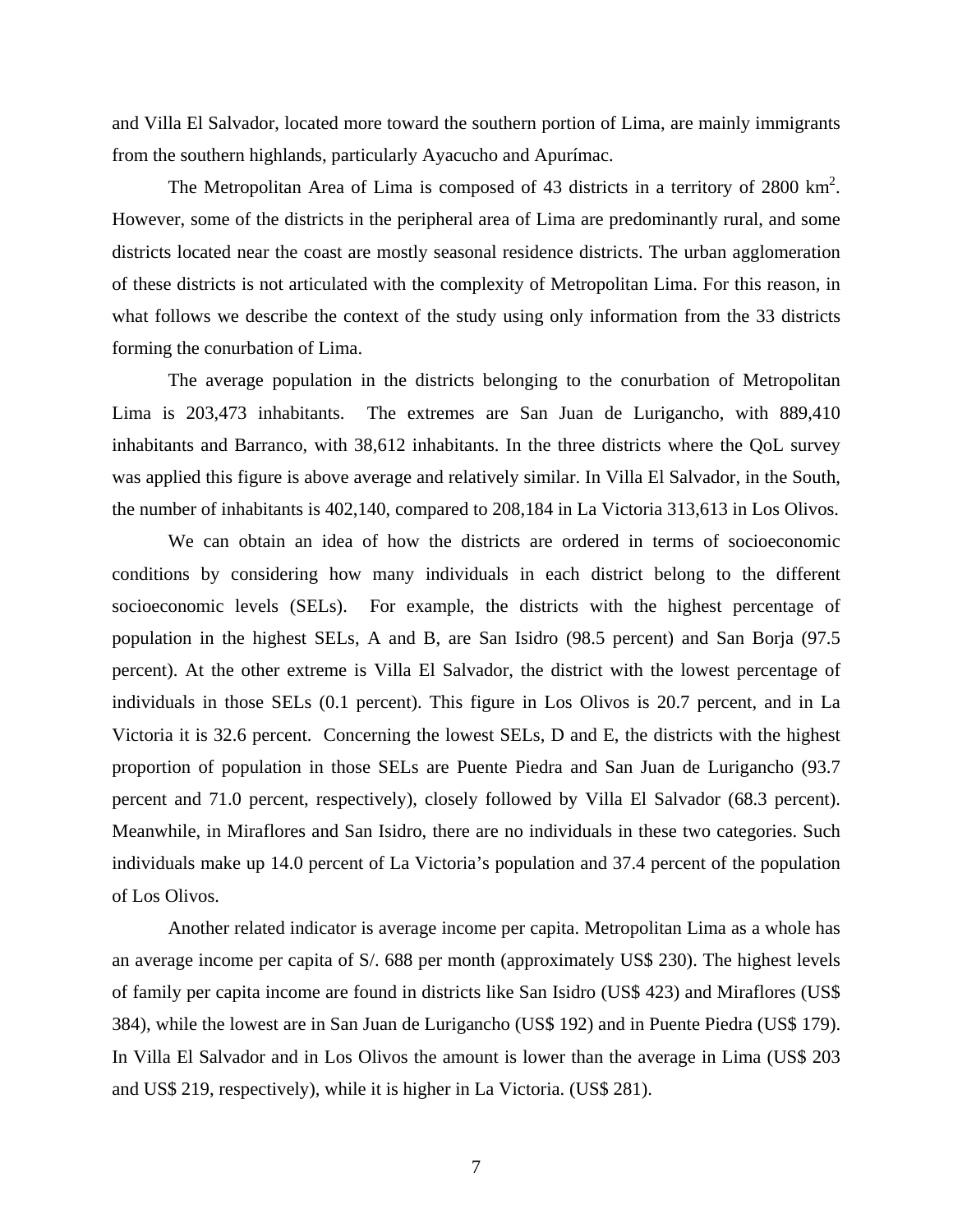It is interesting to see how income inequality and income levels correlate spatially. Map 1 (presented in Appendix 1) shows two figures. The left-hand side shows the districts of Lima according to the SEL of greatest importance; the darker the district, the higher the proportion of the highest SELs. The right-hand presents the income mean absolute deviation index, which is a measure of inequality.<sup>1</sup> Higher values of this index mean more inequality. In general, districts in the periphery of Lima are poorer. However, the situation is not similar in terms of inequality. As we can see on the right hand side map, while districts in the extreme north and south are more equal, districts on the east side of Lima are more unequal. There is no clear pattern in the center. Regarding the three districts of analysis, we can see that although Villa El Salvador is the poorest of the three, it is also the most equal, while Los Olivos and La Victoria are in the top distribution of the inequality index.

The educational structure of Lima can be seen by analyzing the highest level of education (primary, secondary or superior education) attained by the head of the households. As expected, the level of educational attainment is positively correlated with the level of wealth in the districts. For example, in the richest districts, like San Isidro and San Borja, the percentage of heads of household with higher education is almost 80 percent, while in poor districts like San Juan de Lurigancho and Puente Piedra the comparable figure is 24 percent and 18 percent, respectively. In the three districts under analysis, the percentage of heads of household with higher education is 43 percent in Los Olivos, 34 percent in La Victoria and 21 percent in Villa El Salvador.

Regarding other QoL dimensions, we can observe some indicators of crime constructed using data coming from a survey administrated by the National System of Civilian Safety (SINASEC) in 2006. For example, regarding violent robbery in Lima City, we construct an indicator measuring the number of these events that happened in a certain district, independently of the victim's district of residence. We then compute the number of violent robberies that happened in each district as a proportion of the total number of reported thefts according to the SINASEC survey. It is thus found that the greatest share of thefts (nearly 14 percent) occurred in Lima Cercado. La Victoria and San Juan de Miraflores follow, each with 11 percent of total robberies reported. At the other extreme, Breña, Jesús María and Magdalena represent less than 1

 $\overline{a}$ 

 $1$  It is computed as the average of the distance from average income for each SEL weighted by the number of household per SEL in each district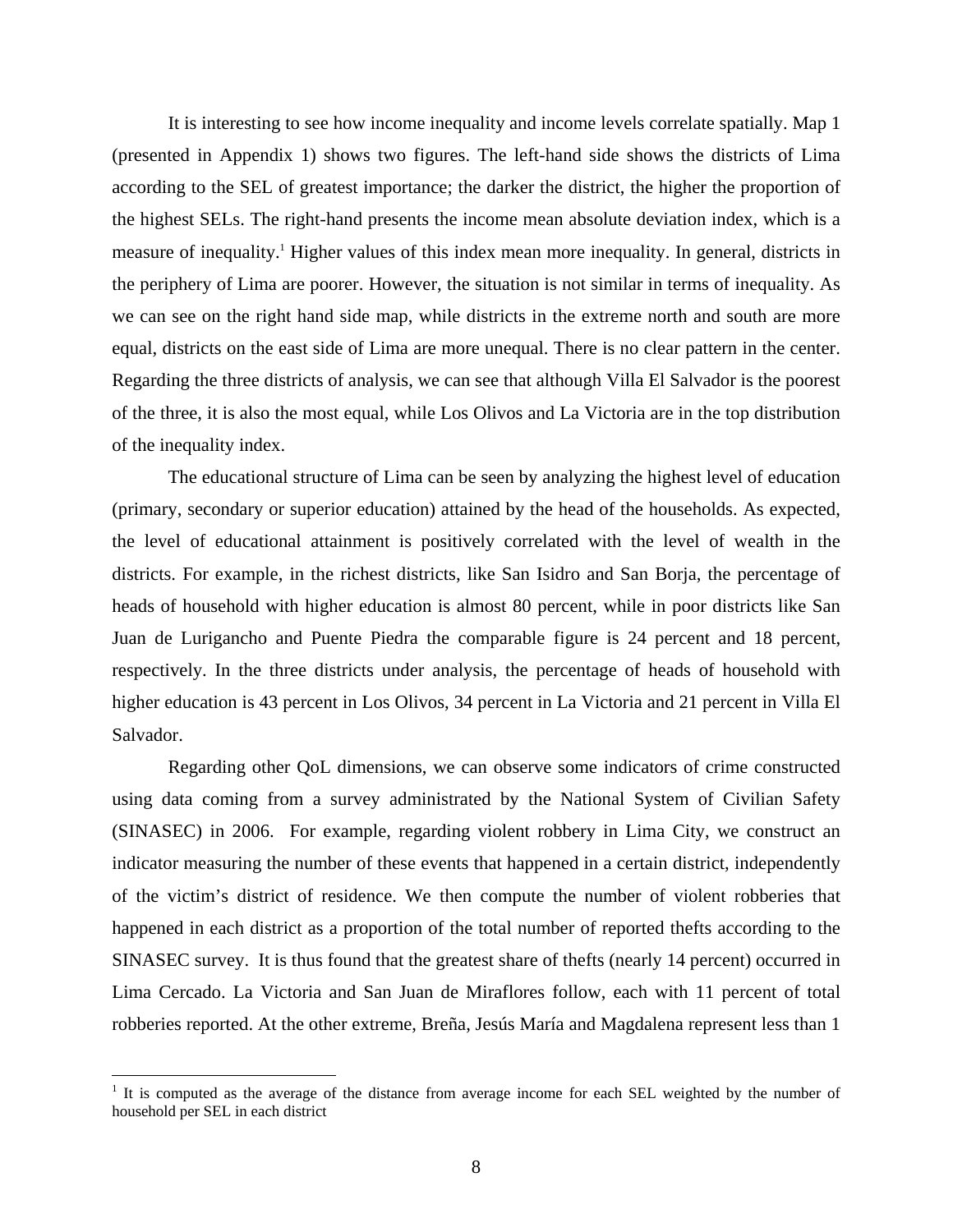percent of the total. It should additionally be noted that 17 percent of the city's security guards and policemen work in Lima Cercado, while only 1 to 3 percent work in the districts with the lowest robbery rates.

Indicators of district-level characteristics were constructed using data from the National Register of Municipalities (RENAMU). One indicator of district-level wealth is district-level executed income per capita (2006). The data for this indicator show that Lima Cercado is the district with the highest per capita income (S/.2,571), followed by San Isidro (S/. 2,032). On the other end, the districts with the lowest values are San Martín de Porres (S/. 74) and San Juan de Lurigancho (S/. 73). These values show great disparities in wealth across districts. Also, with the exception of Lima Cercado (which has the richest district-level government, but not the wealthiest population), district-level wealth is somewhat correlated with the socioeconomic conditions of the district's population. The three districts under analysis present values below the average (S/. 379), with the highest found in La Victoria (S/. 195) and the lowest in Villa El Salvador, where district-level government spending per capital is only S/. 91.

The number of health centers (including those managed by private initiative, district-level governments and other institutions) per thousand inhabitants is used as an indicator of supply of health services. San Isidro (7.2) is again in first place, followed by Jesús María (6.5). Even though Los Olivos holds the fifth position, it displays a notably lower level (1.8). In La Victoria there is less than one center per thousand inhabitants and in Villa El Salvador, the district with the fewest health centers per thousand, the ratio is only 0.02.

Finally, the oldest and largest social organization in Lima is the "Glass of milk committees program" (GMC), a social program oriented to improve nutrition of the poor. We calculated the number of beneficiaries of this program per thousand inhabitants using data from RENAMU. The district with the highest number of GMC beneficiaries is Comas, with 306 per 1,000 inhabitants, followed by El Agustino (228) and Villa El Salvador (225). Los Olivos has 126, still over the average of 104. La Victoria is below average (88). The lowest values are found in La Molina and San Borja (12 and 9, respectively).

The overview of all these indicators shows that in Lima there is a highly unequal distribution of wealth among districts. In general, districts in the modern area (part of the center), such as San Isidro and San Borja are significantly richer than districts in the periphery, such as Puente Piedra, San Juan de Lurigancho and Villa El Salvador. However, it is not the case that all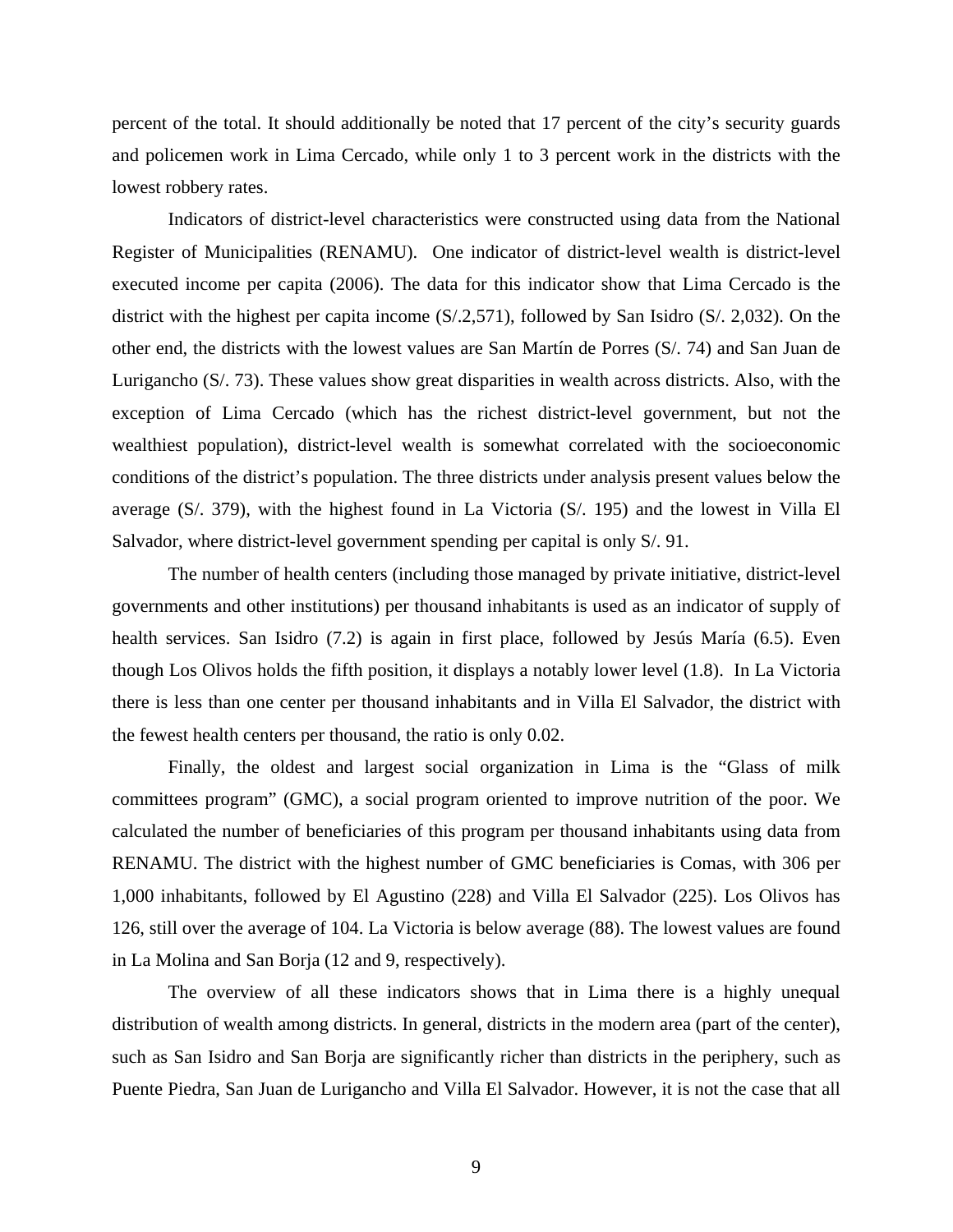districts in the center are rich in terms of income, as the case of La Victoria shows. On the other hand, although most variables related to wealth and income are highly correlated among the districts of Lima (level of education, health services), some indicators, such as crime rates, are not.

#### *2.1 The Districts under Analysis: Los Olivos, La Victoria and Villa El Salvador*

The districts that will be analyzed in this study are representative of Lima in many ways. Villa El Salvador and Los Olivos, like most of the districts of the periphery, were established and developed as a consequence of migration waves of Andean population towards the capital city, while La Victoria is one of Lima's oldest districts. In addition, their growth dynamics as individual cities represent clear examples of the different development strategies that are characteristic of different parts of Lima. While Villa El Salvador grew substantially starting in the 1970s and during the 1980s on the basis of collective action and civil participation, Los Olivos is one of the districts that grew more in the 1990s, mainly due to entrepreneurial activities, becoming an important commercial area of Lima.

According to the socio-economic profiles of Lima produced by Ipsos-Apoyo, of the three districts under analysis, La Victoria is characterized bys the highest percentage of families in SELs A, B and C. In Los Olivos most families belong to SELs C and D. The poorest district is Villa El Salvador, with 20 percent of families in SEL E, while the rest are primarily in SELs C and D. Thus, Villa El Salvador seems to be somewhat poorer than the other two. However, as shown in a previous section, this district is much more homogeneous than the others.

| Indicators      | Lima      | Los Olivos | La Victoria | Villa el Salvador |
|-----------------|-----------|------------|-------------|-------------------|
| % SEL A         | 3.4       | 0.1        | 0.3         |                   |
| % SEL B         | 12.5      | 20.6       | 32.3        | 0.1               |
| % SEL C         | 35.3      | 41.8       | 53.4        | 31.6              |
| % SEL D         | 30.6      | 31.1       | 11.9        | 48                |
| % SEL E         | 18.2      | 6.3        | 2.1         | 20.3              |
| Population 2005 | 7'691,333 | 313,613    | 208,184     | 402,140           |

**Table 1. Socioeconomic Levels in Districts of Analysis** 

*Source:* Ipsos-Apoyo Opinion y Mercado and Peruvian Census 2005.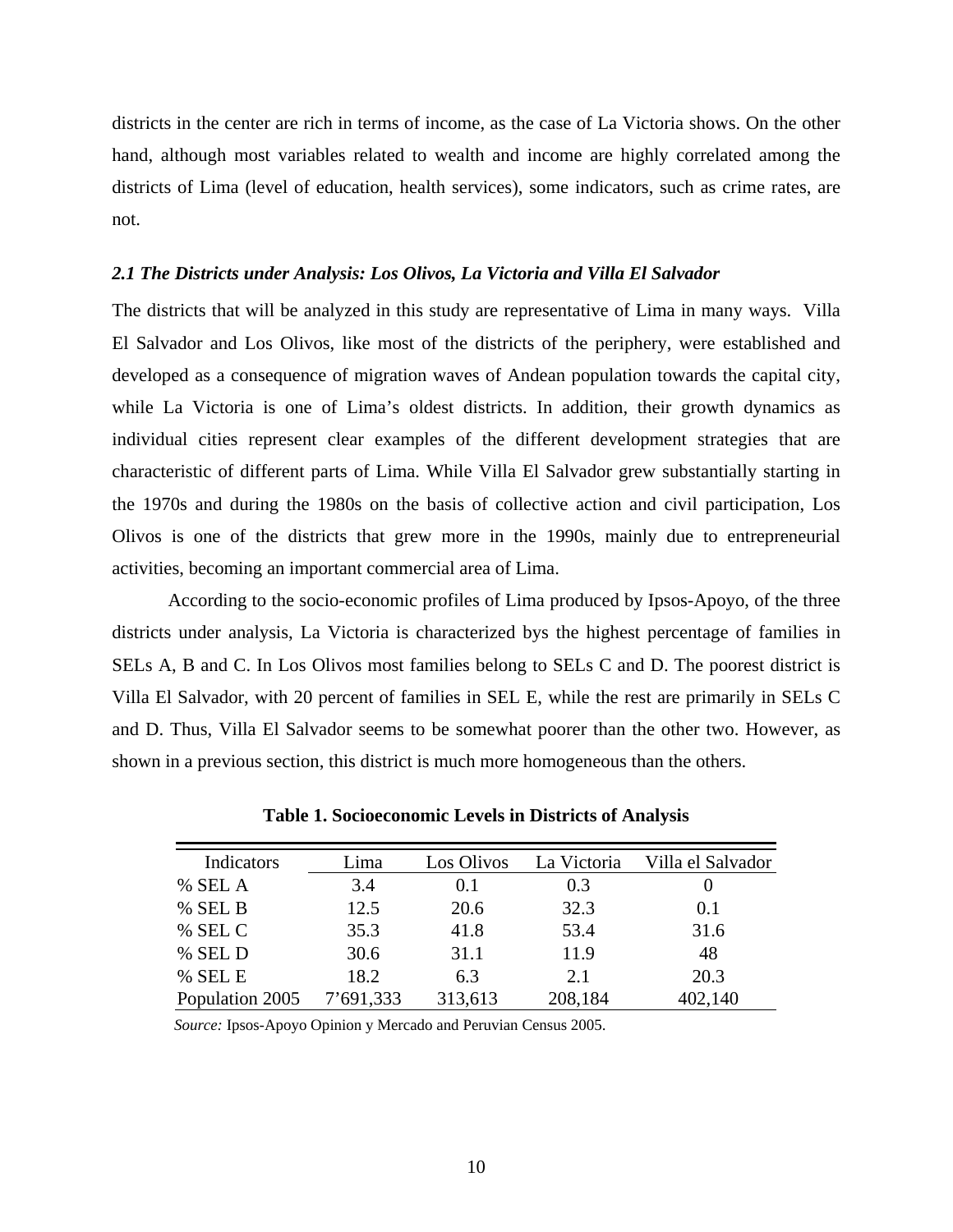Among the advantages of focusing the analysis on these three districts is that, although the three of them can be considered part of the conurbation of Lima, Los Olivos and Villa El Salvador are typically considered part of the periphery, while La Victoria clearly represents the center. Given these spatial characteristics, when we compare those districts we find differences in QoL related to the center-periphery relationship. This means that better access to public services, better access to transportation and a higher number of police officers and general hospitals should be found in La Victoria than in the other two peripheral districts. For example, the percentage of children not attending school is lower in La Victoria than in the other two districts (see Table 2). We observe these results even though La Victoria is very similar to Los Olivos in regard to its mix of SELs.

| Indicators                                           | Los<br>Olivos | La<br>Victoria | Villa El<br>Salvador |
|------------------------------------------------------|---------------|----------------|----------------------|
| % Households with water supply                       | 93            | 81             | 78                   |
| % Children not attending school                      | 4.1           | 3.3            | 4.5                  |
| % Households with at least 1 unsatisfied basic need* | 28.4          | 21.9           | 48.4                 |
| % Dwellings with infrastructure deficiencies         |               | 16             | 29.4                 |

**Table 2. Several Indicators of Districts under Analysis** 

*Source*: National Statistical Institute (INEI). \* This indicator is measured as the proportion of households in at least one of the following situations: the materials of walls, roofs and floors of the house are not of an appropriate material, there are more than 3 individuals per room, there is no sewage service, at least one child between 6-17 is not going to school and/or there are three non-income earners per each income earner (when head of households has complete primary education or less).

Another advantage is that Los Olivos and Villa El Salvador represent different schemes of urban development. Los Olivos belong to North Lima, an area of the city that during the last 15 years has come to be considered very important in terms of economic expansion, especially concerning financial and commercial services. In districts of North Lima, like Los Olivos, Independencia and Comas, economic expansion is driven mainly by the private investment and entrepreneurship of its residents. Commercial activity has notably increased, for example through the construction of Mega Plaza in the district of Los Olivos, the largest shopping mall located outside the center of Lima.

On the contrary, districts of the south, especially Villa El Salvador, have a tradition of collective action based on the organization of economic activities by state and local governments. Acording to Arellano and Burgos (2007), Villa El Salvador began in 1971 as a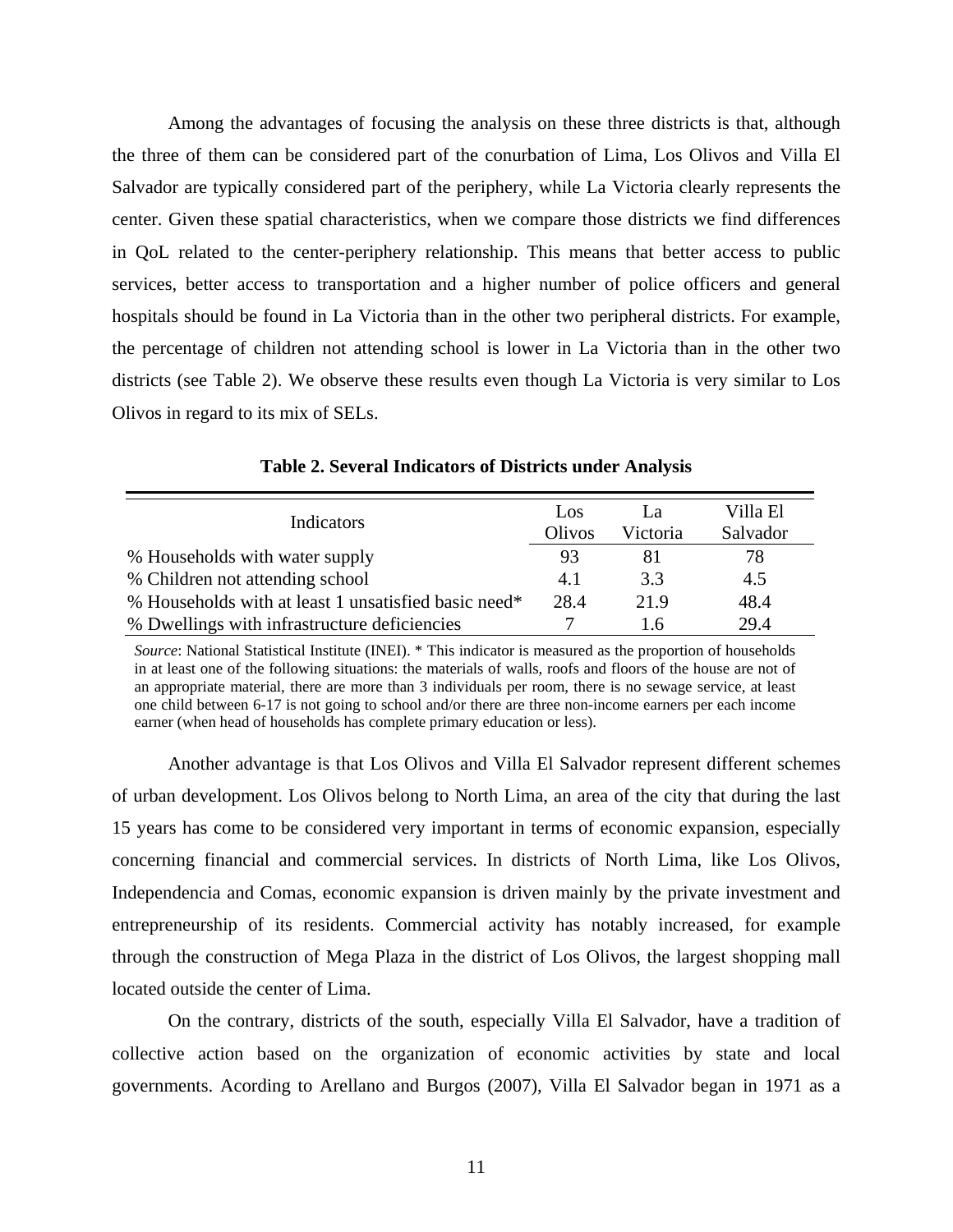squatter settlement made up of 200 migrant families. In less than a year the population swelled to 109,165. In 1974 the Peruvian Government, in line with its official policies of state planning and intervention of the economy, established the Villa El Salvador Industrial Park in an area of 382 hectares. In 1976, the park was placed under the jurisdiction of the Ministry of Housing, and four years later it was recognized as a district.

Throughout this process, several elements of government planning, collective action and social capital spread out across the district, and different groups of neighbors organized under the form of Community Self-Management Groups (CUAVES) with support from the district-level government. Their purpose was to obtain and benefit from social programs carried out by the Peruvian state (Ponce, Távara and Stecher, 1992). Arellano and Burgos (2007) note that the first public school was built and the first club of mothers (*clubes de madres*) established with state support only six months after the district was created, which illustrates the effectiveness of these organizations. The basic idea of community participation and collective strength is maintained even now, as shown in the Comprehensive Development Plan of Villa El Salvador, $3$  drawn up by its local authority.

Therefore, these two districts present differences in terms of the forces driving economic expansion. Districts like Los Olivos are considered representative of the market model of development, while Villa El Salvador is considered representative of a model based on collective economy, where issues related to civil society and trust are considered key.

#### **3. The Survey**

 $\overline{a}$ 

The survey applied for this study has three main objectives: 1) to collect objective information on QoL indicators by measuring aspects related to urban neighborhood conditions, such as access to green areas, crime, public and social participation and access to public services; 2) to collect information on perceptions on uses and quality of public goods; and 3) to ask respondents to rank different characteristics and services (dimensions of QoL) in terms of their importance. The survey also collected information regarding the characteristics of the block coming from direct observation of the surveyor (such as conditions of the streets and sidewalks, cleaning conditions, availability of green areas, etc.).

<sup>&</sup>lt;sup>2</sup> Available at www.amigosdevilla.it/Documentos/pdf013.pdf.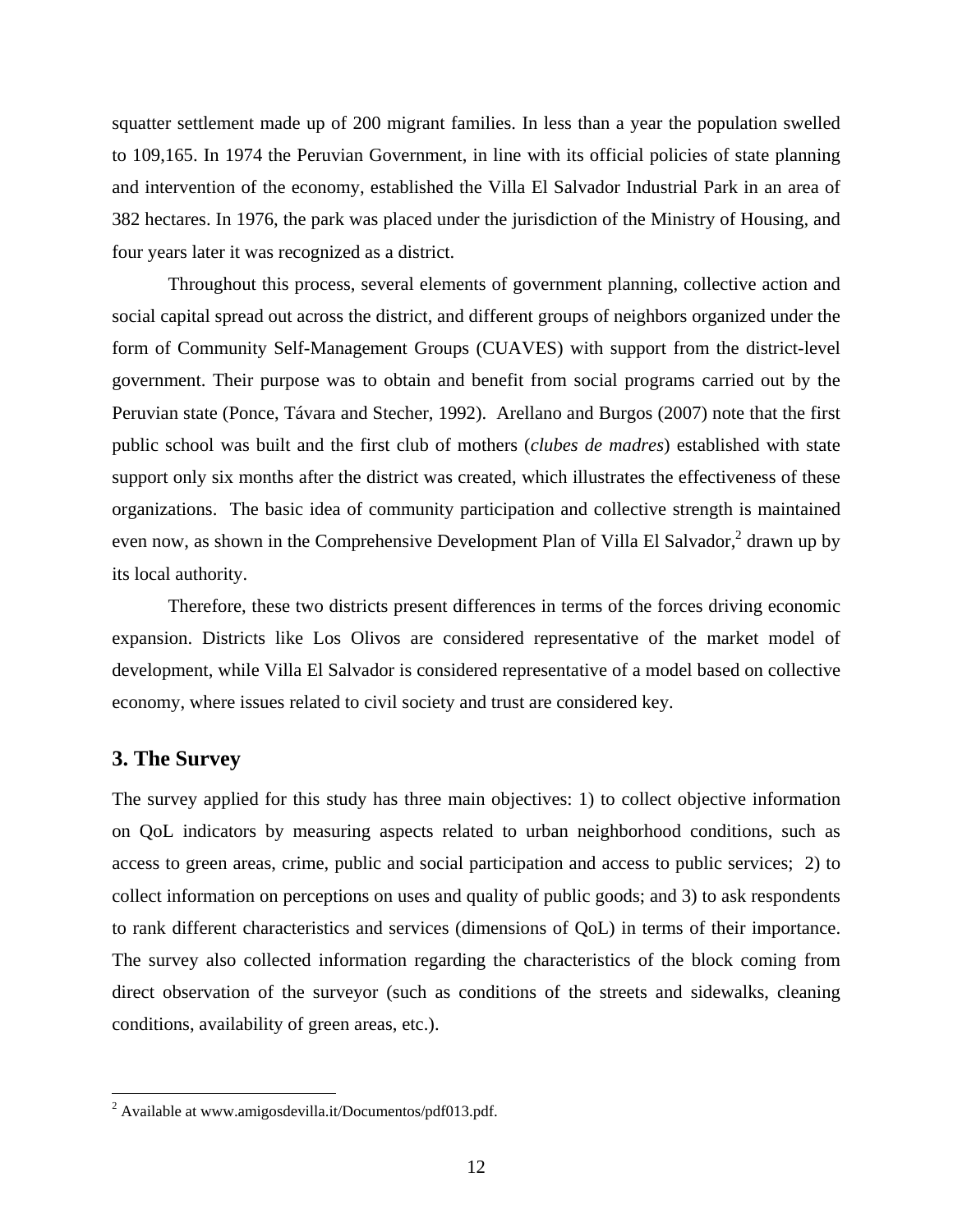The survey considers the following 10 topics (a table with descriptive statistics for some of the variables collected in the survey is presented in Appendix 2):

- Household income and socioeconomic conditions
- Housing characteristics
- Safety (including crime, drugs, police, etc.)
- Health care and health facilities
- Education and education facilities
- Green areas
- Cleaning and conditions of streets
- Commuting and transportation
- Recreational activities
- Public participation and social interaction

Regarding the sample design, four important features are worth mentioning:

- The universe of the study was composed of heads of households (or partners) of both sexes that reside in the districts of La Victoria, Los Olivos and Villa El Salvador (see Section 2.2 for a description and advantages of the selection of these three districts).
- The sampling method considered stratification by SEL levels with computer random selection of blocks and systematic selection of housings within each block.
- The sample size was 604 surveys distributed evenly among the three districts.
- The margin of error is  $\pm 4$ , assuming a confidence level of 95 percent, the greatest dispersion of results  $(p=0.5)$  and a complete probabilistic selection of interviewees.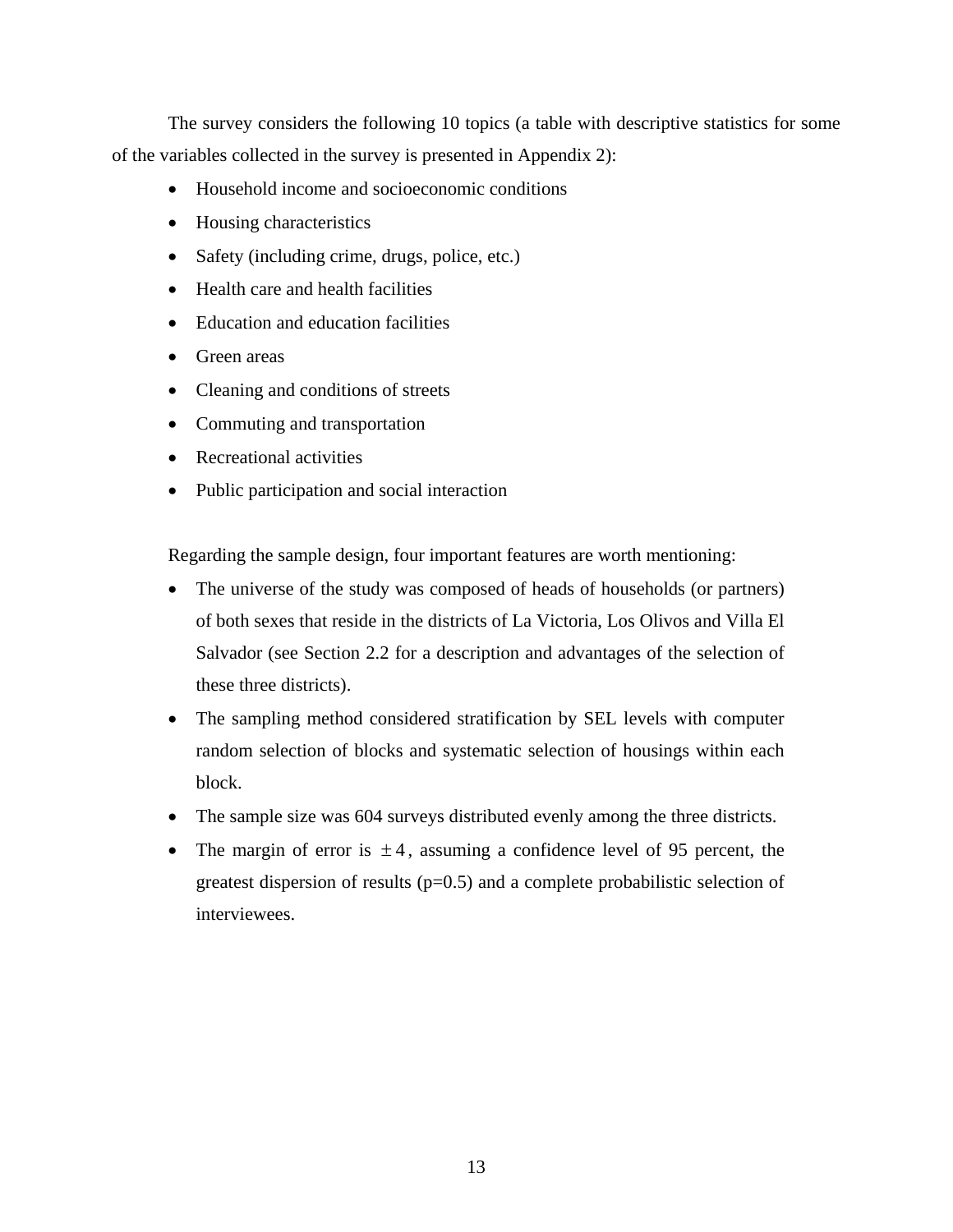|                                | Total | Percentage |
|--------------------------------|-------|------------|
| <b>Total number of surveys</b> | 604   | 100%       |
| By district                    |       |            |
| Surveys in La Victoria         | 201   | 33%        |
| Surveys in Los Olivos          | 201   | 33%        |
| Surveys in Villa El Salvador   | 202   | 33%        |
| <b>By Socioeconomic Level</b>  |       |            |
| Surveys in SEL A/B             | 85    | 14%        |
| Surveys in SEL C               | 267   | 44%        |
| Surveys in SEL D               | 252   | 42%        |
| By gender                      |       |            |
| Surveys of males               | 228   | 38%        |
| Surveys of females             | 376   | 62%        |

#### **Table 3. Characteristics of Sample**

As shown in Table 3, since these three districts are relatively poor, most of the individuals surveyed individuals belong to SELs C (44 percent) and D (42 percent). Of the total sample, 54 stated that they were the head of the household, and 38 percent of the sample consisted of males. Finally, the average age of the respondent was 43, the minimum being 18 years and the maximum 86 years.

### **4. Methodology**

QoL is a concept that needs to be measured using indicators on a variety of dimensions besides income and socioeconomic conditions. Once objectives measures of indicators on different dimensions are available, a key issue is how to combine these indicators into a single index of QoL. The approach adopted by this study is to assume that QoL is a linear combination of these objective indicators. In other words, it can be approximated by a weighted average of these indicators.

In particular, let there be *K* indicators representing the individual sphere, *J* indicators representing the urban sphere, and *N* indicators representing the civil society/trust sphere. Let  $H_k$  be the *k*th indicator of the individual sphere, where  $k=1, ..., K$ ; let  $D_j$  be the *j*th indicator of the urban sphere  $(j = 1, ... J)$  and  $T<sub>n</sub>$  the *n*th indicator of the civil society/trust sphere, with  $n=1$ , …, N.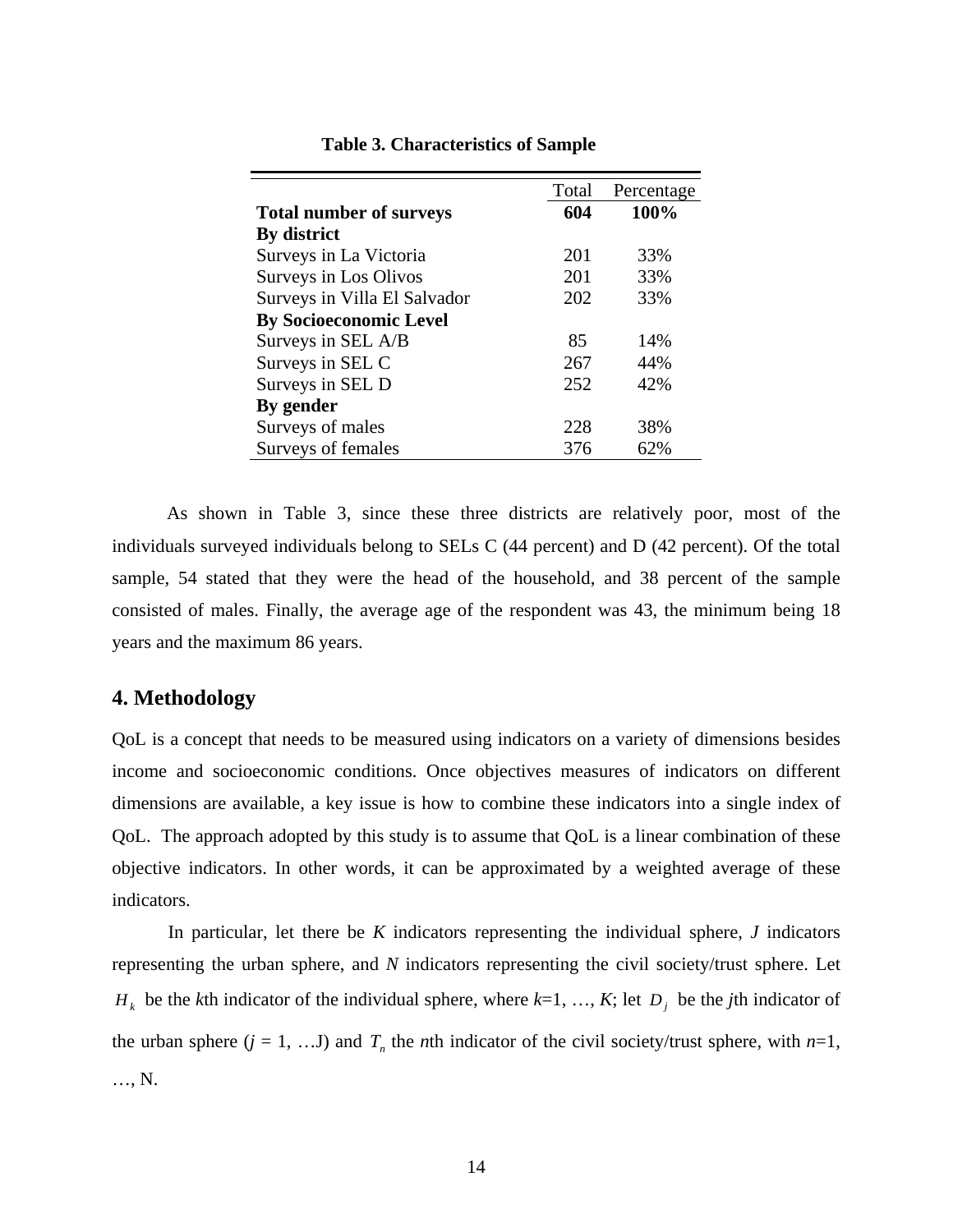The aggregated QoL index will be:

$$
QoL = \sum_{k=1}^{K} \alpha_k H_k + \sum_{j=1}^{J} \beta_j D_j + \sum_{n=1}^{N} \hat{\phi}_n T_n \tag{1}
$$

Key components in equation (1) are the weights  $\alpha_k$ ,  $\beta_j$  and  $\hat{\phi}_n$  for  $k=1, ..., K$ ,  $j=1, ...J$ and  $n=1, \ldots, N$  respectively. They are critical to be able to compute QoL as the weighted average of the indicators.

The computation of the weights is based on the methodological insights provided by the literature on life satisfaction. This literature is based upon empirical studies focusing on the measurement of wellbeing and happiness and their relationship with utility (Baker and Palmer, 2006; Frey and Stutzer, 2002; Oswald, 1997; Tiliouine, Cummins and Davern, 2006; Van Praag, Fritjers and Ferrer-i-Carbonell, 2003; Van Praag and Baarsma, 2005; and Van Praag and Ferrer-i-Carbonell, 2007) and different economic and social indicators (Cattaneo et al., 2007; Di Tella and MacCulloch, 2006; Easterlin, 1974; and Frey, Luechinger and Stutzer, 2004). Intuitively, the idea is to exploit the association between a measure of utility (Frey, Luechinger and Stutze,r 2004), and indicators at the household and district levels. The statistical influence of each indicator on life satisfaction will be computed by means of regression analysis, as equation (3) shows:

$$
s_{id} = c + \delta X_{id} + \sum_{j=1}^{J} \hat{\beta}_{jd} D_{jd} + \sum_{n=1}^{N} \hat{\phi}_{nd} T_{jd} + \sum_{k=1}^{K} \hat{\alpha}_{ki} H_{ki} + v_{id} \quad (2)
$$

where life satisfaction, denoted by  $s_{id}$ , it is the measure of indirect utility, and  $X_{id}$  is a list of control variables. The rest of variables are similar to those used in regression (2). As in the previous method, computing this regression we will obtain the weights needed for equation (1).

Five notes specific to this study's methodology are important to mention:

i. Regarding the Life Satisfaction Approach, in regression (2) we used as the dependent variable a categorical variable taking only integer values between 1 and 10 (responses to the question asking the for a ranking of overall satisfaction with QoL). Thus, an ordered logit specification is methodologically appropriate. However, in Section 5, we also present OLS estimates given that results are easier to interpret and weights can be obtained directly, since there is only one potential outcome to predict. In the case of the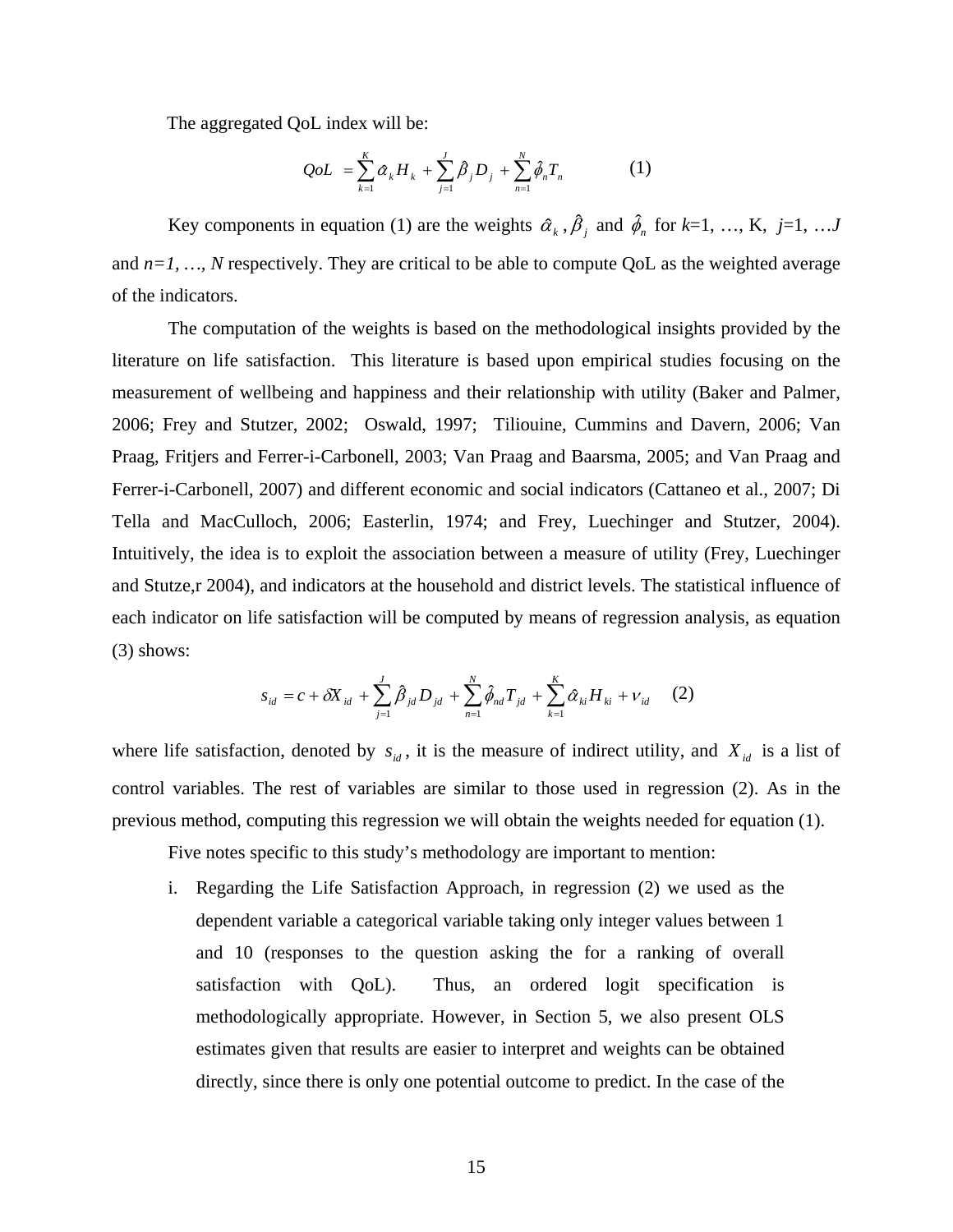ordered logit specification, given that there are 10 categories there are 10 possible outcomes and we would have to compute 10 outcome-specific sets of weights.

- ii. An alternative method for dealing with the categorical dependent variable is based on taking advantage of its implicit cardinality properties. This is obtained by transforming the categorical variable assuming that it follows a standard normal distribution and estimating the resulting model by OLS. This method, called COLS (Cardinal Ordinary Least Squares) is presented in detail in Van Praag and Ferrer-i-Carbonell (2007). The alternative estimates found through this method are presented also in Section 5.
- iii. A second dependent variable is used when applying the Life Satisfaction Approach. It is a measure of quality of life constructed using respondents evaluation of their satisfaction with different dimensions considered important (income, house infrastructure, crime and safety, etc.) weighted by the sample average of the importance that these dimensions have for QoL (according to responses to the survey). The difference between this measure of QoL and the self-declared overall measure is that the "computed quality of life" has less variability coming from subjective aspects of QoL for which the researcher cannot control (emotional aspects, health shocks, etc.). Thus, the computed QoL refers specifically to aspects considered by the analysis. We show in Section 5 the relation between this computed QoL and the self-reported QoL.
- iv. Regarding the explanatory variables—the QoL indicators—given the wide scope of this study there is a large number of indicators that are conceptually important to consider. However, including so many explanatory variables in the regression may not be desirable given that most of these indicators may be highly correlated. Three alternative approaches were used to deal with this issue. First, we selected only the objective variables that have a statistically significant association between the dimensions to which they belong and the dimension-specific level of satisfaction (around 20 objective variables). Second, we computed dimension-specific regressions (presented in Section 5)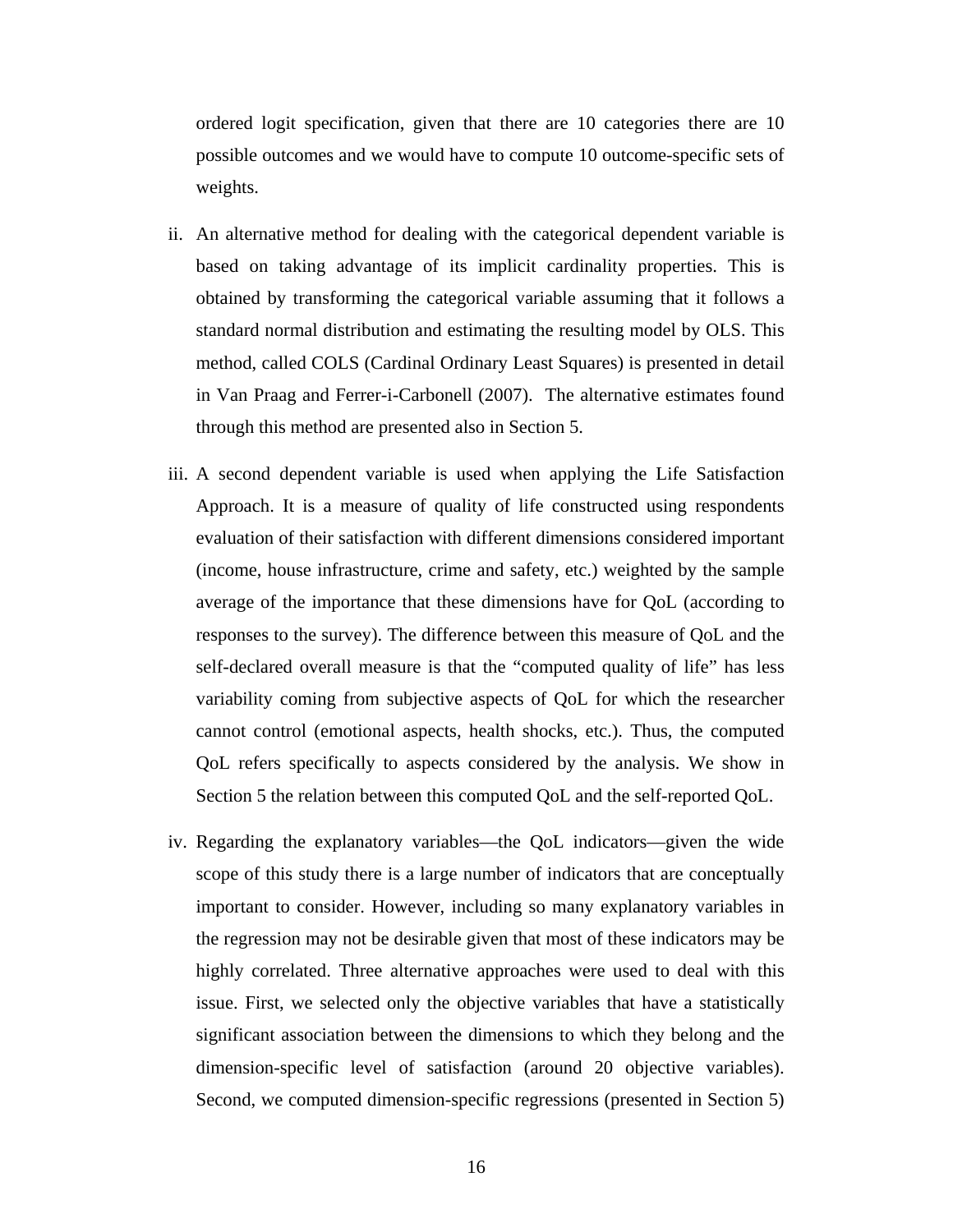and then used the estimated dimension-specific predicted values as independent variables in the overall QoL regression: this method yields 10 indicators, one for each dimension. Third, using principal component analysis we reduced all the indicators of each dimension to one variable (the principal component of the dimension-specific indicators). Then, we used these variables in the overall QoL regressions as explanatory variables. It should be mentioned that for each dimension we obtained the principal component of all indicators, not only those that were statistically significant in the dimensionspecific regressions.

## **5. Quality of Life Regressions**

#### *5.1 Overview of Dependent Variables*

#### *5.1.1 Self-Reported Quality of Life*

The first measure of QoL provided by the survey is given by the direct answers to the question: *On a scale from 1 to 10, where 1 is totally unsatisfied and 10 is totally satisfied, how satisfied are you with your overall quality of life?* We will call this measure Self Reported QoL. The mean value of the self reported QoL is 6.05 (with standard deviation of 2.10). When it is conditioned by district, as shown in the upper panel of Figure 1, we observe that the district with the highest QoL is Villa El Salvador (6.27), followed by La Victoria (6.17) and Los Olivos (5.73). This is somewhat surprising since, as we have seen in Section 2, Villa El Salvador is a district that has the most unmet needs and the great percentage of poor inhabitants.

The lower panel of Figure 1 shows the distribution of the self reported QoL in the overall sample and in each district. We can observe that there is more dispersion in the self-reported QoL in Villa El Salvador. This means that, although there is a peak in the self reported satisfaction of Villa El Salvador at the value 8 (while in Los Olivos and La Victoria the peak is around 5-6), there are also more people self reporting lower levels of satisfaction. In Los Olivos there is also an important accumulation of frequencies below the middle of the scale (5), while La Victoria has a distribution function more skewed towards the higher portion of the scale.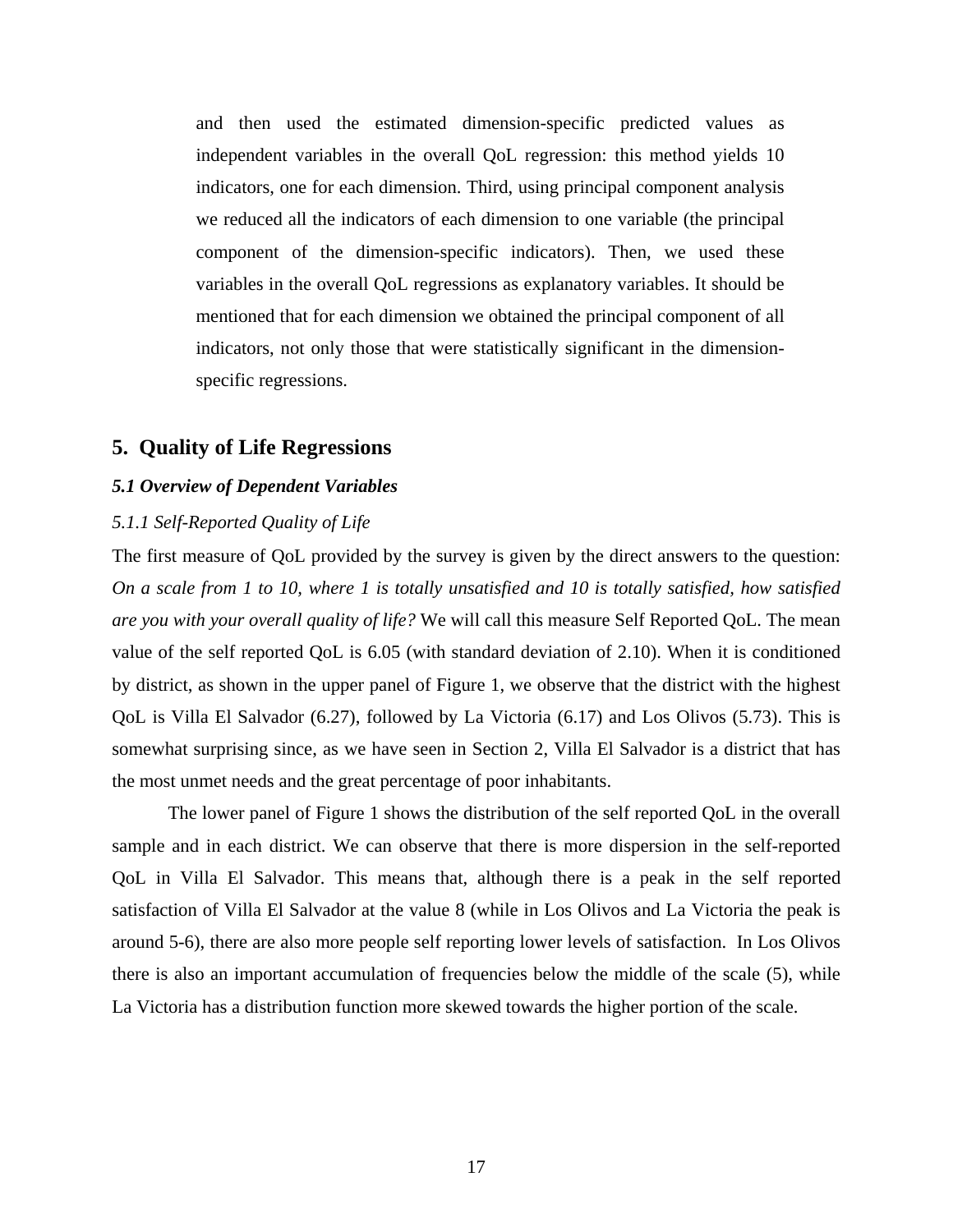



Satisfaction with Overall Quality of Life by District

Graphs by ubigeo distrito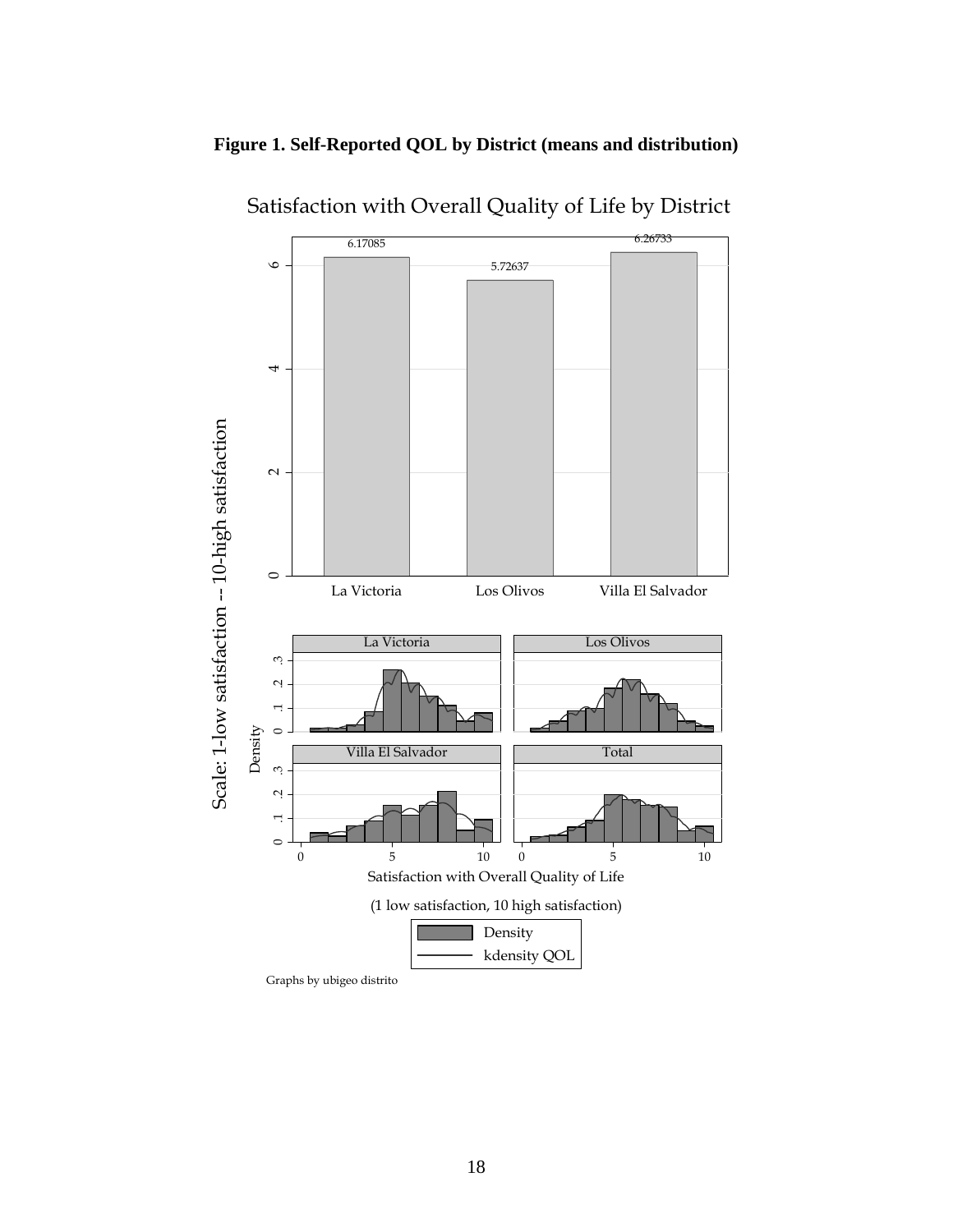Figure 2 shows self-reported QoL conditioned on socioeconomic level (SEL). Clearly, belonging to higher SELs is associated with greater QoL. It should be noted that there appears to be an inconsistency between this finding and the aforementioned results by district. If selfreported QoL is positively correlated with higher SELs, then we could expect the self-reported QoL to be lower in Villa El Salvador. One interpretation of this apparent inconsistency is to acknowledge that the self-reported QoL, although correlated with SEL, is a subjective measure of QoL that considers many aspects of life that are not necessarily related to income or socioeconomic levels, for example issues related to trust in neighbors or recreational activities. Even more, it could be the case that this subjective measure of QoL is related partially to aspects of daily life not even considered in the priors of the researcher and not observed here.



#### **Figure 2. Self-Reported QOL by Socioeconomic Levels**

#### *5.1.2 Computed Quality of Life*

In order to obtain a relatively more objective and narrower measure of QoL we constructed an index based on answers to questions specific to the dimensions considered to be important for QoL in the study. The survey provides information regarding how satisfied individuals were in each of the following dimensions: (i) income, (ii) dwelling infrastructure, (iii) health services,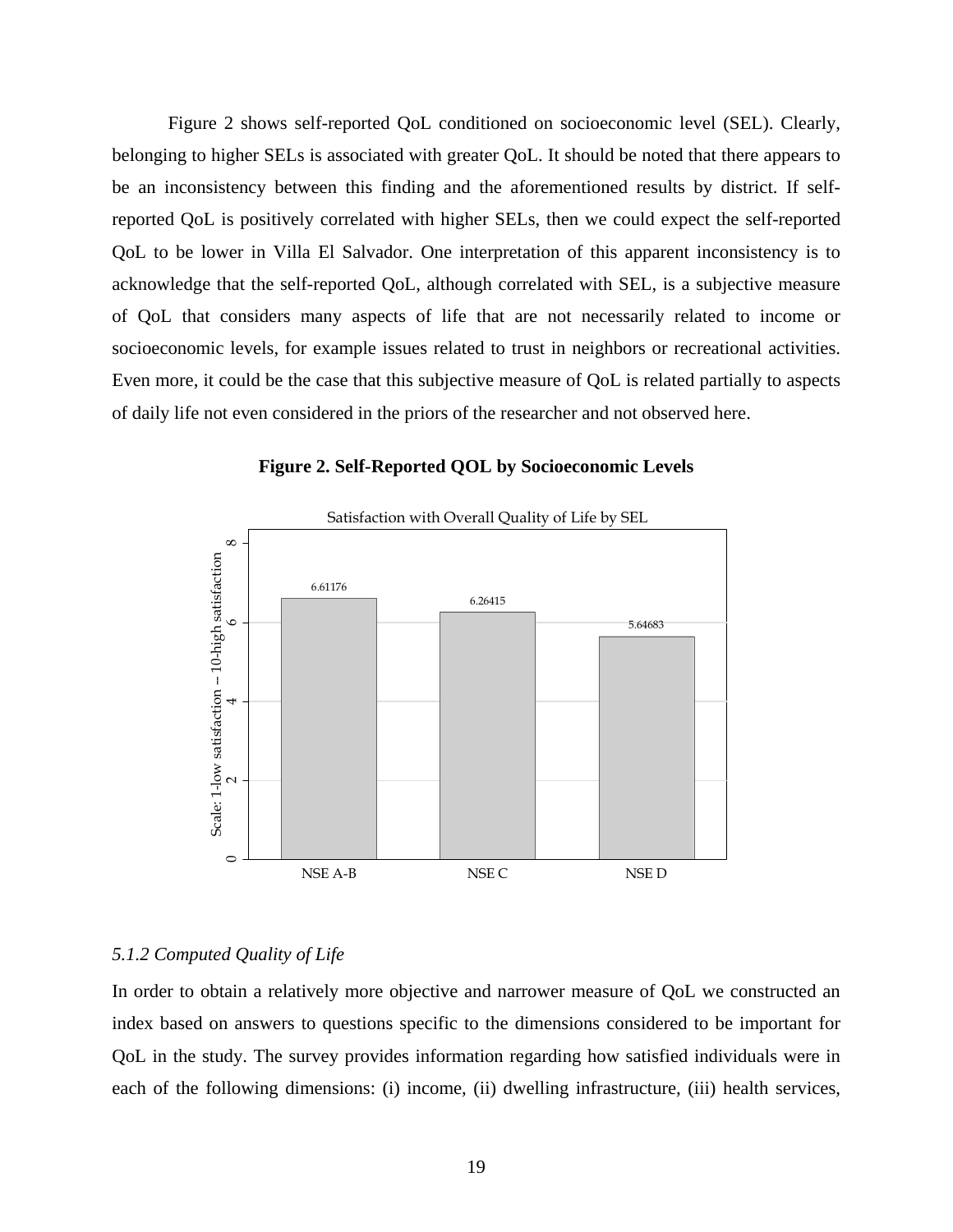(iv) education services, (v) safety, (vi) cleaning conditions of streets, (vii) parks and green area, (viii) transportation system and traffic, (ix) amenities and recreational activities, and (x) social interaction and trust. The questions that were used read as follows: *On a scale from 1 to 10, where 1 is totally unsatisfied and 10 is totally satisfied, how satisfied are you with aspect* 

*\_\_\_\_\_\_\_\_?* One question was applied for each of the 10 QoL dimensions mentioned above. In addition, in the survey the following question was also included: *How would you rate the importance of the following aspects for your quality of life?* The respondent had to choose one of the following options *Very important*, *Important*, *Not important* and *Absolutely unimportant* for each of the dimensions mentioned in the previous paragraph.

We interpret the first question as the indirect utility or satisfaction in each of the dimensions, while the second one as the potential importance that each dimension has for QoL. Thus, it is possible to compute an overall index of QoL by taking the weighted average of satisfaction with each dimension using as weights the reported level of importance. To decrease the idiosyncratic bias in the weights and to rule out the portion of the weight that is due specifically to individual perceptions we used the average importance of each dimension for the whole sample. The weights are normalized to sum up to 1.

To obtain the computed QoL we take the weighted average of the satisfaction that individuals obtain from each domain using the weights according to the following formula (the value of the index is normalized to be between 1 and 10, but not restricted to take only integer values):

$$
Computed Qol_i = \sum_{d \in D} \overline{w}_d \times s_{di} \qquad (3)
$$

The mean computed QoL for the overall sample is 4.51 (versus more than 6 in the selfreported QoL),with a standard deviation of 1.13. The minimum value of this index is 1.34, while the maximum is 7.67.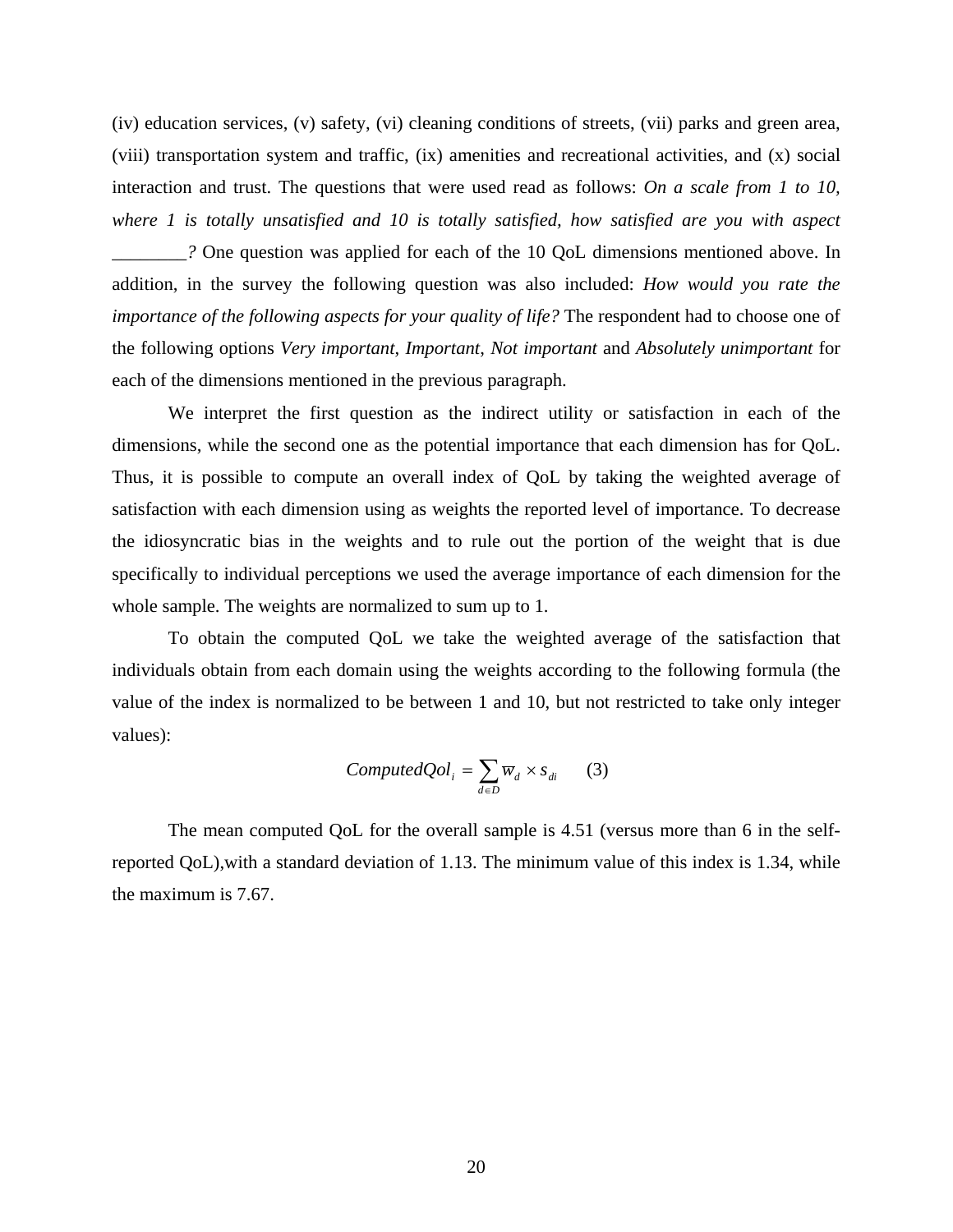## **Figure 3. Computed QOL by Districts and SELS**



Satisfaction with Overall Quality of Life

Figure 3 shows the mean of the computed QoL conditioned on districts (the upper panel) and on SELs (the lower panel). As opposed to the self-eported QoL, the district with the higher computed QoL is now Los Olivos followed by La Victoria and Villa El Salvador. In the case of the mean conditioned on SELs, SELs A and B have a higher QoL than SELs C and D.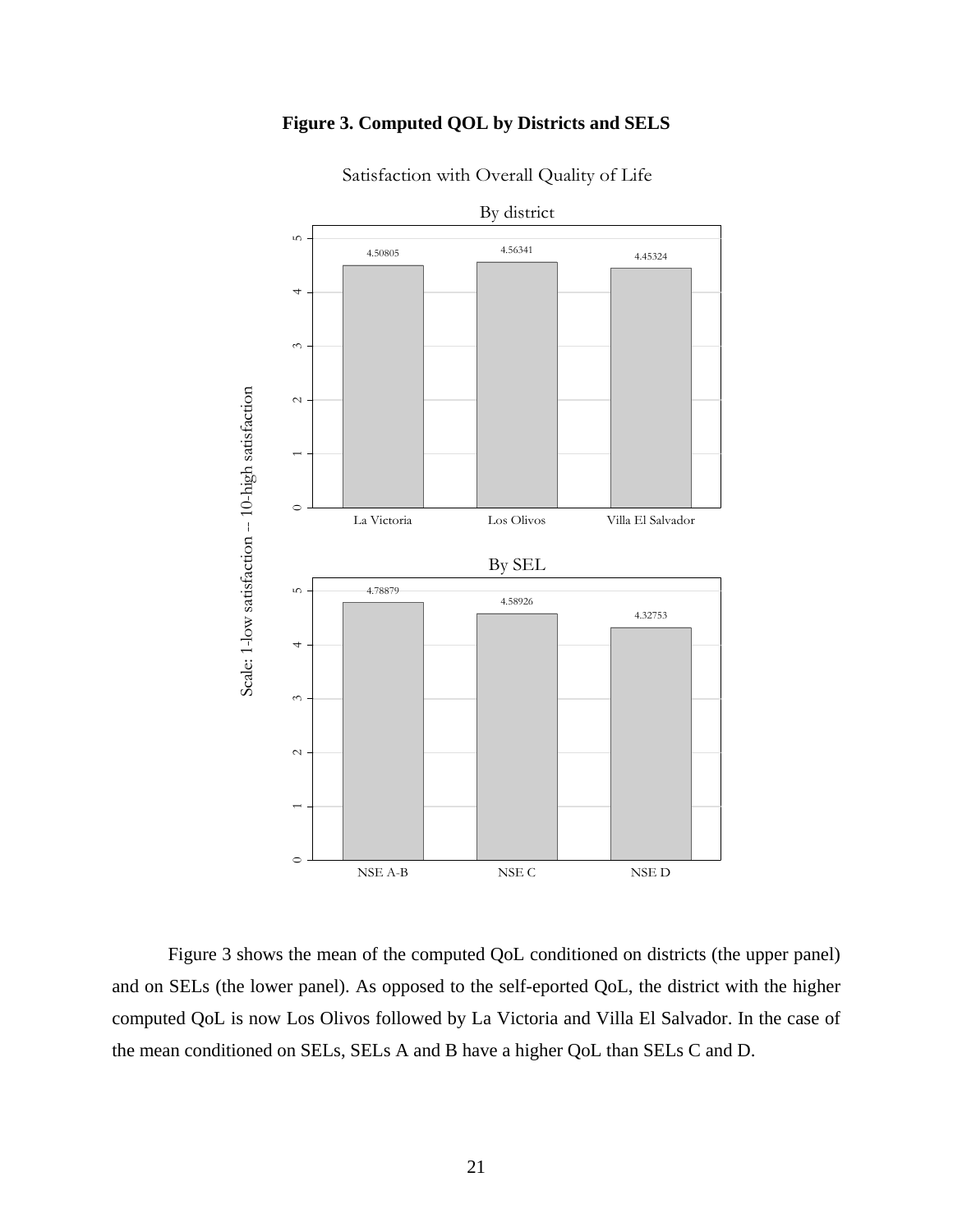Figure 4 below plots both measures of QoL, the self-reported QoL on the horizontal axis and the computed QoL on the vertical axis. A 45-degree line is added to the graph. Recall that the self-reported QoL only takes integer values between 1 and 10, while the computed QoL can take any value between 1 and 10. The graph shows that observations with lower levels of selfreported quality of life are associated with higher levels of computed QoL. In this case, all the dots are above the 45-degree line. On the contrary, for observations of higher values of selfreported QoL, the computed QoL yields lower levels of satisfaction. Starting at a self-reported QoL of 6 or higher, almost all the observations have lower levels of computed QoL. It is important to note that there are many observations showing a self-reported QoL of 10, but very few observations for which a computed QoL higher than 7 were found.





The lack of concentration of dots around the 45-degree line shows that the inclusion of subjective issues in the self-reported QoL tends to scale QoL up or down. Subjective QoL tends to underreport QoL for lower levels of life satisfaction, while it tends to overreport QoL for higher levels of life satisfaction in relation to the more objective measurement of QoL.

Given these results, it is worthwhile to use both measures of QoL in regressions geared toward finding weights to combine objective indicators into a one-dimensional QoL index. Using the self-reported QoL would yield the statistical influence of the objective indicators on a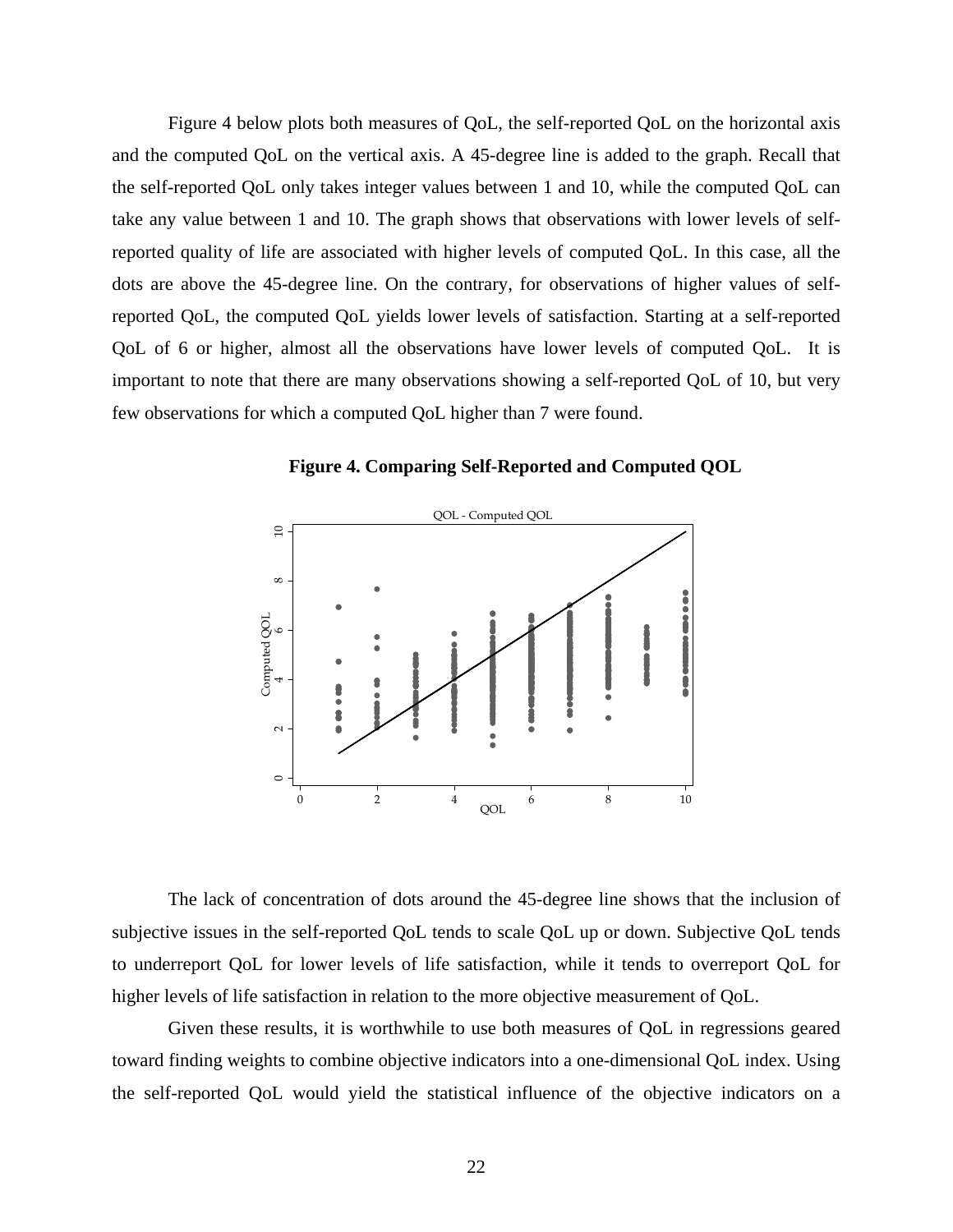subjective measure of QoL. It is desirable to use self-reported QoL since it will show how important the dimensions considered in the survey are for QoL in the presence of additional subjective and non-observable factors. On the other hand, because the computed QoL seems to be narrower, the results coming from regressions using it as a dependent variable should yield a better fit. Having both specifications will make it possible to obtain results that are robust to both specifications.

#### *5.2 Explanatory Variables: Quality of Life Indicators*

To choose the appropriate indicators to include in regression (4) we analyzed the statistical association between several indicators and the domain of QoL to which they are more relevant. This is possible to do since in the survey we asked for the level of satisfaction with each of the ten dimensions of QoL and we collected information on a wide range of indicators for each of these dimensions.

This section presents very briefly the main results regarding the statistical importance of objective indicators with each of the ten dimensions of QoL considered in this study. Each of these 10 tables considers different independent variables.<sup>3</sup> The tables present three specifications for each dimension according to the methodological section: column (1) presents the results using an ordered logit specification, column (2) use ordinary least squares (OLS) and column (3) uses cardinal ordinary least squares (COLS). On a later section, we will select some of these objective indicators to find their statistical association with the overall measures of QoL (the self reported and the computed).

#### *5.2.1 The Individual Sphere*

As mentioned above, there are some dimensions that are considered to be part of the individual sphere of action because they are mainly under the individual's control. Thus, this sub-section considers the income, housing infrastructure, education, and health dimensions.

Table 4 represents the results concerning the income dimension. The dependent variable is reported "satisfaction with family income." The independent variables are a set of seven control variables (sex of the respondent, age and age squared of the respondent, educational level, whether respondent has a partner, and the proportion of children among 0 and 5 and among

<sup>&</sup>lt;sup>3</sup> The definition and measurement of all objective indicators are presented in Appendix 2.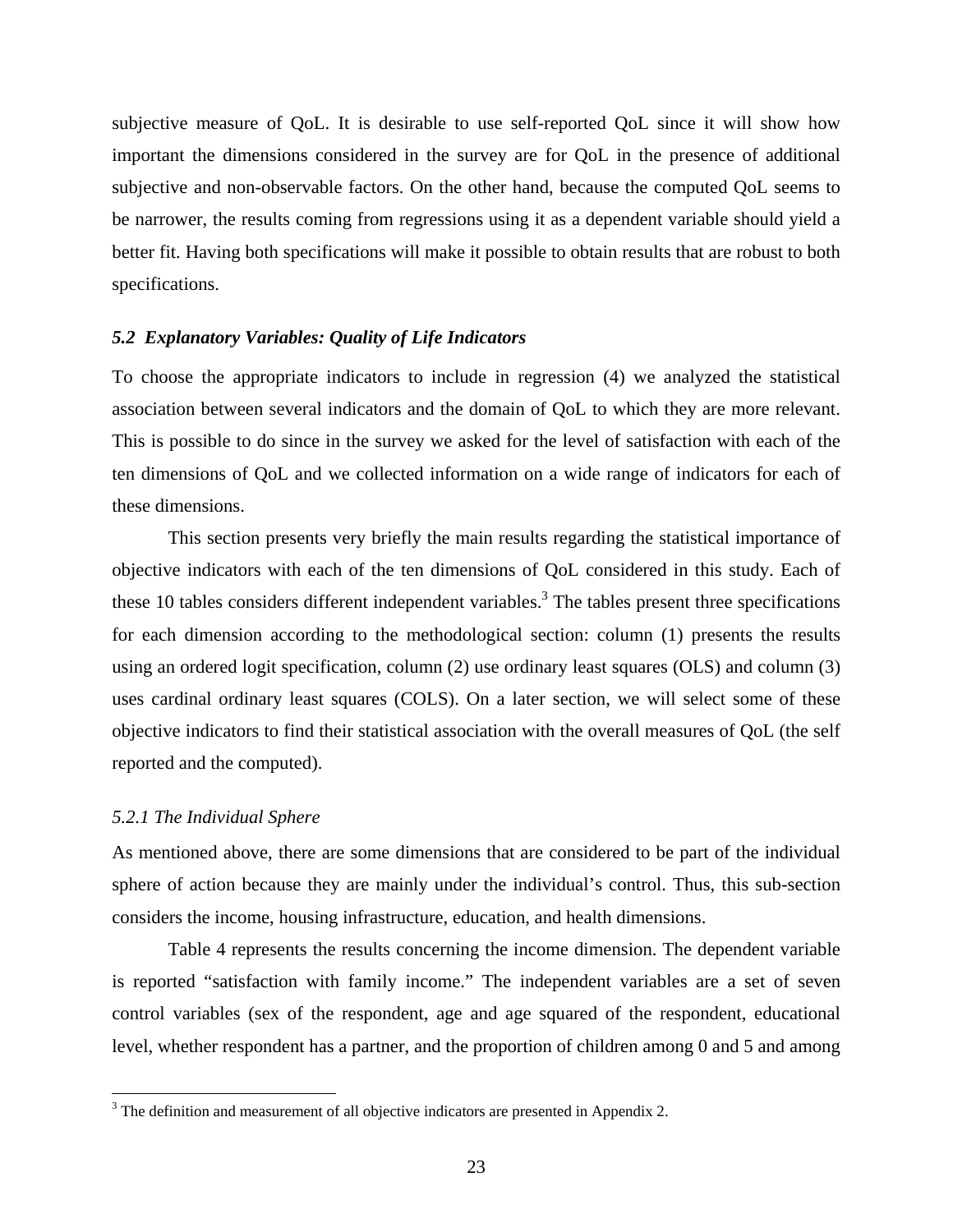6 and 18 years old in his or her household) and a set of four objective indicators that are considered to affect satisfaction with family income. The first objective indicator is family income per capita. Other objective indicators included are the following: number of dependent workers, number of independent workers (since earnings/profits might be conditioned by labor situation and thus affect income satisfaction), and rate of economic dependence (number of contributors/number of non-contributors).4

As shown in Table 4, control variables traditionally associated with life satisfaction are statistically significant.<sup>5</sup> In particular, there is a non-linear relationship with the age of the respondent. Satisfaction with income decreases with age, and it does so at a positive rate. Also, having a partner is shown to be statistically positively correlated with satisfaction with income, and the proportion of children is negatively correlated with satisfaction with income. Specifically, the proportion of children between 6 and 18 years of age has a coefficient that is negative and statistically significant.

The four objective indicators are significant for all specifications. Family per capita income, being employed (either in an independent or dependent regime) and having proportionally more economically contributing members positively correlates with satisfaction with family income. Finally, the coefficients related to district effects are negative and statistically significant.

 $\overline{a}$ 

<sup>&</sup>lt;sup>4</sup> These four variables are measured in logs. See Appendix 2 for variable definitions.

<sup>&</sup>lt;sup>5</sup> The same control variables considered here were included in all the regressions presented in this section (in all dimensions). However, they are only reported in Table 8. The results in later regressions regarding these control variables are very similar to those presented here.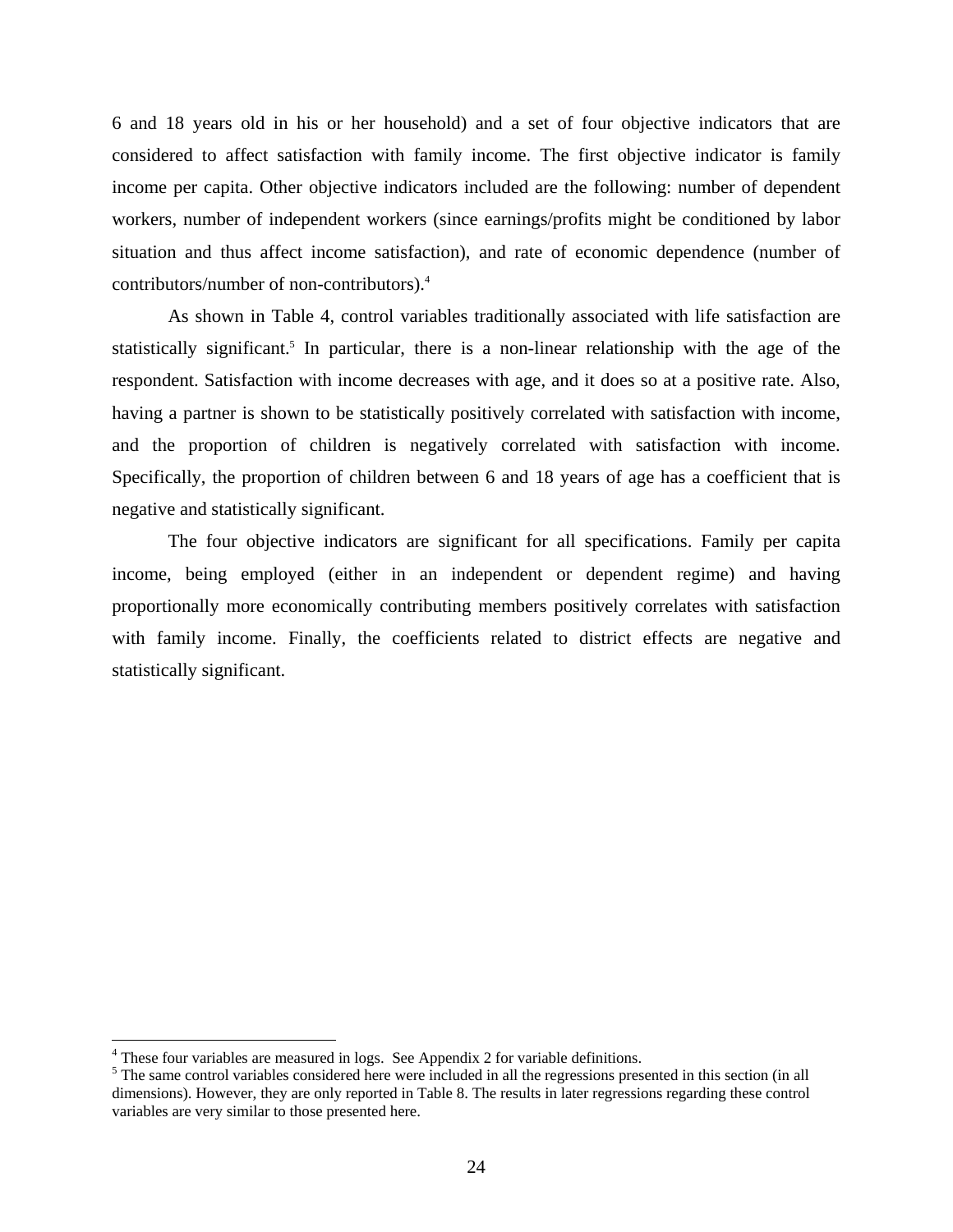| (1)<br>(2)<br>(3)<br><b>Ordered Logit</b><br><b>OLS</b><br><b>COLS</b><br>0.22775<br>0.21047<br>0.06720<br>Sex of respondent<br>(0.15990)<br>(0.18446)<br>(0.06025) |  |
|---------------------------------------------------------------------------------------------------------------------------------------------------------------------|--|
|                                                                                                                                                                     |  |
|                                                                                                                                                                     |  |
|                                                                                                                                                                     |  |
|                                                                                                                                                                     |  |
| $-0.08579***$<br>$-0.08826**$<br>$-0.03039**$<br>Age of respondent                                                                                                  |  |
| (0.01179)<br>(0.03192)<br>(0.03610)                                                                                                                                 |  |
| Age of respondent <sup>2</sup><br>$0.00084**$<br>$0.00086**$<br>$0.00030**$                                                                                         |  |
| (0.00034)<br>(0.00039)<br>(0.00013)                                                                                                                                 |  |
| 0.17654<br>0.15481<br>0.03107<br>Completed secondary education                                                                                                      |  |
| (0.17771)<br>(0.20448)<br>(0.06679)                                                                                                                                 |  |
| $-1.22699$<br>$-0.41128$<br>Proportion of children between 0 and 5<br>$-1.11930$                                                                                    |  |
| (0.90451)<br>(0.29543)<br>(0.78140)                                                                                                                                 |  |
| $-1.47101**$<br>$-1.70863**$<br>$-0.56502**$<br>Proportion of children between 6 and 18                                                                             |  |
| (0.70570)<br>(0.23049)<br>(0.61661)                                                                                                                                 |  |
| 0.40049*<br>$0.12213*$<br>0.33866*<br>Respondent has a partner                                                                                                      |  |
| (0.18074)<br>(0.20861)<br>(0.06814)                                                                                                                                 |  |
| 1.05737***<br>0.92986***<br>0.33078***<br>Familiar income per capita                                                                                                |  |
| (0.05400)<br>(0.14707)<br>(0.16535)                                                                                                                                 |  |
| 0.90868***<br>$0.30491***$<br>0.80298***<br>Number of independent workers                                                                                           |  |
| (0.09400)<br>(0.24747)<br>(0.28779)                                                                                                                                 |  |
| 1.07971***<br>0.39378***<br>1.16616***<br>Number of dependent workers                                                                                               |  |
| (0.08553)<br>(0.23321)<br>(0.26187)                                                                                                                                 |  |
| 0.21294**<br>0.55901**<br>$0.64470**$<br>Rate of economic dependence                                                                                                |  |
| (0.25536)<br>(0.29657)<br>(0.09686)                                                                                                                                 |  |
| La Victoria                                                                                                                                                         |  |
|                                                                                                                                                                     |  |
| Los Olivos<br>$-0.67699***$<br>$-0.21389***$<br>$-0.52557***$                                                                                                       |  |
| (0.18124)<br>(0.21126)<br>(0.06900)                                                                                                                                 |  |
| $-0.32987*$<br>$-0.42366**$<br>$-0.11557*$<br>Villa El Salvador                                                                                                     |  |
| (0.18274)<br>(0.21214)<br>(0.06929)                                                                                                                                 |  |
| $-1.22429***$<br>0.41911<br>Constant                                                                                                                                |  |
| (1.30597)<br>(0.42655)                                                                                                                                              |  |
| Observations<br>582<br>582<br>582                                                                                                                                   |  |
| 0.16<br>0.15<br>R-squared                                                                                                                                           |  |

**Table 4. Satisfaction with Income** 

Standard errors in parentheses. \* significant at 10%; \*\* significant at 5%; \*\*\* significant at 1%

Table 5 shows regressions where satisfaction with dwelling infrastructure is regressed against different indicators associated with this dimension. Although they are not reported, the set of control variables included in Table 4 is also used in this regression. An additional control variable is included: a dummy variable representing whether the property is owned by the respondent (fully paid or still paying for it). Home ownership is significant and, according to OLS results, associated with around 0.76 additional points on the scale (from 1 to 10).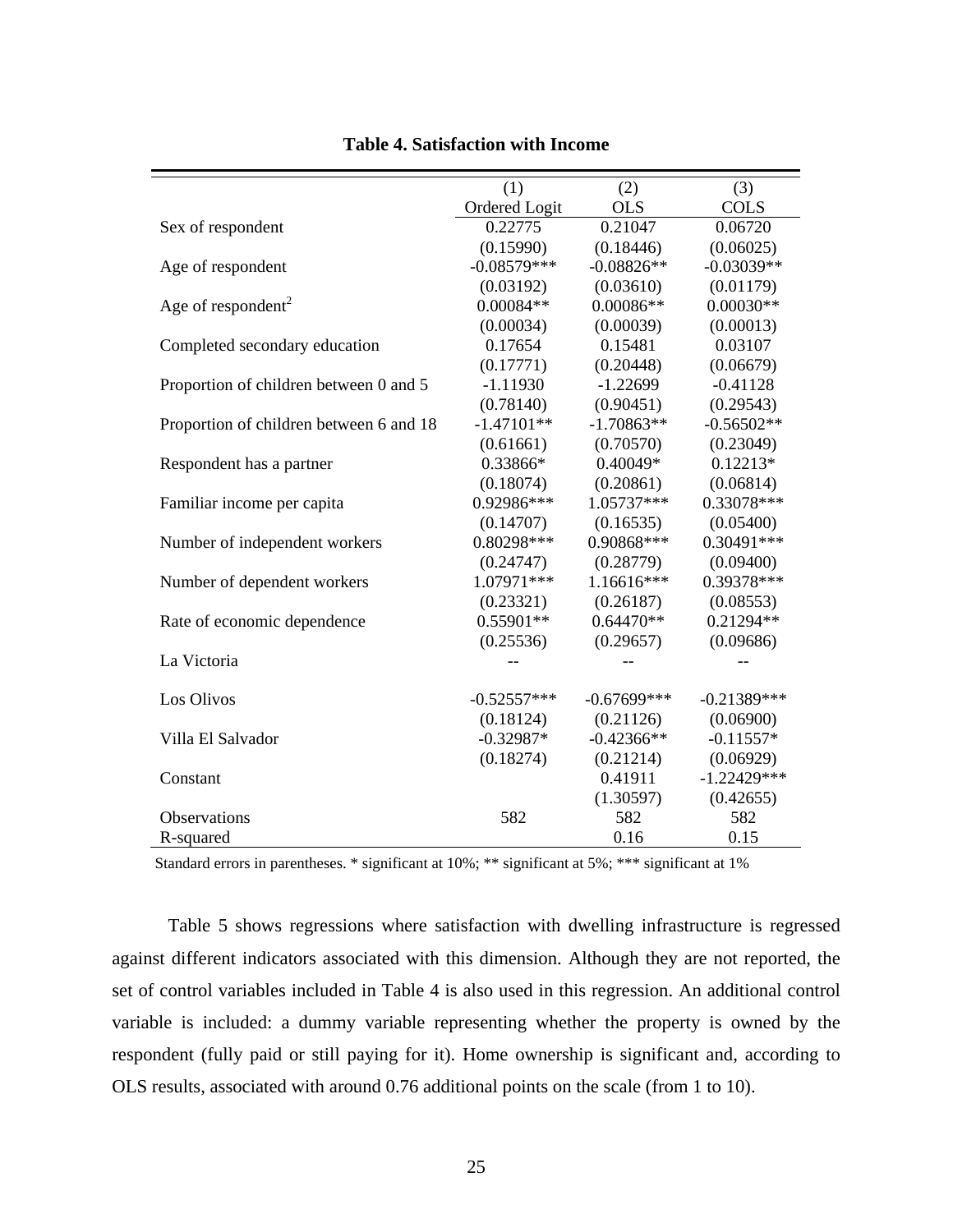Variables indicating whether the household has minimum infrastructure conditions are included as objective indicators. Whether the source of water comes from a public network, or if the house has adequate materials of roof and walls might increase satisfaction with dwelling conditions. Indeed, according to Table 5, all of the indicators are positively correlated with satisfaction with house infrastructure and are statistically significant. In this case, the coefficients of the districts effects are not significant.

|                                        | (1)          | (2)          | (3)          |
|----------------------------------------|--------------|--------------|--------------|
|                                        | Ordered      | <b>OLS</b>   | <b>COLS</b>  |
|                                        | Logit        |              |              |
| Owns his house                         | $0.60779***$ | $0.77098***$ | 0.27810***   |
|                                        | (0.16891)    | (0.20582)    | (0.07311)    |
| Water from public network in the house | $0.81272***$ | $1.06210***$ | $0.37165***$ |
|                                        | (0.25904)    | (0.31780)    | (0.11289)    |
| Roof is made of appropriate material   | 0.57944***   | $0.70730***$ | 0.25199***   |
|                                        | (0.18885)    | (0.23186)    | (0.08236)    |
| Walls are made of appropriate material | $0.86503***$ | 1.05463***   | 0.34146***   |
|                                        | (0.18906)    | (0.22959)    | (0.08155)    |
| La Victoria                            |              |              |              |
|                                        |              |              |              |
| Los Olivos                             | 0.08543      | 0.07758      | 0.01975      |
|                                        | (0.18461)    | (0.23010)    | (0.08174)    |
| Villa El Salvador                      | 0.24165      | 0.23570      | 0.09416      |
|                                        | (0.20084)    | (0.24548)    | (0.08720)    |
| Constant                               |              | 3.79742***   | $-0.22478$   |
|                                        |              | (0.91192)    | (0.32393)    |
| <b>Observations</b>                    | 604          | 604          | 604          |
| R-squared                              |              | 0.20         | 0.18         |

**Table 5. Satisfaction with House Infrastructure** 

Standard errors in parentheses. \* significant at 10%; \*\* significant at 5%; \*\*\* significant at 1%. The following control variables were included in the regression but their results are not reported: sex, age, age squared, educational level, whether respondent has a partner, proportion of children among 0 and 5 and among 6 and 18 years old and whether the respondent is employed.

The results regarding health are presented in Table 6. A very important infrastructure feature related to sanitary conditions, namely source of water, is included given that a public network inside the house avoids contagion and proliferation of diseases in the neighborhood. Other objective indicators considered are the time needed to get to the health center and its location (i.e., whether it is in the district). The intuition for the first is that a nearer health center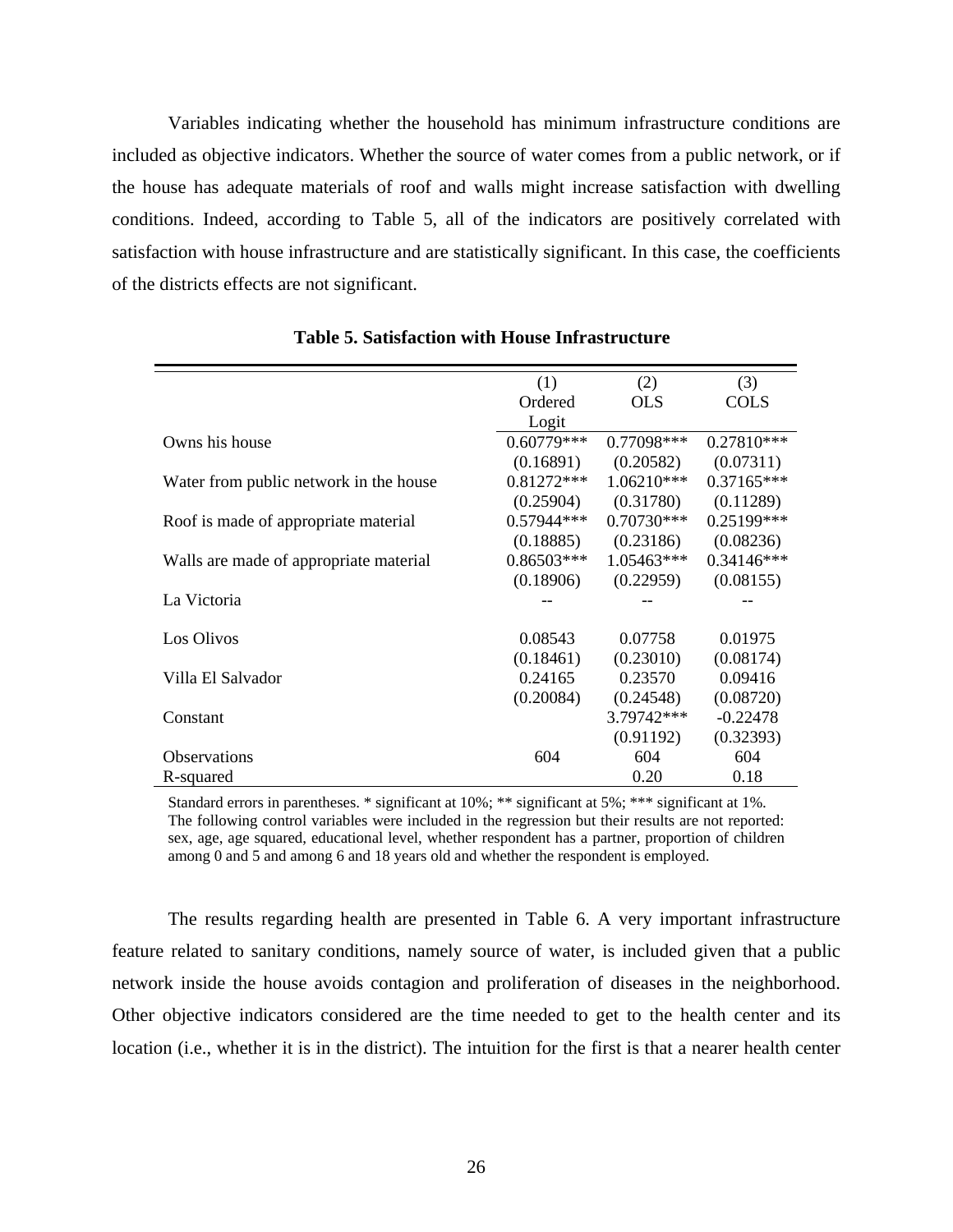allows the user to receive attention more quickly, while the second one allows for an assessment of the range of health supply in the district. District effects are also included in the regression.

The only significant variable is the one related to location of health centre in the district of respondent, which shows a positive sign. This is an interesting result since it suggests that it is not the distance of the services that and individual uses but the general availability of services what matters for satisfaction in this dimension.

|                                        | (1)        | (2)          | (3)          |
|----------------------------------------|------------|--------------|--------------|
|                                        | Ordered    | <b>OLS</b>   | <b>COLS</b>  |
|                                        | Logit      |              |              |
| Water from public network in the house | 0.28552    | 0.34492      | 0.11051      |
|                                        | (0.25974)  | (0.29170)    | (0.09406)    |
| Time to the nearest health center      | $-0.14583$ | $-0.16879$   | $-0.06744*$  |
|                                        | (0.10909)  | (0.12410)    | (0.04002)    |
| Attends health center in the district  | 1.32303*** | 1.46801***   | $0.41419***$ |
|                                        | (0.30698)  | (0.35264)    | (0.11372)    |
| La Victoria                            |            |              |              |
|                                        |            |              |              |
| Los Olivos                             | 0.10637    | 0.03097      | $-0.01244$   |
|                                        | (0.18535)  | (0.21195)    | (0.06835)    |
| Villa El Salvador                      | $-0.06616$ | $-0.07134$   | $-0.01118$   |
|                                        | (0.18478)  | (0.20996)    | (0.06771)    |
| Constant                               |            | $6.11381***$ | $0.54302*$   |
|                                        |            | (0.97123)    | (0.31319)    |
| <b>Observations</b>                    | 584        | 584          | 584          |
| R-squared                              |            | 0.08         | 0.07         |

### **Table 6. Satisfaction with Health**

Standard errors in parentheses. \* significant at 10%; \*\* significant at 5%; \*\*\* significant at 1% The following control variables were included in the regression but their results are not reported: sex, age, age squared, educational level, whether respondent has a partner, proportion of children among 0 and 5 and among 6 and 18 years old and whether the respondent is employed.

The correlation between objective variables in the area of education and the respondent's satisfaction with the quality of education of their children is reported in Table 7. Number of family members at school is included as an additional control variable. Concerning the quality of education, number of children in public schools might depict perceptions of these kinds of institutions as opposed to private schools. Variables related to the accessibility of schools were also taken into consideration (e.g., average transportation time to get to school for school members, and number of family members studying in the district).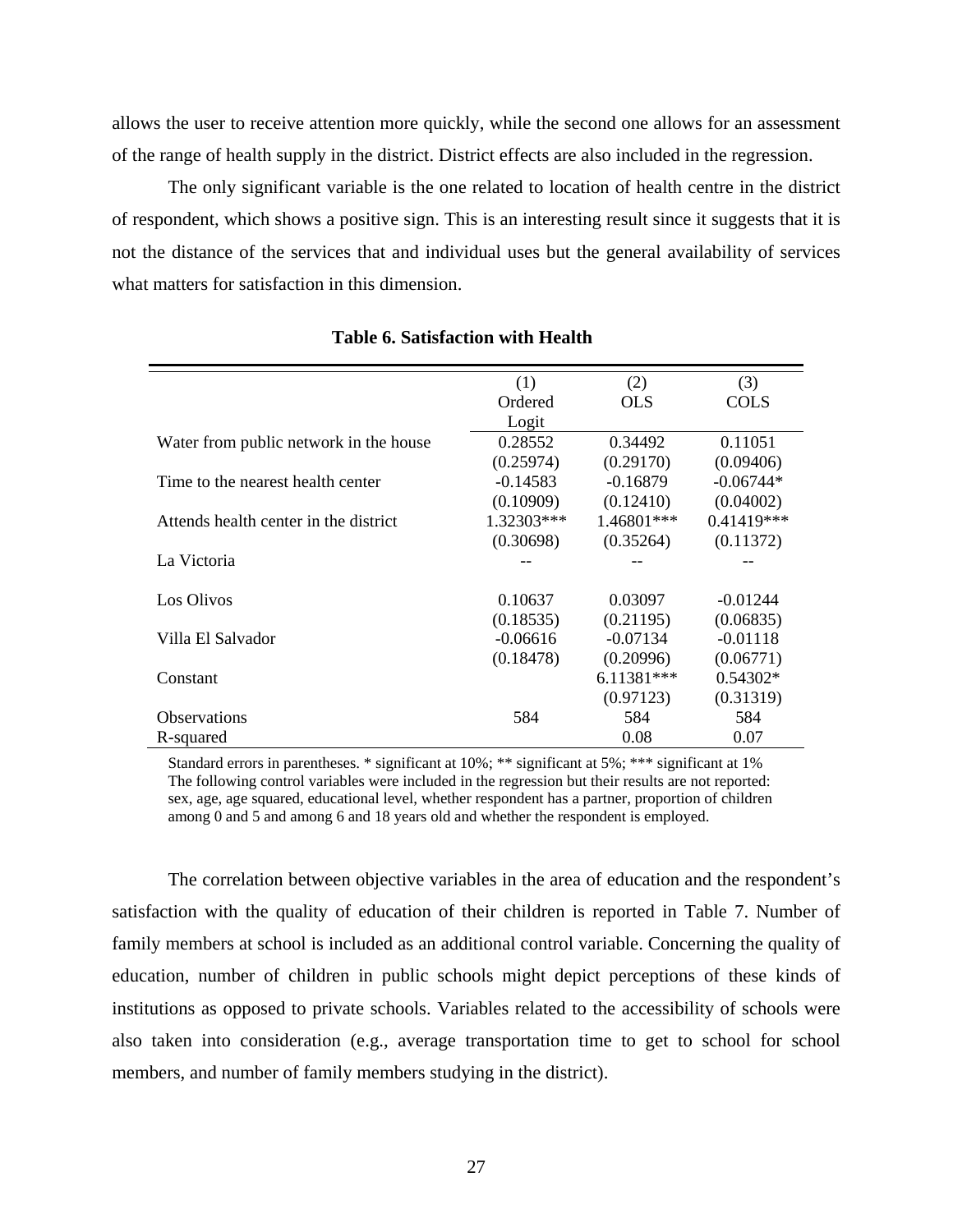The most important results in this dimension are as follows. First, the additional control variable (number of members in the school) seems to be important since it is positively and significantly correlated with satisfaction with quality of education. Second, the number of children in the household attending public schools is significant and negatively correlated with satisfaction in this area. This result may reflect the extremely low quality of the Peruvian public education system. Finally, the variable related to number of children who study in the district is significant for only one specification, and there it decreases satisfaction.

|                                                   | (1)           | (2)           | (3)           |
|---------------------------------------------------|---------------|---------------|---------------|
|                                                   | Ordered       | <b>OLS</b>    | <b>COLS</b>   |
|                                                   | Logit         |               |               |
| Log of children at school                         | 1.07448*      | 1.31359**     | $0.52791**$   |
|                                                   | (0.56158)     | (0.63134)     | (0.23583)     |
| Log of children in public school                  | $-1.10569***$ | $-1.25825***$ | $-0.45840***$ |
|                                                   | (0.24268)     | (0.26839)     | (0.10025)     |
| Time to get to school                             | $-0.15634$    | $-0.09682$    | $-0.06541$    |
|                                                   | (0.16526)     | (0.18664)     | (0.06972)     |
| Number of family members studying in the district | $-0.57868*$   | $-0.49698$    | $-0.21744$    |
|                                                   | (0.32450)     | (0.35861)     | (0.13396)     |
| La Victoria                                       |               |               |               |
|                                                   |               |               |               |
| Los Olivos                                        | $-0.30716$    | $-0.39485$    | $-0.19188**$  |
|                                                   | (0.22367)     | (0.25392)     | (0.09485)     |
| Villa El Salvador                                 | 0.06859       | 0.12387       | 0.03929       |
|                                                   | (0.22963)     | (0.25582)     | (0.09556)     |
| Constant                                          |               | 8.37474***    | 1.48478***    |
|                                                   |               | (1.27203)     | (0.47515)     |
| <b>Observations</b>                               | 396           | 396           | 396           |
| R-squared                                         |               | 0.12          | 0.12          |

#### **Table 7. Satisfaction with Quality of Education**

Standard errors in parentheses. \* significant at 10%; \*\* significant at 5%; \*\*\* significant at 1%

The following control variables were included in the regression but their results are not reported: sex, age, age squared, educational level, whether respondent has a partner, proportion of children among 0 and 5 and among 6 and 18 years old and whether the respondent is employed.

#### *5.2.2 The Urban Sphere*

The dimensions considered to be part of the urban sphere are those where the district-level government may have an important degree of control and where the control by the individual is small and not direct. The dimensions considered in the urban sphere are: crime and safety, cleaning conditions of the streets, parks and green areas, and transportation system.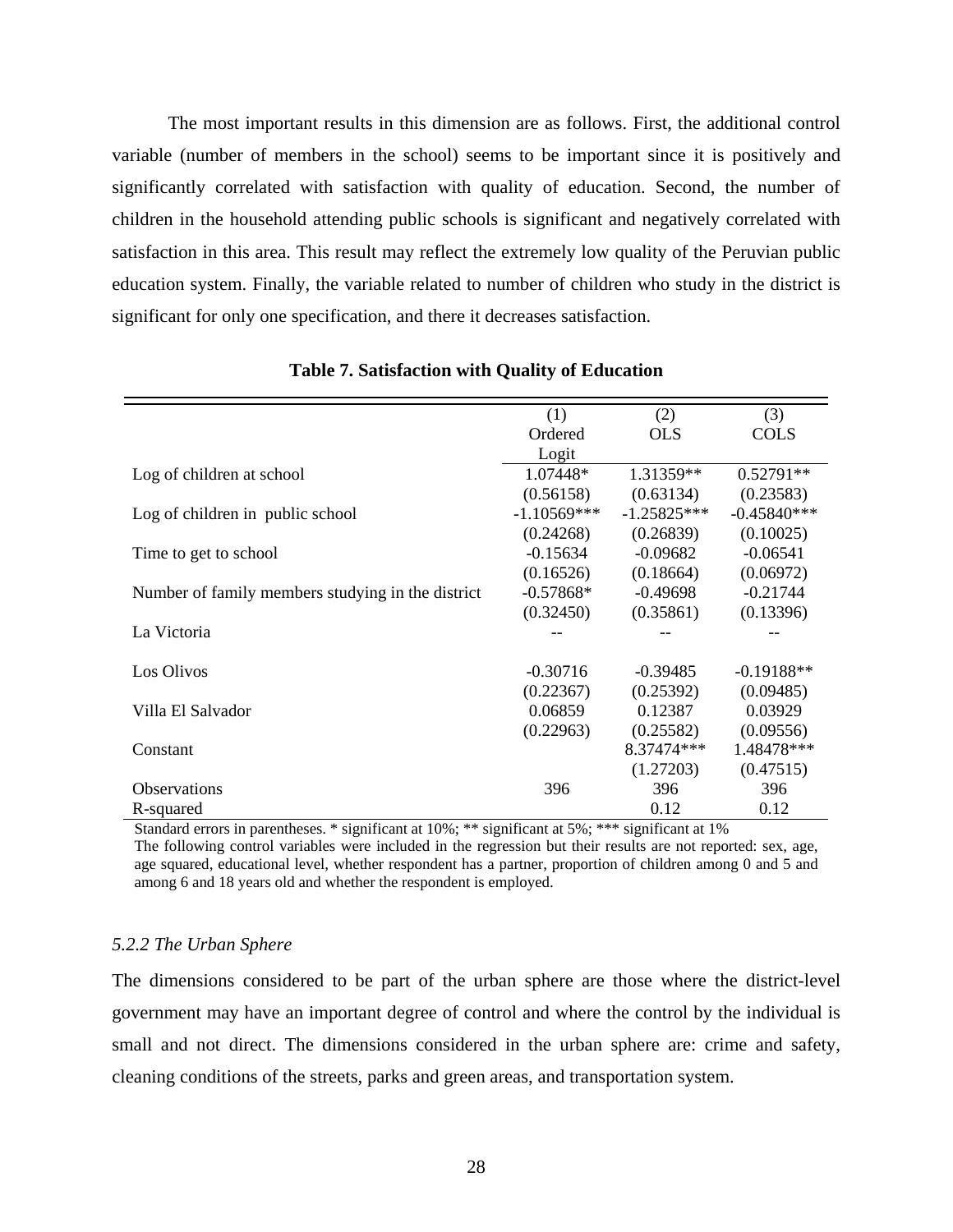Table 8 shows regression results where the dependent variable is the level of satisfaction with safety against crime. As before, control variables are included but not reported. Concerning the frequency of robbery situations, two dummy variables are included. The first indicates whether the respondent has been victim of a robbery, while the second indicates whether the respondent has been a victim of an *attempted* of robbery (in both cases during the last year). Another variable measuring exposure to risk of crime is a dummy variable taking the value of 1 if, according to the respondent, there are gangs in his/her neighborhood.

|                               | (1)           | (2)           | (3)            |
|-------------------------------|---------------|---------------|----------------|
|                               | Ordered Logit | <b>OLS</b>    | <b>COLS</b>    |
| Victim of a theft             | $-0.50432**$  | $-0.50790**$  | $-0.13149*$    |
|                               | (0.23260)     | (0.25818)     | (0.07856)      |
| Victim of attempt of robbery  | $-1.26640***$ | $-1.27504***$ | $-0.38466$ *** |
|                               | (0.27306)     | (0.29518)     | (0.08982)      |
| Gangs present in neighborhood | $-0.70142***$ | $-0.92205***$ | $-0.31419***$  |
|                               | (0.22881)     | (0.25142)     | (0.07650)      |
| La Victoria                   |               |               |                |
|                               |               |               |                |
| Los Olivos                    | 0.14725       | 0.13458       | 0.02735        |
|                               | (0.18105)     | (0.20203)     | (0.06147)      |
| Villa El Salvador             | 0.28197       | 0.29535       | 0.08029        |
|                               | (0.18464)     | (0.20234)     | (0.06157)      |
| Constant                      |               | $6.05591***$  | $0.44619*$     |
|                               |               | (0.79170)     | (0.24089)      |
| <b>Observations</b>           | 588           | 588           | 588            |
| R-squared                     |               | 0.10          | 0.10           |

#### **Table 8. Satisfaction with Safety Conditions of Neighborhood**

Standard errors in parentheses. \* significant at 10%; \*\* significant at 5%; \*\*\* significant at 1% The following control variables were included in the regression but their results are not reported: sex, age, age squared, educational level, whether respondent has a partner, proportion of children among 0 and 5 and among 6 and 18 years old and whether the respondent is employed.

As the table shows, these three objective indicators are negatively correlated with satisfaction with safety conditions of the neighborhood, and the associated coefficients are statistically significant. District effects are not statistically correlated with the dependent variable in this domain. These results are robust to the different specifications.

Regarding the cleaning conditions of the streets, three objective measures were included: two variables referring to the frequency of street cleaning and frequency of trash collection, respectively, and the variable *cleaning condition (observation)*, a dummy variable taking the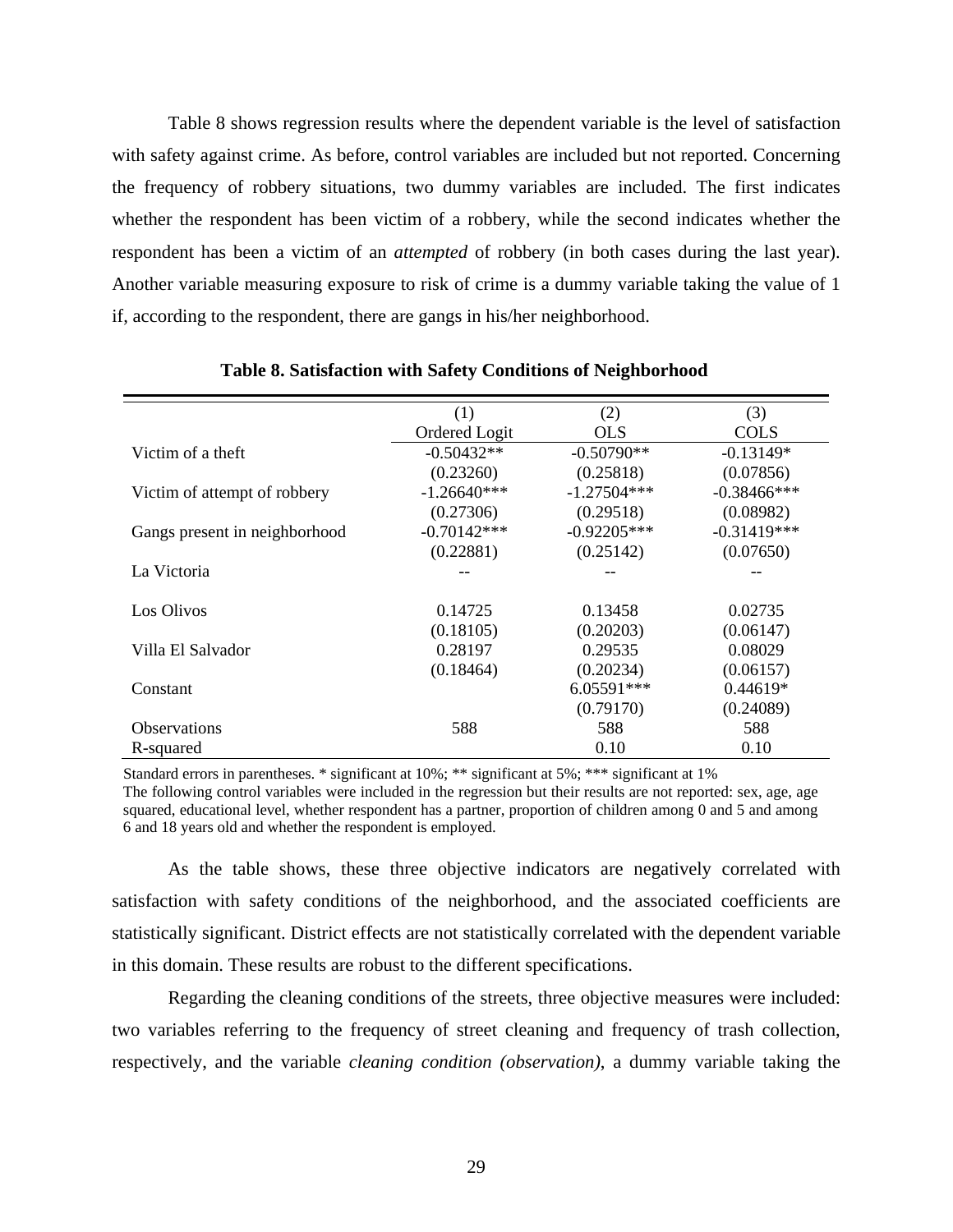value of 1 if the surveyor assesses the cleaning conditions of the street in front of the house as good or very good, and taking the value of 0 if she/he assesses it as bad or very bad.

Results point out that whether streets are cleaned on a daily basis influence positively on satisfaction with this QoL dimension. In addition, the variable based on observation by the surveyor has a positive and significant influence. These results suggest that beyond the specific service of thrash collection, how clean streets are kept is an important factor in satisfaction in this dimension.

|                                      | (1)           | (2)        | (3)          |
|--------------------------------------|---------------|------------|--------------|
|                                      | Ordered Logit | <b>OLS</b> | <b>COLS</b>  |
| Trash is picked upon a daily basis   | 0.63546       | 1.00950    | 0.31674      |
|                                      | (0.50942)     | (0.64174)  | (0.20520)    |
| Streets are cleaned on a daily basis | 2.33181***    | 3.06455*** | $0.94824***$ |
|                                      | (0.36529)     | (0.43095)  | (0.13780)    |
| Good cleaning condition              | $0.30732*$    | 0.48393**  | $0.15678**$  |
| (observation)                        |               |            |              |
|                                      | (0.16109)     | (0.19114)  | (0.06112)    |
| La Victoria                          |               |            |              |
|                                      |               |            |              |
| Los Olivos                           | 1.44802***    | 1.87579*** | 0.55957***   |
|                                      | (0.33942)     | (0.42218)  | (0.13499)    |
| Villa El Salvador                    | 0.12536       | 0.42992    | 0.14536      |
|                                      | (0.34219)     | (0.42990)  | (0.13746)    |
| Constant                             |               | 3.21112*** | $-0.37260$   |
|                                      |               | (0.95177)  | (0.30433)    |
| <b>Observations</b>                  | 601           | 601        | 601          |
| R-squared                            |               | 0.21       | 0.19         |

#### **Table 9. Satisfaction with Cleaning Conditions of the Street**

Standard errors in parentheses. \* significant at 10%; \*\* significant at 5%; \*\*\* significant at 1% The following control variables were included in the regression but their results are not reported: sex, age, age squared, educational level, whether respondent has a partner, proportion of children among 0 and 5 and among 6 and 18 years old and whether the respondent is employed.

It should also be noted that the coefficient associated with the dummy Los Olivos is statistically significant. Thus, certain characteristics at the district level influence satisfaction in this domain positively and importantly with respect to what happens in La Victoria (the excluded dummy). The same is not true for Villa El Salvador.

Results regarding the satisfaction with parks and green areas are shown in Table 10. If the use of parks is important, then an indicator concerning the time that takes to go to the park (interacted with the dummy variable indicating whether the respondent goes to the park) might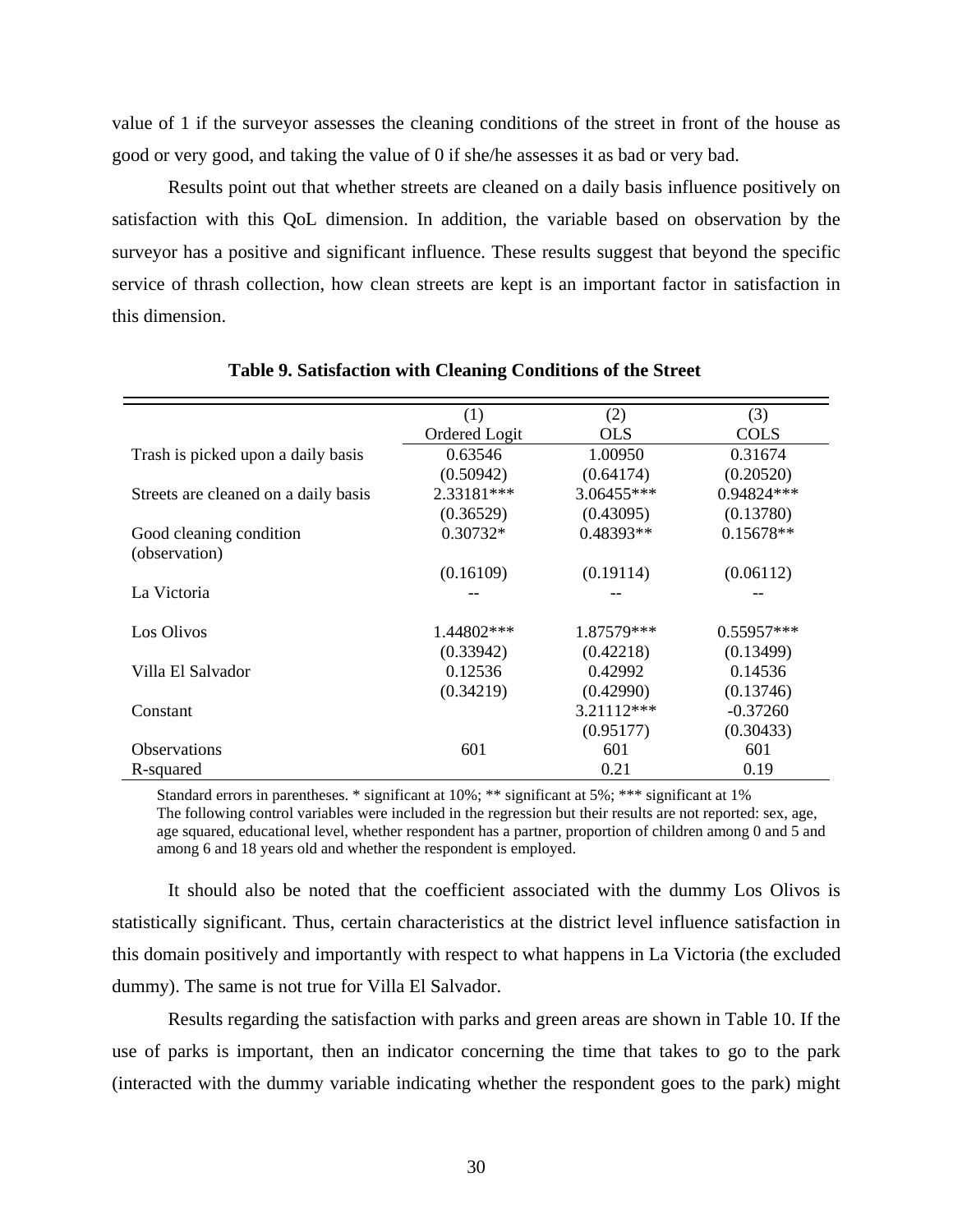affect satisfaction. Similarly, an observational dummy variable taking the value 1 if the surveyor observes that the nearest green area is in good condition (0 otherwise) must also be important. District effects have been included, since district-level governments are responsible for maintaining green areas in good condition.

As can be seen, most of the variables are significant. Green areas in good condition have a positive impact on satisfaction. The highest coefficient corresponds to perception of the interviewer about these areas, which is positive and statistically significant. The coefficient of time to go the park is positive, which may be interpreted as incorrect, since it means that living farther from the park increases satisfaction. However, it should be noted that going to the park and selecting which park to visit are choice variables, and this variable may therefore be related to the characteristics of the process of going to the specific park visited by respondents.

|                                             | (1)           | (2)          | (3)          |
|---------------------------------------------|---------------|--------------|--------------|
|                                             | Ordered Logit | <b>OLS</b>   | <b>COLS</b>  |
| Time to go the park                         | $0.43336***$  | $0.50829***$ | $0.15634***$ |
|                                             | (0.07120)     | (0.08268)    | (0.02578)    |
| Green areas in good condition (observation) | 1.43738***    | 1.68509***   | 0.50098***   |
|                                             | (0.23948)     | (0.27349)    | (0.08527)    |
| La Victoria                                 |               |              |              |
|                                             |               |              |              |
| Los Olivos                                  | $0.58382***$  | $0.65929***$ | $0.18914***$ |
|                                             | (0.17911)     | (0.21285)    | (0.06637)    |
| Villa El Salvador                           | $-0.32250*$   | $-0.40560*$  | $-0.12446*$  |
|                                             | (0.18766)     | (0.21992)    | (0.06857)    |
| Constant                                    |               | $3.36132***$ | $-0.27790$   |
|                                             |               | (0.84099)    | (0.26221)    |
| <b>Observations</b>                         | 603           | 603          | 603          |
| R-squared                                   |               | 0.20         | 0.19         |

**Table 10. Satisfaction with Parks and Green Areas** 

Standard errors in parentheses. \* significant at 10%; \*\* significant at 5%; \*\*\* significant at 1%

The following control variables were included in the regression but their results are not reported: sex, age, age squared, educational level, whether respondent has a partner, proportion of children among 0 and 5 and among 6 and 18 years old and whether the respondent is employed.

For the analysis in the dimension of public transportation we included a variable measuring the time that it takes for the respondent or nearest working member of the family to go to his/her job. Since bus travel seems to be the most widespread transportation alternative in the districts selected, a variable measuring the time to get to the nearest bus stop is also included. In addition, an observational variable related to the condition of the roads around the house is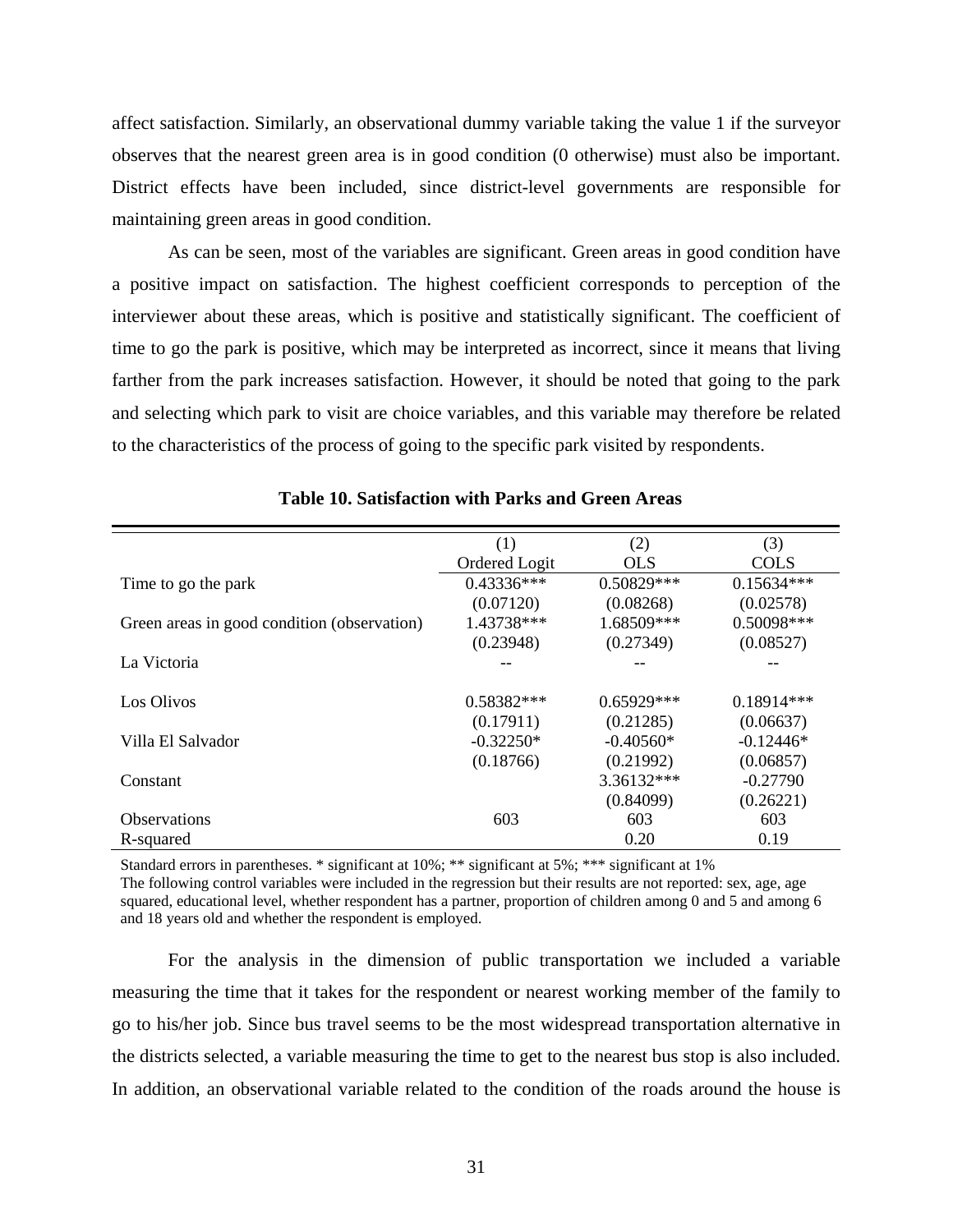included under the assumption that it is correlated with the level and difficulty of traffic near home. District effects are also included.

Table 11 shows that only the coefficients of the district effects are significant. These coefficients tell that living in Los Olivos and Villa El Salvador positively influences satisfaction with transportation as compared to living in La Victoria. The fact that none of the other variables is significant may be explained because, transportation being mostly a district-level phenomenon, the other indicators lose their power once district effects are included. In fact, for this dimension we performed an additional exercise, estimating the model by OLS but excluding district effects from the specification for comparison purposes. The results, presented in column 4, show that the quality of roads becomes statistically significant. In addition, time to commute to work is also significant, although with an unexpected sign. It may be the case that something similar to the case of the park-and-green areas dimension is happening: some correlation with the process of choosing where (and commuting to) work may be driving this result. In any event, the overall conclusion is that once district effects are included the statistical influence of specific indicators vanishes out. This finding implies that transportation is influenced mainly by characteristics of the district.

|                              | (1)           | (2)        | (3)          | (4)         |
|------------------------------|---------------|------------|--------------|-------------|
|                              | Ordered Logit | <b>OLS</b> | <b>COLS</b>  | <b>OLS</b>  |
| Time to commute to work      | 0.06747       | 0.08225    | 0.03000      | $0.18639**$ |
|                              | (0.05941)     | (0.07494)  | (0.02365)    | (0.07903)   |
| Time to the nearest bus stop | $-0.18670$    | $-0.27096$ | $-0.09491$   | $-0.26078$  |
|                              | (0.15696)     | (0.18963)  | (0.05985)    | (0.20150)   |
| Roads are in good condition  | 0.13249       | 0.28887    | $0.10597*$   | $0.38560*$  |
| (observation)                | (0.16333)     | (0.19758)  | (0.06236)    | (0.20280)   |
| La Victoria                  |               |            |              |             |
|                              |               |            |              |             |
| Los Olivos                   | 1.63900***    | 1.91341*** | $0.55959***$ |             |
|                              | (0.20295)     | (0.23183)  | (0.07317)    |             |
| Villa El Salvador            | 1.30518***    | 1.61268*** | $0.48057***$ |             |
|                              | (0.19287)     | (0.23130)  | (0.07300)    |             |
| Constant                     |               | 5.45837*** | 0.44895      | $0.65308**$ |
|                              |               | (0.98590)  | (0.31117)    | (0.32803)   |
| <b>Observations</b>          | 562           | 562        | 562          | 562         |
| R-squared                    |               | 0.16       | 0.15         | 0.04        |

|  | <b>Table 11. Satisfaction with Transportation System</b> |  |  |  |  |
|--|----------------------------------------------------------|--|--|--|--|
|--|----------------------------------------------------------|--|--|--|--|

Standard errors in parentheses. \* significant at 10%; \*\* significant at 5%; \*\*\* significant at 1% The following control variables were included in the regression but their results are not reported: sex, age, age squared, educational level, whether respondent has a partner, proportion of children among 0 and 5 and among 6 and 18 years old and whether the respondent is employed.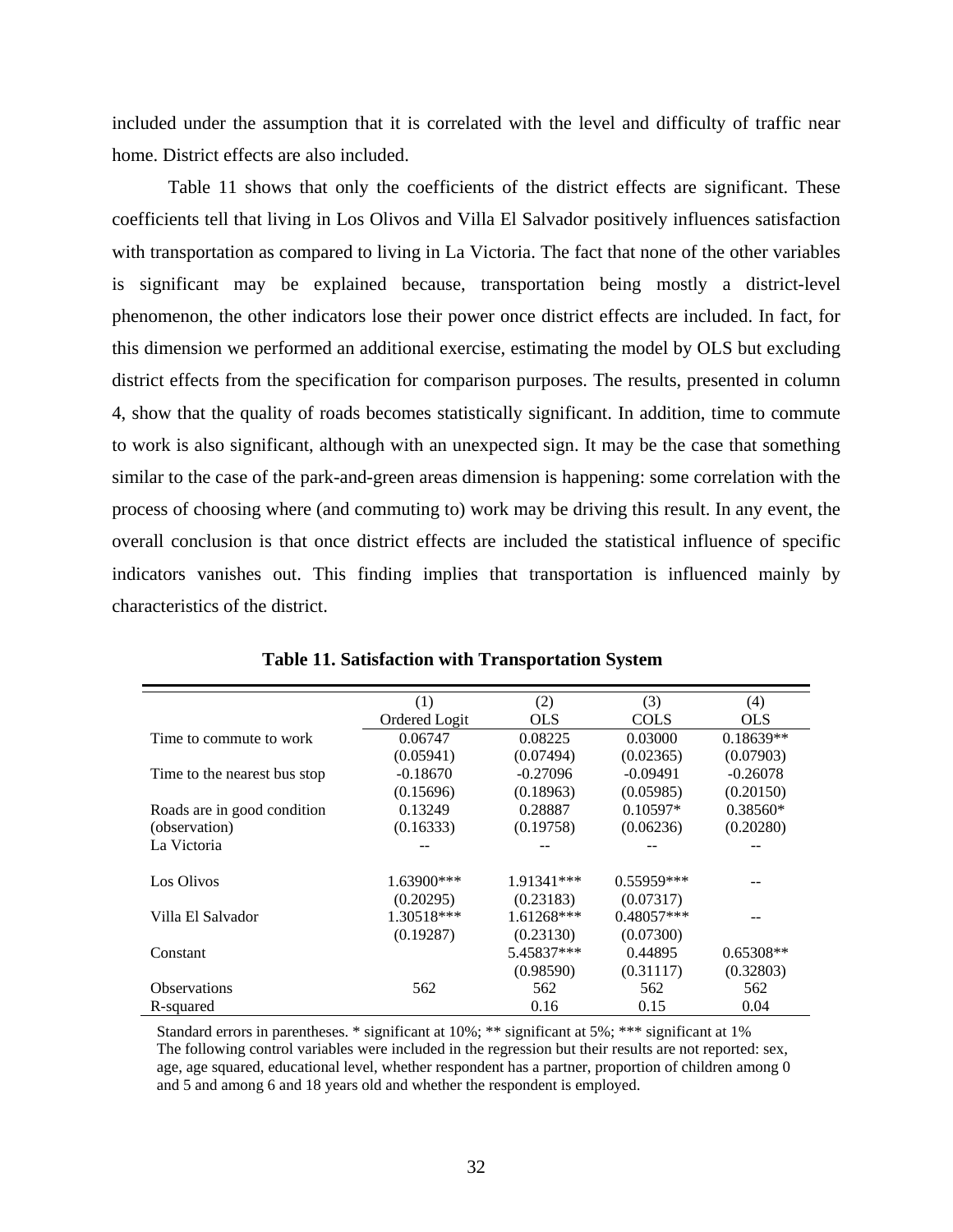#### *5.2.3 The Civil Society/Trust Sphere*

The dimensions considered in the study that belong to the civil society/trust sphere are recreational activities and trust in neighbors. Objective indicators in these dimensions are neither under the complete control of the district-level governments, nor under the control of individual, although both actors may influence them. Indicators in these dimensions are mainly the result of social interactions that arise over time among members of a society or group.

Results for the first dimension, satisfaction with recreational activities, are presented in Table 12. Five indicators were included. These can be separated into those related to respondent habits and those related to the district's supply of amenities. The first group includes variables related to whether respondent goes to movies and engages in sports. The latter group refers to whether the district-level government provides the infrastructure for engaging in those activities. Because the district can provide opportunities for recreational activities beyond what the districtlevel government can do, we also included district effects.

Result shows that activities undertaken by the respondents have a significant impact on this dimension of QoL, given that respondents who attend movie shows or engage in sporting practices sport activities report greater satisfaction. District-level participation in offering recreational services, as approximated by three objective indicators, also shows a significant statistical association (the coefficients of two out of the three indicators are positive and statically significant).An interesting result arises when we consider the district effects. The coefficients for the included dummies are significant, but of a different sign. According to these coefficients, the district characteristics of Los Olivos positively influence satisfaction in this domain relative to La Victoria. On the contrary, the characteristics of Villa El Salvador negatively influence satisfaction with recreational activities relative to La Victoria.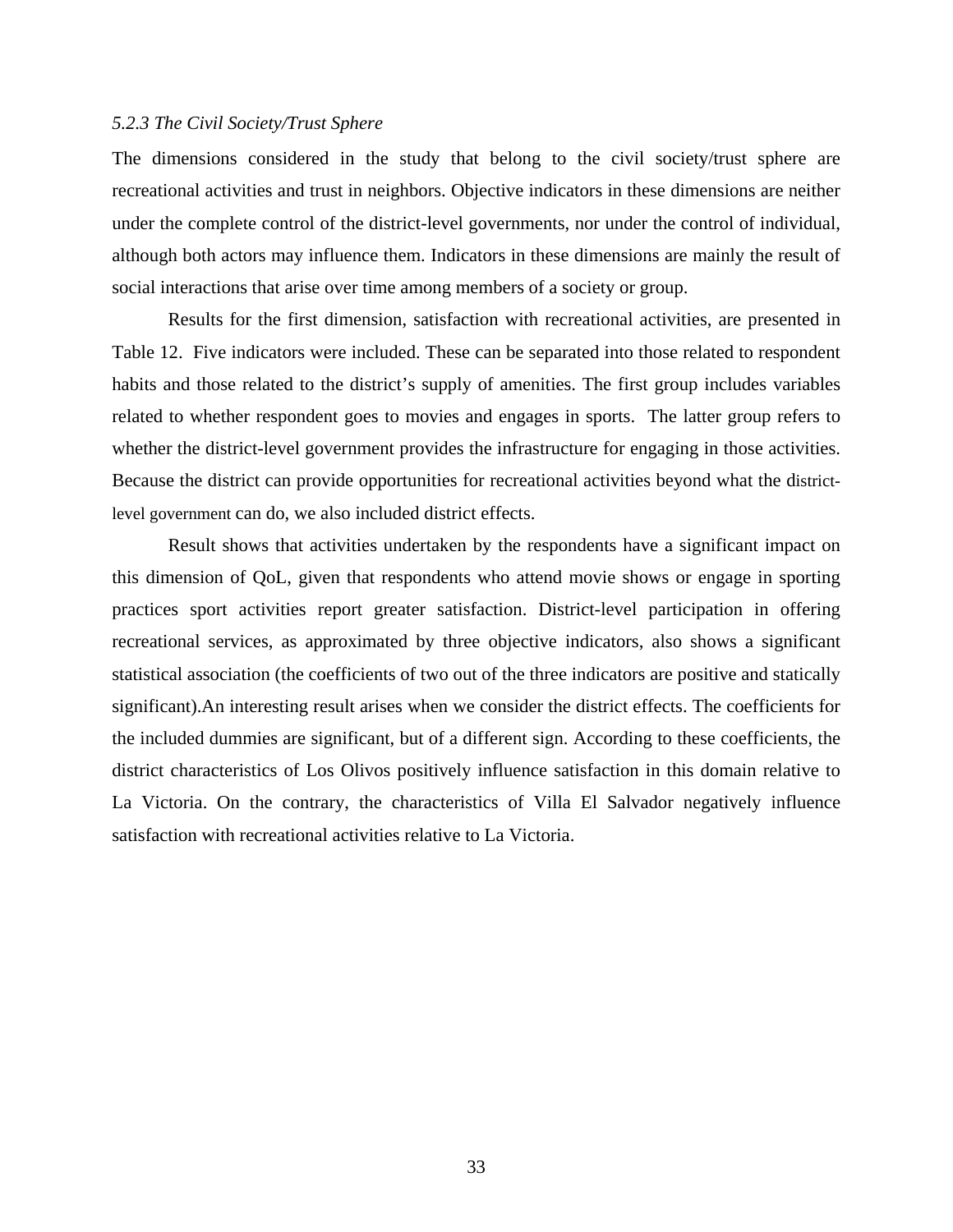|                                                      | (1)          | (2)           | (3)            |
|------------------------------------------------------|--------------|---------------|----------------|
|                                                      | Ordered      | <b>OLS</b>    | <b>COLS</b>    |
|                                                      | Logit        |               |                |
| Respondent goes to movie shows                       | $0.61687**$  | $0.42544*$    | 0.09855        |
|                                                      | (0.27351)    | (0.24372)     | (0.07235)      |
| Respondent does sport activities                     | $1.05002***$ | $0.96778***$  | $0.24786***$   |
|                                                      | (0.27643)    | (0.23835)     | (0.07099)      |
| District-level government organizes sport activities | 0.43079      | 0.28329       | $0.12731*$     |
|                                                      | (0.28013)    | (0.25396)     | (0.07559)      |
| District-level government offers movie shows         | $0.90890**$  | $0.95747**$   | $0.33520***$   |
|                                                      | (0.41289)    | (0.37089)     | (0.11076)      |
| District-level government offers sports activities   | $1.03495***$ | $0.99478***$  | $0.23964***$   |
|                                                      | (0.29269)    | (0.25897)     | (0.07677)      |
| La Victoria                                          |              |               |                |
|                                                      |              |               |                |
| Los Olivos                                           | $0.54493***$ | $0.45447**$   | $0.12270**$    |
|                                                      | (0.20790)    | (0.17783)     | (0.05203)      |
| Villa El Salvador                                    |              | $-0.45667***$ | $-0.13168$ *** |
|                                                      | $0.56431***$ |               |                |
|                                                      | (0.19566)    | (0.17277)     | (0.05055)      |
| Constant                                             |              | 4.28992***    | $-0.08849$     |
|                                                      |              | (0.67574)     | (0.19773)      |
| <b>Observations</b>                                  | 508          | 508           | 508            |
| R-squared                                            |              | 0.19          | 0.19           |

#### **Table 12. Satisfaction with Recreational Activities**

Standard errors in parentheses. \* significant at 10%; \*\* significant at 5%; \*\*\* significant at 1% The following control variables were included in the regression but their results are not reported: sex, age, age squared, educational level, whether respondent has a partner, proportion of children among 0 and 5 and among 6 and 18 years old and whether the respondent is employed.

Finally, regarding satisfaction with civil participation and trust, the number of times the individual shared a recreational activity with a neighbor was included as a determinant, as a proxy of interaction in the neighborhood. Also, the fact that the respondent participates in the participatory budget program is considered to influence positively this dimension of satisfaction, given that this may reflect that he or she perceives that the district-level government listens to its citizens.6 Trust in neighbors is also expected to influence positively satisfaction in this area.

 $\overline{a}$ 

<sup>&</sup>lt;sup>6</sup> The participatory budget program is a policy and management instrument through which local authorities provide neighbors and local civil society organizations the opportunity to participate in the budgeting process of the local government. During the last years the central and local governments have been widely promoting the use of this instrument and the participation of civil society to increase transparency in public expenditure.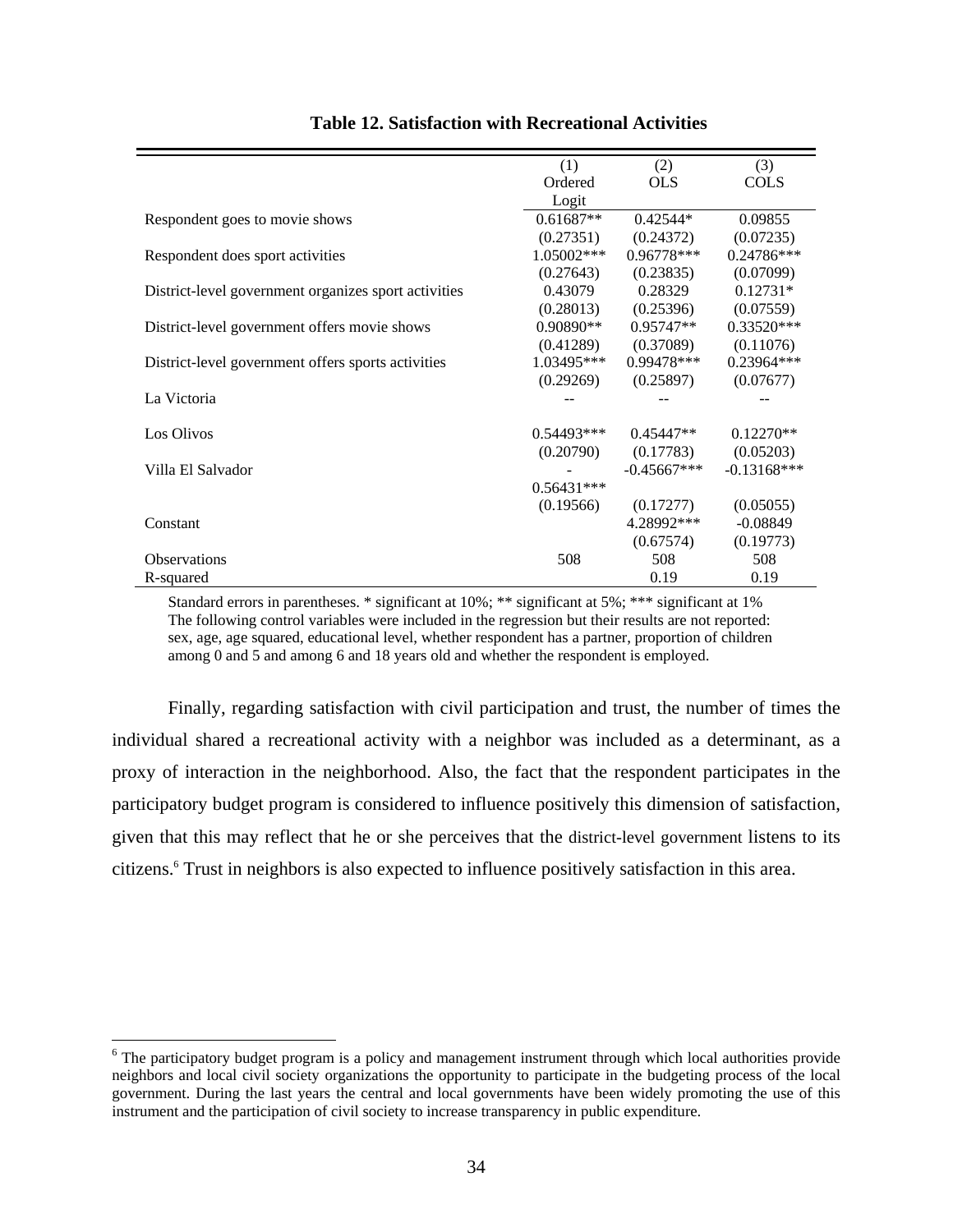|                                         | (1)           | (2)          | (3)          |
|-----------------------------------------|---------------|--------------|--------------|
|                                         | Ordered Logit | <b>OLS</b>   | <b>COLS</b>  |
| Recreational activities with neighbors  | $0.22447*$    | 0.22992*     | 0.06244      |
|                                         | (0.12924)     | (0.12854)    | (0.03879)    |
| Participates in participatory budgeting | 0.16743       | 0.11155      | 0.04142      |
|                                         | (0.45217)     | (0.45646)    | (0.13776)    |
| Trust in the neighbors                  | $0.41215***$  | 0.38543***   | $0.11463***$ |
|                                         | (0.03938)     | (0.03386)    | (0.01022)    |
| La Victoria                             |               |              |              |
|                                         |               |              |              |
| Los Olivos                              | $-0.38227**$  | $-0.41008**$ | $-0.13111**$ |
|                                         | (0.18280)     | (0.18020)    | (0.05438)    |
| Villa El Salvador                       | $0.24904*$    | $0.27722*$   | $0.06111*$   |
|                                         | (0.12112)     | (0.14090)    | (0.03241)    |
| Constant                                |               | 2.33293***   |              |
|                                         |               |              | $0.57530***$ |
|                                         |               | (0.73410)    | (0.22156)    |
| <b>Observations</b>                     | 586           | 586          | 586          |
| R-squared                               |               | 0.25         | 0.24         |

#### **Table 13. Satisfaction with Civil Society/Trust**

Standard errors in parentheses. \* significant at 10%; \*\* significant at 5%; \*\*\* significant at 1% The following control variables were included in the regression but their results are not reported: sex, age, age squared, educational level, whether respondent has a partner, proportion of children among 0 and 5 and among 6 and 18 years old and whether the respondent is employed.

In Table 13 we can observe that only two variables have a positive impact. Participation in the budget program is not associated with satisfaction in this area, and trust in neighbors influences satisfaction positively. Finally, the variable related to the number of times that the respondent shared a recreational activity with a member of the neighborhood other than a relative is also significant, which suggests that social interaction is a key indicator. These results are robust to the different specifications.

It is interesting to see again an asymmetric result concerning district effects. The coefficients of the dummy indicating that the respondent lives in Los Olivos is negative and significant, while the coefficient of the variable Villa El Salvador (also a dummy) is positive and significant. In this case, then, living in the district of Villa El Salvador positively influences satisfaction in this dimension relative to La Victoria, while living in Los Olivos decreases it.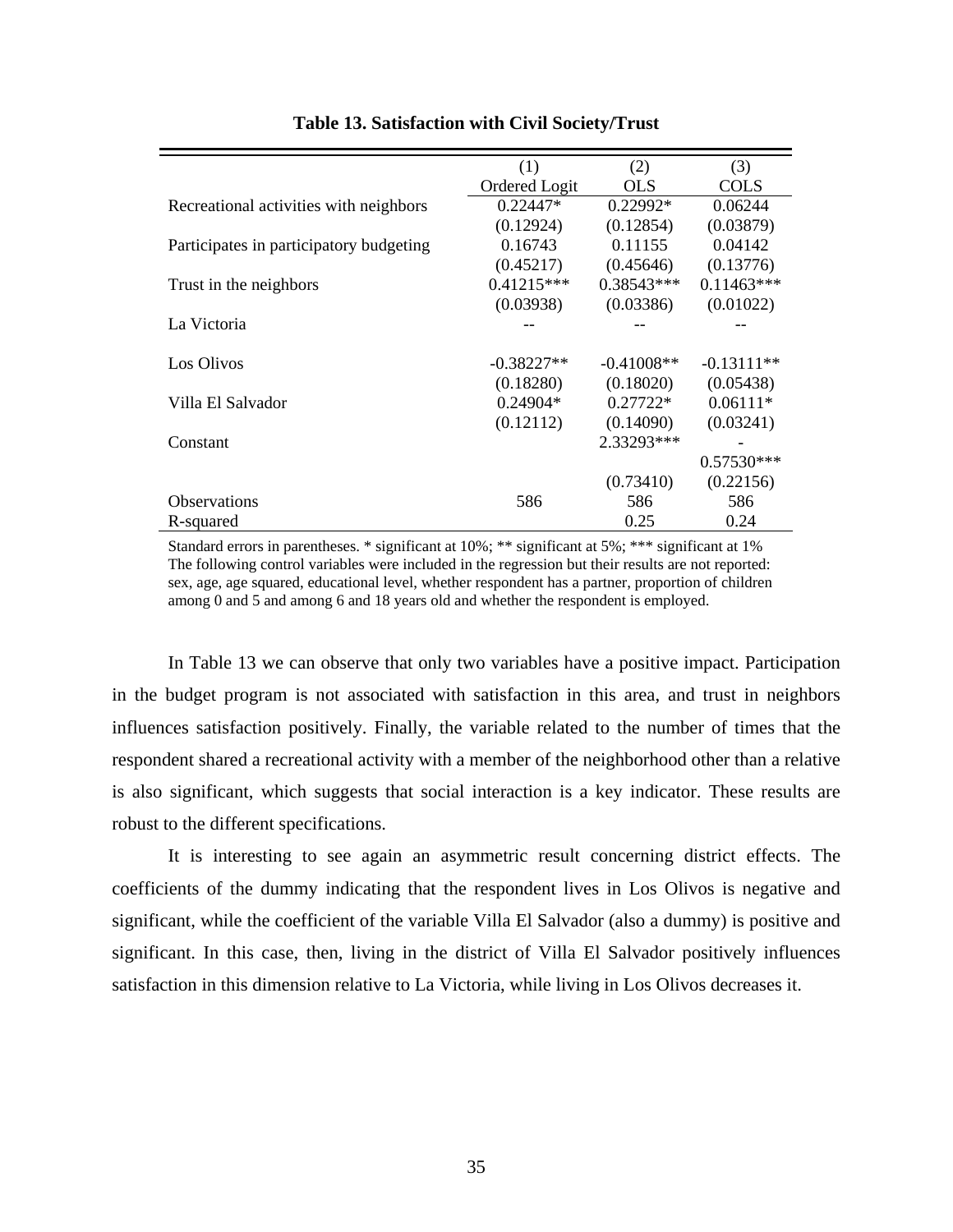#### *5.3 Regression Results Regarding Overall Quality of Life*

This section presents the results of estimations of the statistical association between self-reported and computed QoL with a different set of explanatory variables, as explained in Section 4. First, objective indicators are used as regressors. Second, the predicted dependent variables for each dimension (computed using the regression results presented in the previous section) are used as indicators of life satisfaction in these areas. Third, for the set of objective indicators used per dimension, the vector representing the first principal component was computed, and then used as indicator of QoL in each of the dimensions.

#### *5.3.1 Objective Indicators*

 $\overline{a}$ 

Given the large number of indicators used in the 10 dimensions, a first step is to select which indicators will be included in the regressions to explain overall  $QoL$ .<sup>7</sup> Three main considerations were combined for the selection. First, from a statistical point of view, in most of the cases only those indicators that were statistically significant to explain satisfaction (see previous section) in their area of relevance were considered for the selection. Second, if two or more indicators were conceptually similar or if they were too collinear only one was chosen. Finally, as some indicators were measured with more reliability than others, the considered more reliable indicators were selected.

Two brief examples about how we proceed can be given by focusing on the civil society/trust and on transportation dimensions. The results presented in Table 14 show that, out of the three objective indicators used in that area, one was not statistically significant and thus was not included in the regression analysis. The other two were chosen for the overall QoL regressions because they are conceptually different. Trust in neighbors represents the result of a process of social interactions in a group over time. Sharing recreational activities is only one part of that process. In the second example, Table 15 shows that in terms of statistical significance, the three indicators were similar (not significant) when district effects were included. When the model was estimated without district dummies, time for commute to work and the observational variable declaring if roads were in good conditions became significant. Of these two, as was discussed above, the observational variable was a cleaner indicator in terms of its objectivity and

 $<sup>7</sup>$  Including all of the objective indicators seems to be too demanding from a statistical point of view given the small</sup> sample size used for this study.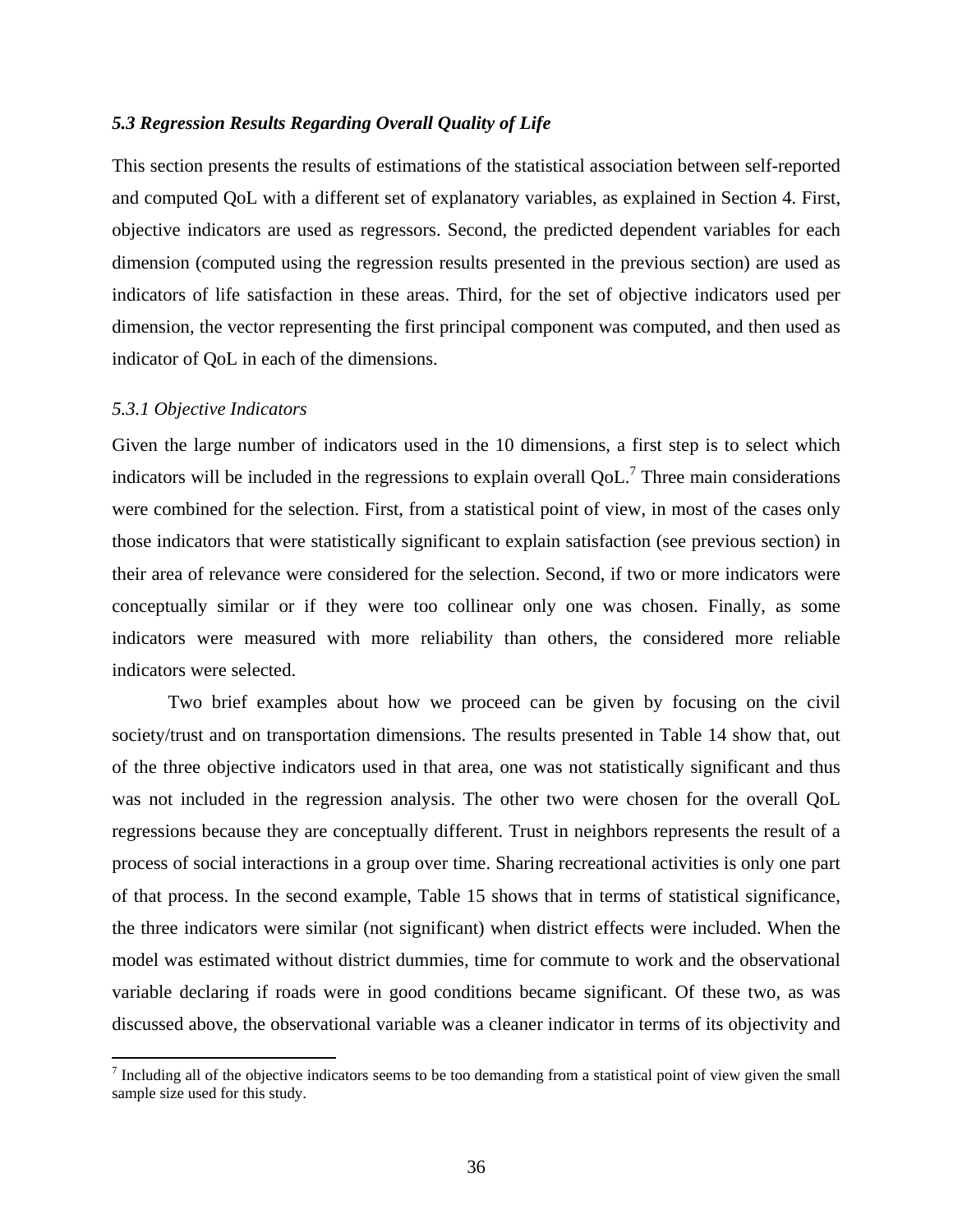was therefore selected. Table 14 shows the final selected objective indicators for all the dimensions and their descriptive statistics.

| Variable                                                | Obs | Mean   | Std. Dev. |
|---------------------------------------------------------|-----|--------|-----------|
| Sex of respondent                                       | 604 | 0.38   | 0.49      |
| Age of respondent                                       | 604 | 42.76  | 14.24     |
| Completed secondary education                           | 604 | 0.72   | 0.45      |
| Children between 0 and 5                                | 604 | 0.11   | 0.15      |
| Children between 6 and 18                               | 604 | 0.20   | 0.19      |
| Respondent has a partner                                | 604 | 0.75   | 0.44      |
| Family per capita income                                | 604 | 224.12 | 202.10    |
| Dependence rate                                         | 582 | 1.85   | 1.40      |
| Roof is made of appropriate material                    | 604 | 0.40   | 0.49      |
| Walls are made of appropriate material                  | 604 | 0.64   | 0.48      |
| Attends health center in the district                   | 604 | 0.74   | 0.44      |
| Children in public school                               | 604 | 0.87   | 1.14      |
| Victim of attempt of robbery                            | 604 | 0.21   | 0.40      |
| Gangs in the neighborhood                               | 589 | 0.66   | 0.47      |
| Streets are cleaned on a daily basis                    | 604 | 0.21   | 0.40      |
| Green areas in good condition                           | 604 | 0.29   | 0.34      |
| Roads in good condition (observation)                   | 604 | 0.39   | 0.49      |
| Respondent goes to movie shows                          | 604 | 0.24   | 0.43      |
| District-level government organizes<br>sport activities | 540 | 0.36   | 0.48      |
| Recreational activities with neighbors                  | 586 | 0.80   | 2.24      |
| Trust in neighbors                                      | 604 | 4.87   | 2.27      |

**Table 14. Descriptive Statistics of Objective Indicators and Control Variables** 

Table 15 presents results using objective indicators (of the different dimensions) as explanatory variables. Columns (1) and (2) show the results for the ordered logit estimation. In column (1) only control variables are included (the same set used for the results per dimension) to see how they correlates with life satisfaction before the inclusion of the objective indicators. Objective indicators are included in columns (2) to (5). Columns (3) and (4) use OLS and COLS estimators, respectively. In these cases the dependent variable is the self-reported QoL (to use the COLS method, the self reported has been transformed assuming that it follows a standard normal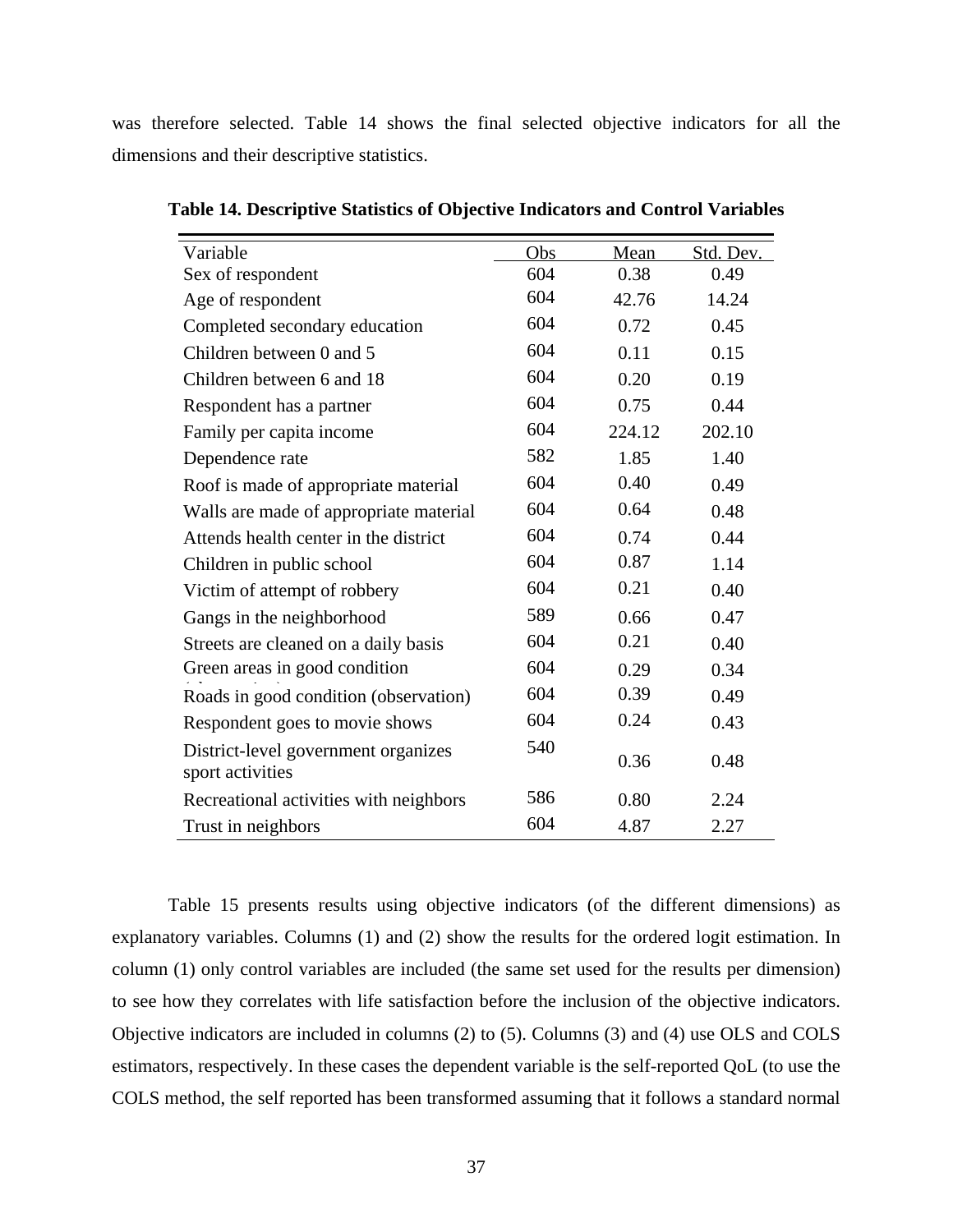distribution to exploit the implicit cardinality nature of the response). The fifth column shows OLS results for the Computed QoL.

|                                       | (1)         | (2)         | (3)        | (4)         | (5)          |
|---------------------------------------|-------------|-------------|------------|-------------|--------------|
|                                       | Self        | Self-       | Self       | Self        | Computed     |
|                                       | reported    | reported    | reported   | reported    | <b>OLS</b>   |
|                                       | Ord. Logit  | Ord. Logit  | <b>OLS</b> | <b>COLS</b> |              |
| Sex of respondent                     | 0.01795     | $-0.11157$  | $-0.15971$ | $-0.05628$  | $0.16956*$   |
|                                       | (0.15446)   | (0.16795)   | (0.19114)  | (0.06750)   | (0.09381)    |
| Age of respondent                     |             |             |            |             | $-0.03661**$ |
|                                       | $0.06151**$ | $0.07304**$ | 0.07317**  | $0.02716**$ |              |
|                                       | (0.03020)   | (0.03376)   | (0.03661)  | (0.01293)   | (0.01792)    |
| Age of respondent <sup>2</sup>        | $0.00058*$  | $0.00076**$ | $0.00074*$ | $0.00027*$  | $0.00042**$  |
|                                       | (0.00032)   | (0.00037)   | (0.00040)  | (0.00014)   | (0.00019)    |
| Completed secondary education         | 0.19327     | $-0.03627$  | $-0.08216$ | $-0.06470$  | $-0.07382$   |
|                                       | (0.17246)   | (0.18888)   | (0.21198)  | (0.07486)   | (0.10398)    |
| Children between 0 and 5              | $-0.38909$  | $-0.11103$  | $-0.32329$ | $-0.11939$  | 1.83188***   |
|                                       | (0.68747)   | (0.84294)   | (0.93225)  | (0.32920)   | (0.45664)    |
| Children between 6 and 18             | $-0.63802$  | $-0.35755$  | $-0.30687$ | $-0.13172$  | 1.48057***   |
|                                       | (0.51315)   | (0.73568)   | (0.82525)  | (0.29142)   | (0.40395)    |
| Respondent has a partner              | 0.47784**   | $0.34700*$  | $0.40171*$ | 0.11861     | $-0.06146$   |
|                                       | $\ast$      |             |            |             |              |
|                                       | (0.17223)   | (0.18545)   | (0.20981)  | (0.07409)   | (0.10271)    |
| Familiar income per capita            | 0.29055**   | 0.07302     | 0.08829    | 0.03464     | 0.02377      |
|                                       | (0.12881)   | (0.15078)   | (0.16694)  | (0.05895)   | (0.08168)    |
| Rate of economic dependence           |             | 0.24832     | 0.27347    | 0.10596     | $-0.16476$   |
|                                       |             | (0.19974)   | (0.22726)  | (0.08025)   | (0.11150)    |
| Roof is made of appropriate           |             | 0.22133     | 0.29665    | 0.05042     | 0.12786      |
| material                              |             |             |            |             |              |
|                                       |             | (0.20082)   | (0.22601)  | (0.07981)   | (0.11088)    |
| Walls are made of appropriate         |             | 0.19510     | 0.19198    | 0.07220     | $0.43274***$ |
| material                              |             |             |            |             |              |
|                                       |             | (0.20312)   | (0.22257)  | (0.07860)   | (0.10904)    |
| Attends health center in the district |             | $-0.06516$  | $-0.09915$ | $-0.06157$  | 0.12403      |
|                                       |             | (0.18545)   | (0.21295)  | (0.07520)   | (0.10456)    |
| Number of children in public          |             | $-0.25611$  | $-0.27883$ | $-0.09014$  | 0.01944      |
| school                                |             | (0.20753)   | (0.23347)  | (0.08245)   | (0.11425)    |
|                                       |             |             |            |             |              |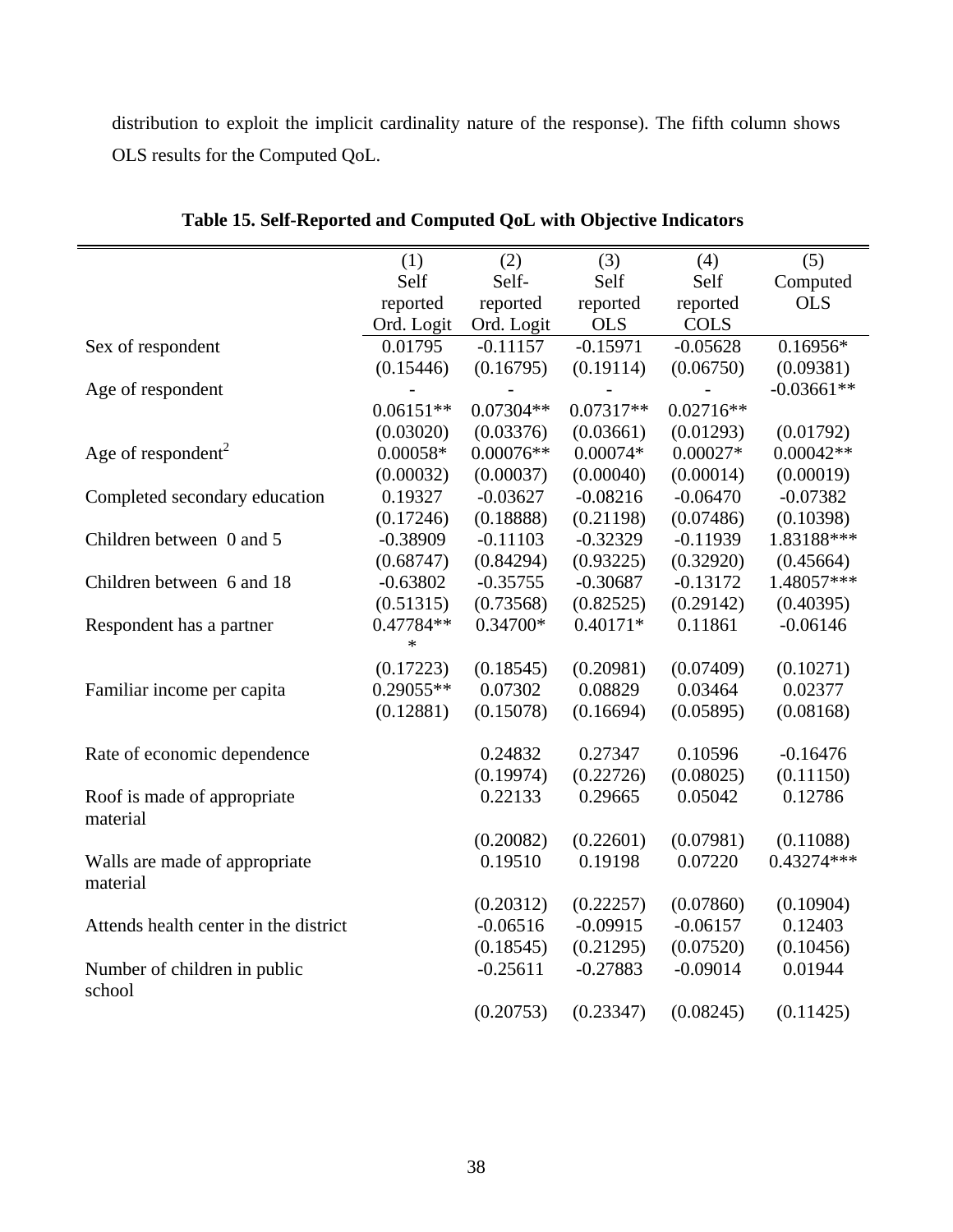# **Table 15., continued**

|                                      | (1)        | (2)         | (3)         | (4)         | (5)           |
|--------------------------------------|------------|-------------|-------------|-------------|---------------|
|                                      | Self       | Self-       | Self        | Self        | Computed      |
|                                      | reported   | reported    | reported    | reported    | <b>OLS</b>    |
|                                      | Ord. Logit | Ord. Logit  | <b>OLS</b>  | <b>COLS</b> |               |
| Victim of attempt of robbery         |            | $-0.20482$  | $-0.21041$  | $-0.09860$  | $-0.47642***$ |
|                                      |            | (0.27136)   | (0.31273)   | (0.11043)   | (0.15357)     |
| Exist gangs in the neighborhood      |            | 0.02675     | $-0.00709$  | $-0.01528$  | $-0.14195$    |
|                                      |            | (0.23907)   | (0.26715)   | (0.09434)   | (0.13108)     |
| Streets are cleaned on a daily basis |            | 0.92827**   | 1.02108**   | 0.37074**   | 0.86263***    |
|                                      |            | (0.36420)   | (0.41175)   | (0.14540)   | (0.20175)     |
| Green areas in good condition        |            | 0.28393     | 0.32886     | 0.13621     | 0.19148       |
| (observation)                        |            | (0.25790)   | (0.29142)   | (0.10291)   | (0.14285)     |
| Roads are in good condition          |            | 0.04979     | 0.04817     | 0.01993     | $0.26821***$  |
| (observation)                        |            | (0.17201)   | (0.19316)   | (0.06821)   | (0.09482)     |
| Respondent goes to movie shows       |            | $0.72046**$ | $0.71116**$ | 0.25490**   | 0.33392**     |
|                                      |            | (0.28267)   | (0.31421)   | (0.11096)   | (0.15348)     |
| District-level government organizes  |            | $-0.01345$  | 0.02983     | $-0.02061$  | 0.23883*      |
| sport activities                     |            |             |             |             |               |
|                                      |            | (0.23800)   | (0.26675)   | (0.09420)   | (0.13095)     |
| Recreational activities with         |            | 0.45647**   | 0.48018**   | $0.16140**$ | 0.11367       |
| neighbors                            |            | $\ast$      | $\ast$      | $\ast$      |               |
|                                      |            | (0.13717)   | (0.14815)   | (0.05231)   | (0.07277)     |
| Trust in neighbors                   |            | $0.10107**$ | $0.10496**$ | $0.02967**$ | $0.14416***$  |
|                                      |            | $\ast$      | $\ast$      |             |               |
|                                      |            | (0.03765)   | (0.04012)   | (0.01417)   | (0.01970)     |
| La Victoria                          |            |             |             |             |               |
|                                      |            |             |             |             |               |
| Los Olivos                           |            | $-0.03663$  | $-0.06664$  | $-0.03474$  | 0.43312***    |
|                                      |            | (0.24695)   | (0.28298)   | (0.09993)   | (0.13897)     |
| Villa El Salvador                    |            | 0.71998**   | $0.72041**$ | 0.27698**   | 0.48658***    |
|                                      |            | $\ast$      |             | $\ast$      |               |
|                                      |            | (0.25967)   | (0.28618)   | (0.10106)   | (0.14056)     |
| Constant                             |            |             | 5.63279**   | 0.48170     | 3.12815***    |
|                                      |            |             | $\ast$      |             |               |
|                                      |            |             | (1.25601)   | (0.44353)   | (0.61605)     |
| Observations                         | 602        | 548         | 548         | 548         | 550           |
| R-squared                            |            |             | 0.14        | 0.13        | 0.31          |

Standard errors in parentheses \*significant at 10%; \*\* significant at 5%; \*\*\* significant at 1%

The ordered logit specification with only controls (1) show that the independent variables that are statistically significant are age of respondent (age and age squared), whether the respondent has a partner, and family income per capita. Having a partner and family income per capita positively affect self-reported quality of life. In the case of age, the result is similar to that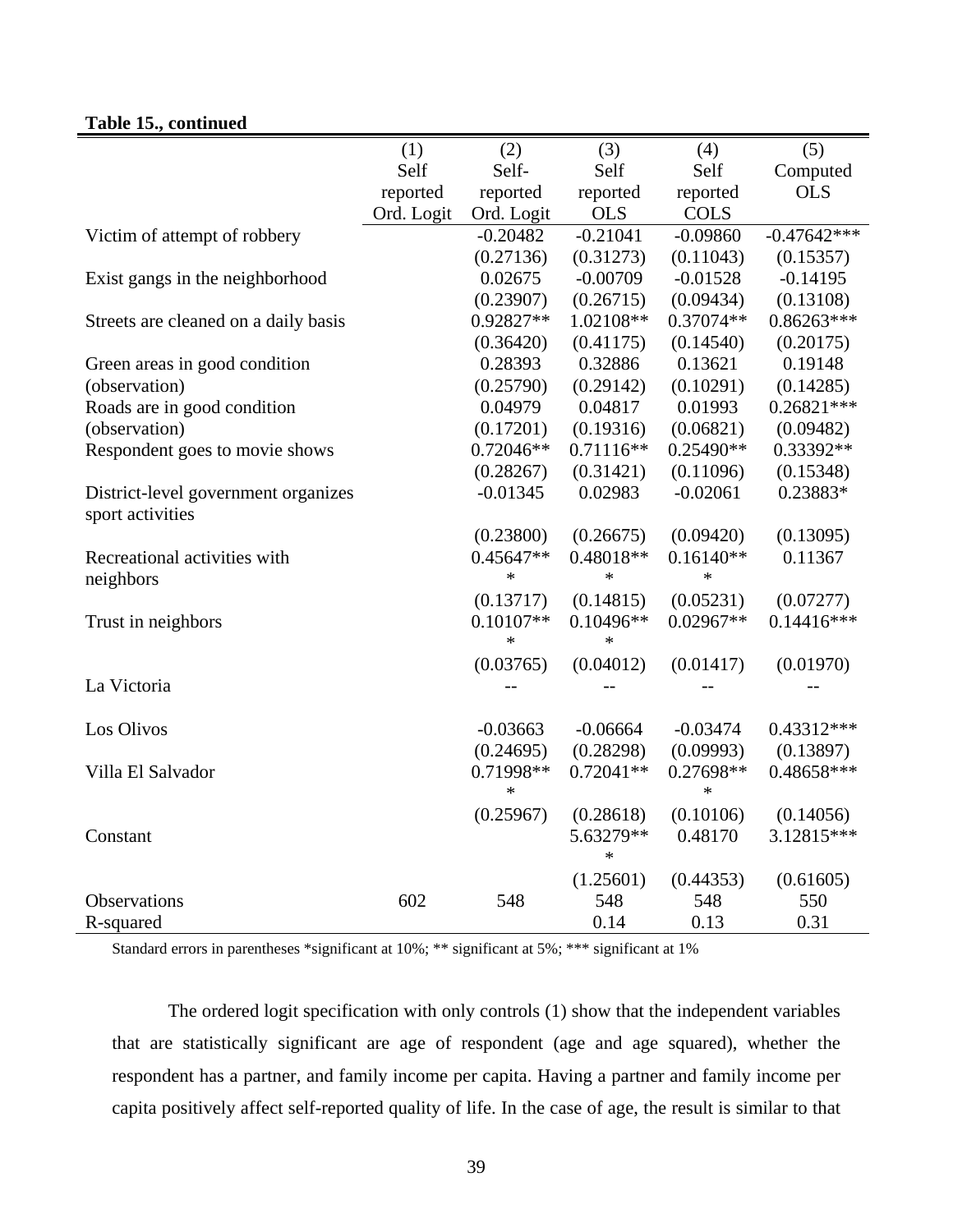found in previous sections: QoL decreases with age at a positive rate (recall that the sample includes individuals between 18 and 64). These results hold when we include objective variables in columns (2) to (5). They also hold for regressions in Tables 20 and 21, although they will not be reported.

In the ordered logit specification (column (2)), the variable representing whether streets are cleaned on a daily basis shows a positive and significant coefficient. In addition, indicators of civil participation and trust are also positively and significantly related to self-reported QoL and statistically significant. Finally, of the district effects, the dummy variable indicating that the respondent lives in Villa El Salvador is significant and positive. As the reference is La Victoria, this result suggests that there are other district characteristics that raises QoL in Villa El Salvador relative to La Victoria. These results hold for columns (3) and (4).

When we replace self-reported QoL with computed QoL (column (5)), a broader set of variables becomes significant. In addition, this specification shows a higher R-squared than the previous three estimations. Among the control variables, the sex of respondent and the proportion of children (for both age groups) become significant. Regarding the objective indicators, more of them are significantly correlated with this measure of QoL. When considering variables related to the individual sphere, walls made of appropriate material is significant and positive. When considering indicators in the urban sphere, whether a person was a victim of a robbery attempt is significant and negative, while cleaning conditions of the streets and roads in good condition significantly increases self-reported QoL. It is interesting to note that most of those indicators that become significant belong to the urban sphere, which suggests that interventions at that level are important for improving the objective side of QoL.

#### *5.3.2 Predicted Satisfaction per Dimension*

Table 16 shows results where we instrument the satisfaction that individuals obtain in each of the 10 dimensions and then use the predicted values of the satisfaction in each dimension as explanatory variables. We only present four columns, given that the specification with only control variables would be similar to column (1) in Table 15. Thus, in columns (1) to (3) the selfreported measure of QoL is used as dependent variable using ordered logit, OLS and COLS, respectively. In column (4) the dependent variable is the computed QoL.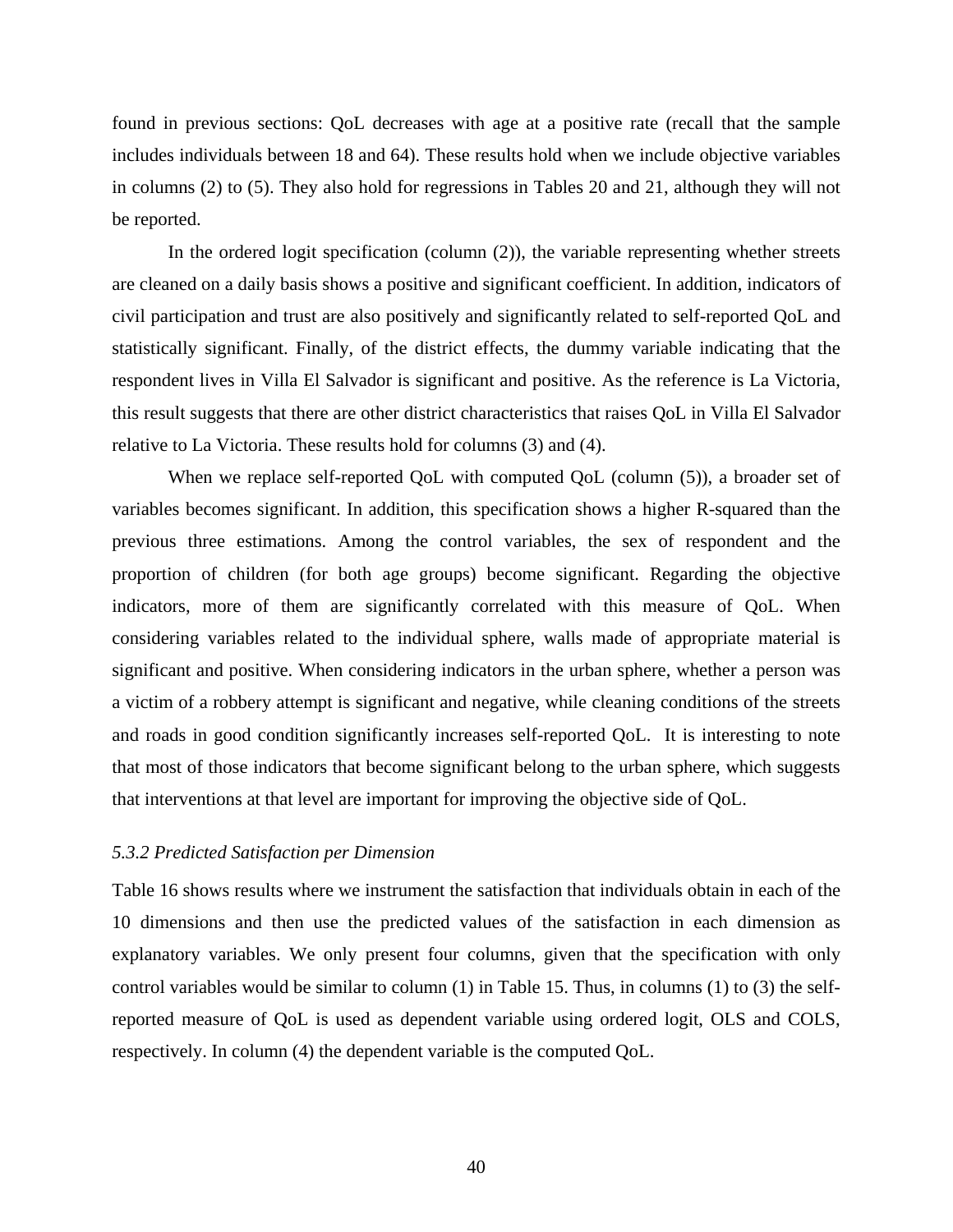Regarding the individual sphere and self-reported QoL, predicted satisfaction with income is significant and positively correlated with self-reported QoL in column (3). In addition, predicted satisfaction with the infrastructure of the house is significant and positively correlated with life satisfaction in columns (1) to (3). A noticeable result is that satisfaction with education is significant and positive in columns (1) and (2). In column (4), when computed QoL is used, predicted satisfaction with income is not significant, but the other three predicted satisfactions are. The coefficients associated with satisfaction with house infrastructure, as well as with satisfaction with health and education, become significant and positively correlated with QoL.

In the urban sphere, in columns (1) to (3) the only area that appears to be statistically significant is predicted satisfaction with cleaning conditions of the street. In column (4), where computed QoL is used as dependent variable, in addition to predicted satisfaction with cleaning conditions, the following variables showed a statistically significant and positive correlation with QoL: predicted satisfaction with safety conditions in the neighborhood and predicted satisfaction with the transportation system.

Lastly, in the civil society/trust sphere, the level of trust in neighbors is significant in all specifications (except column (3)). In columns (1) to (3), predicted satisfaction with recreational activities is positive but not statistically significant, and in column (4) it becomes significantly associated with QoL.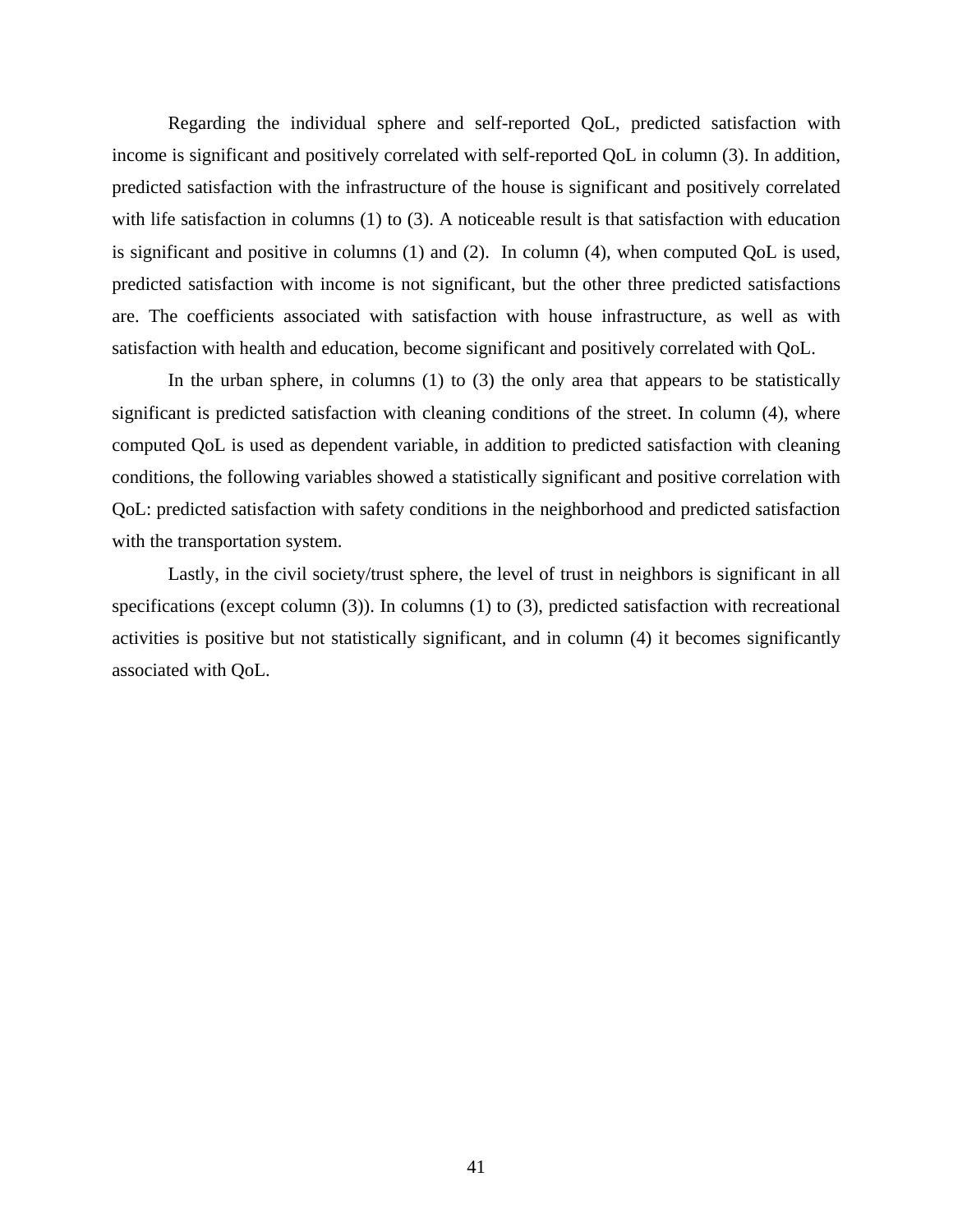|                                       | (1)           | (2)           | (3)           | (4)           |
|---------------------------------------|---------------|---------------|---------------|---------------|
|                                       | Self reported | Self reported | Self reported | Computed      |
|                                       | Ord. Logit    | <b>OLS</b>    | <b>COLS</b>   | <b>OLS</b>    |
|                                       |               |               |               |               |
| Income <sup>1</sup>                   | 0.22000       | 0.26365       | $0.09700*$    | 0.07778       |
|                                       | (0.14862)     | (0.16544)     | (0.05850)     | (0.07748)     |
| Dwelling characteristics <sup>1</sup> | $0.24636**$   | 0.30338***    | 0.09228**     | $0.26252***$  |
|                                       | (0.09901)     | (0.11095)     | (0.03923)     | (0.05198)     |
| Health $1$                            | 0.09178       | 0.06741       | $-0.00308$    | 0.18838**     |
|                                       | (0.16644)     | (0.19170)     | (0.06779)     | (0.08990)     |
| Education $1$                         | $0.36166*$    | 0.38622*      | 0.11721       | $0.20436*$    |
|                                       | (0.19979)     | (0.23162)     | (0.08191)     | (0.10859)     |
| Crime and safety <sup>1</sup>         | 0.23275       | 0.24158       | 0.09738       | $0.28351***$  |
|                                       | (0.15498)     | (0.17923)     | (0.06338)     | (0.08396)     |
| Cleaning conditions <sup>1</sup>      | $0.20334*$    | $0.25235*$    | $0.11440**$   | $0.18034***$  |
|                                       | (0.11502)     | (0.13275)     | (0.04694)     | (0.06205)     |
| Parks and green areas <sup>1</sup>    | 0.18518       | 0.21364       | 0.07759       | 0.08604       |
|                                       | (0.12292)     | (0.14195)     | (0.05020)     | (0.06637)     |
| Transportation system <sup>1</sup>    | 0.17601       | 0.13480       | 0.04299       | 0.49525***    |
|                                       | (0.34003)     | (0.39621)     | (0.14011)     | (0.18571)     |
| Recreational activities <sup>1</sup>  | 0.24134       | 0.28140       | 0.09830       | 0.35224***    |
|                                       | (0.15596)     | (0.17516)     | (0.06194)     | (0.08211)     |
| Civil society - trust1                | 0.17698*      | 0.20059*      | 0.05099       | $0.29411***$  |
|                                       | (0.10042)     | (0.11139)     | (0.03939)     | (0.05222)     |
| Los Olivos                            | $-0.56119$    | $-0.53537$    | $-0.20840$    | $-1.01212***$ |
|                                       | (0.71204)     | (0.82339)     | (0.29118)     | (0.38594)     |
| Villa El Salvador                     | 0.48858       | 0.62660       | 0.28162       | $-0.48926$    |
|                                       | (0.61394)     | (0.70584)     | (0.24961)     | (0.33094)     |
| Constant                              |               | $-5.61879$    | $-3.24304**$  | $-8.35438***$ |
|                                       |               | (3.81954)     | (1.35071)     | (1.79120)     |
| <b>Observations</b>                   | 449           | 449           | 449           | 451           |
| R-squared                             |               | 0.14          | 0.14          | 0.33          |

|  |  | Table 16. Self-Reported and Computed QoL with Predicted Satisfaction by Domain |
|--|--|--------------------------------------------------------------------------------|
|  |  |                                                                                |

Standard errors in parentheses \*significant at 10%; \*\* significant at 5%; \*\*\* significant at 1% The following control variables were included in the regression but their results are not reported: sex, age, age squared, educational level, whether respondent has a partner, proportion of children among 0 and 5 and among 6 and 18 years old and whether the respondent is employed.

<sup>1</sup> Explanatory variables are the predicted values that result of the estimation of the satisfaction that individuals obtain in each of the 10 dimensions.

#### *5.3.3 Principal Components*

Table 17 shows regression results considering principal components of objective indicators by dimension as explanatory variables. Control variables were also included, but results are not reported in the table. Very briefly, for all the four specifications, age and age squared of respondent are jointly significant, being the first negative and the second positive, which is consistent with previous results.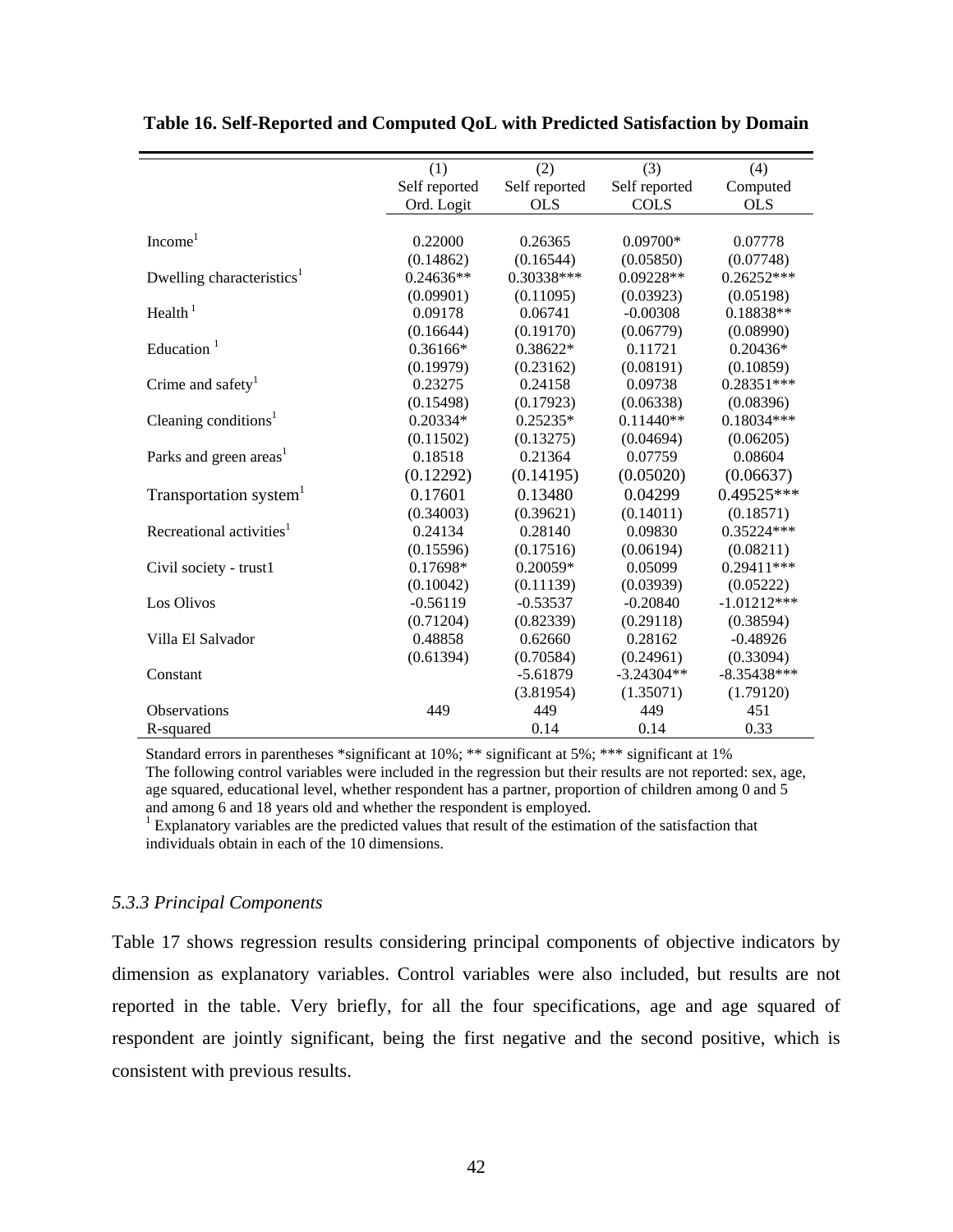|                                       | (1)          | (2)          | (3)         | (4)           |
|---------------------------------------|--------------|--------------|-------------|---------------|
|                                       | Self         | Self         | Self        | Computed      |
|                                       | reported     | reported     | reported    | <b>OLS</b>    |
|                                       | Ord. Logit   | <b>OLS</b>   | <b>COLS</b> |               |
|                                       |              |              |             |               |
| Income <sup>1</sup>                   | 0.10188      | 0.18011      | $0.10811*$  | $-0.06678$    |
|                                       | (0.15471)    | (0.17564)    | (0.06225)   | (0.08308)     |
| Dwelling characteristics <sup>1</sup> | $0.47661***$ | $0.58421***$ | $0.16485**$ | 0.50874***    |
|                                       | (0.16547)    | (0.18626)    | (0.06602)   | (0.08813)     |
| Health <sup>1</sup>                   | 0.11266      | 0.14899      | 0.06258     | $-0.02338$    |
|                                       | (0.12390)    | (0.14184)    | (0.05028)   | (0.06712)     |
| Education <sup>1</sup>                | $-0.10098$   | $-0.12487$   | $-0.03630$  | $0.14330**$   |
|                                       | (0.13205)    | (0.15455)    | (0.05478)   | (0.07256)     |
| Safety against crime <sup>1</sup>     | $-0.49264**$ | $-0.54615*$  | $-0.19821*$ | $-0.53084***$ |
|                                       | (0.24771)    | (0.28896)    | (0.10242)   | (0.13662)     |
| Cleaning conditions <sup>1</sup>      | 0.36128      | 0.48857      | 0.22313     | 0.58913***    |
|                                       | (0.40579)    | (0.47757)    | (0.16927)   | (0.22522)     |
| Parks and green areas <sup>1</sup>    | 0.15946      | 0.18266      | 0.06750     | 0.07374       |
|                                       | (0.11502)    | (0.13380)    | (0.04743)   | (0.06310)     |
| Transportation system <sup>1</sup>    | 0.08666      | 0.11625      | 0.03667     | 0.00637       |
|                                       | (0.08592)    | (0.10017)    | (0.03550)   | (0.04728)     |
| Recreational Activities <sup>1</sup>  | 0.16795      | 0.21911      | 0.04819     | 0.49520***    |
|                                       | (0.22896)    | (0.25979)    | (0.09208)   | (0.12284)     |
| Civil society/trust <sup>1</sup>      | $0.17515***$ | $0.19960***$ | 0.05923**   | 0.20619***    |
|                                       | (0.06477)    | (0.07247)    | (0.02569)   | (0.03431)     |
| Los Olivos                            | 0.00310      | $-0.01490$   | 0.01706     | $0.40133**$   |
|                                       | (0.34211)    | (0.40952)    | (0.14515)   | (0.19382)     |
| Villa El Salvador                     | 0.70706**    | $0.77234*$   | $0.30663**$ | $0.55146***$  |
|                                       | (0.36025)    | (0.42339)    | (0.15007)   | (0.20032)     |
| Constant                              |              | 5.48240***   | 0.33124     | 3.70316***    |
|                                       |              | (1.15797)    | (0.41043)   | (0.54744)     |
| <b>Observations</b>                   | 449          | 449          | 449         | 451           |
| R-squared                             |              | 0.13         | 0.12        | 0.31          |

**Table 17. Self-Reported and Computed QoL with Principal Components by Domain** 

Standard errors in parentheses \*significant at 10%; \*\* significant at 5%; \*\*\* significant at 1%

<sup>1</sup> Principal components of objective indicators by dimension are considered as explanatory variables The following control variables were included in the regression but their results are not reported: sex, age, age squared, educational level, whether respondent has a partner, proportion of children among 0 and 5 and among 6 and 18 years old and whether the respondent is employed.

Focusing on the individual sphere, the principal component of the objective indicators associated with income is statistically significant in column (3) where cardinal OLS is used. In the case of dwelling characteristics, the coefficient is positive and statistically significant for all specifications, including both specifications with self-reported QoL and the specification of computed QoL as dependent variables. In addition, in column (4), the principal component of the variables related to education is positively associated with quality of life.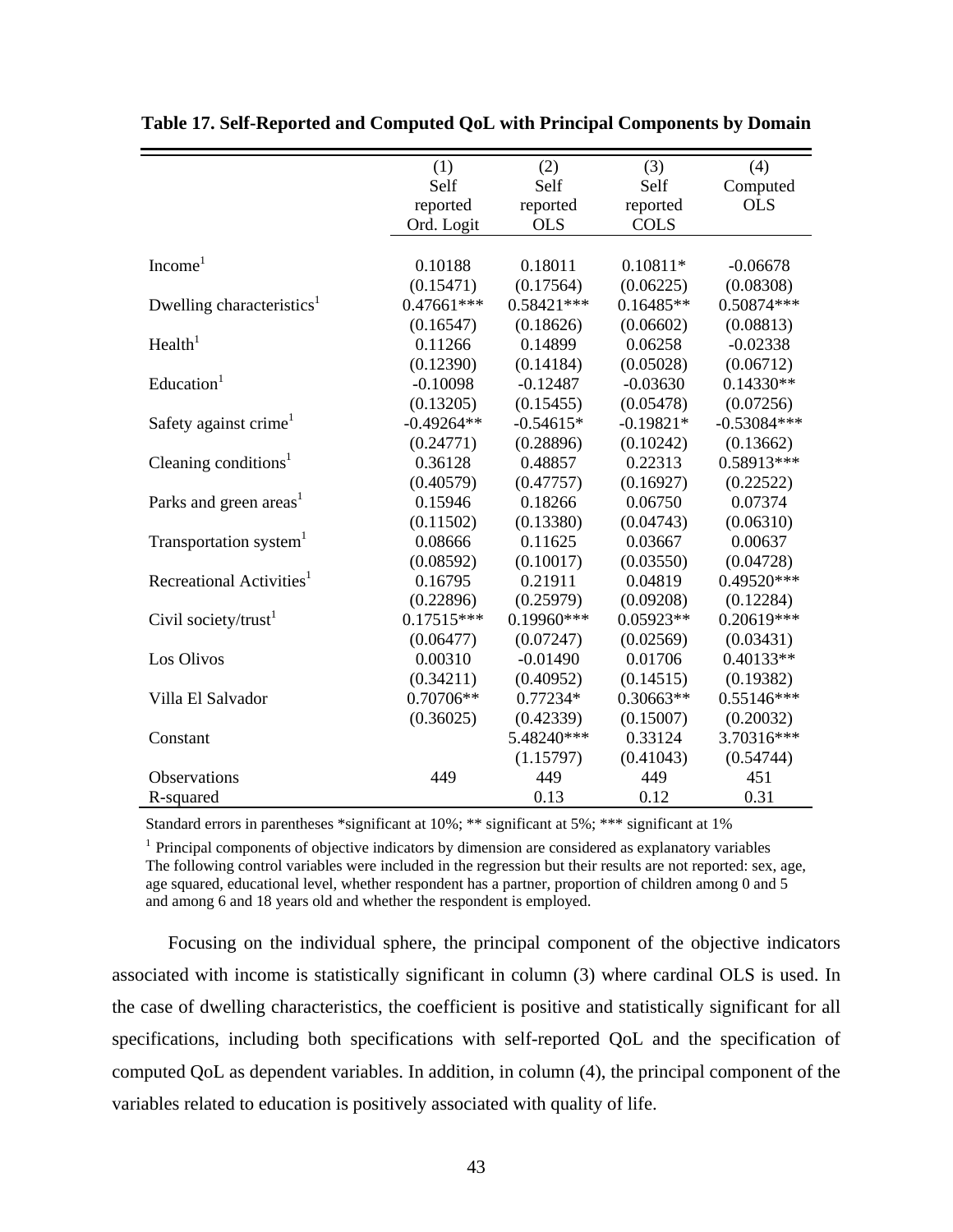In the case of the urban sphere, the only component that is significant in columns (1) to (3) is that of exposure to crime that is negatively associated with QoL. In column (4) in addition to the principal component of variable related to exposure to crime, the coefficient of cleaning conditions of the streets is also significant (and positive).

Finally, regarding the civil society/trust sphere, it is noteworthy that the principal component of civil/society trust is significant in the four specifications, while the principal component of recreational activities becomes significant in column (4). It should be noted that Table 17 shows that the coefficient of the Villa El Salvador dummy is significant and positive, which means that relative to La Victoria, there are some characteristics in that district raising QoL.

To conclude this section, a few ideas may be outlined. First, it is clear that the determinants of QoL include indicators from the three spheres considered: the individual sphere, the urban sphere and the civil/society trust sphere. This finding is in accordance with the basic idea of the study: quality of life is a multidimensional phenomenon, not only related to income, but also to several other areas of life. Second, regarding the use of self-reported QoL and computed QoL, for most of the cases the indicators that correlate significantly with self-reported QoL also show a statistically significant correlation with computed QOL. In this last case, there are *additional* indicators that are important from a statistical point of view. The combined results combined suggest that, because more subjective issues are included in self-reported QoL, the statistical influence of some indicators vanishes out, but still they are critical for objective aspects of QoL. In line with this, a third remark is that policymakers with the capacity to intervene in variables of the urban sphere have a wide variety of areas of action to improve QoL: safety conditions, transportation system and cleaning conditions of the streets, for example, are shown to be strongly correlated with computed QoL. Finally, it is noteworthy that the sphere related to civil society/trust turned out to be very important for QoL. Regardless of the measure of QoL used or the specification, the variable trust in neighbors shows a coefficient statistically different from zero. The coefficient associated with recreational activities was also significant in some specifications.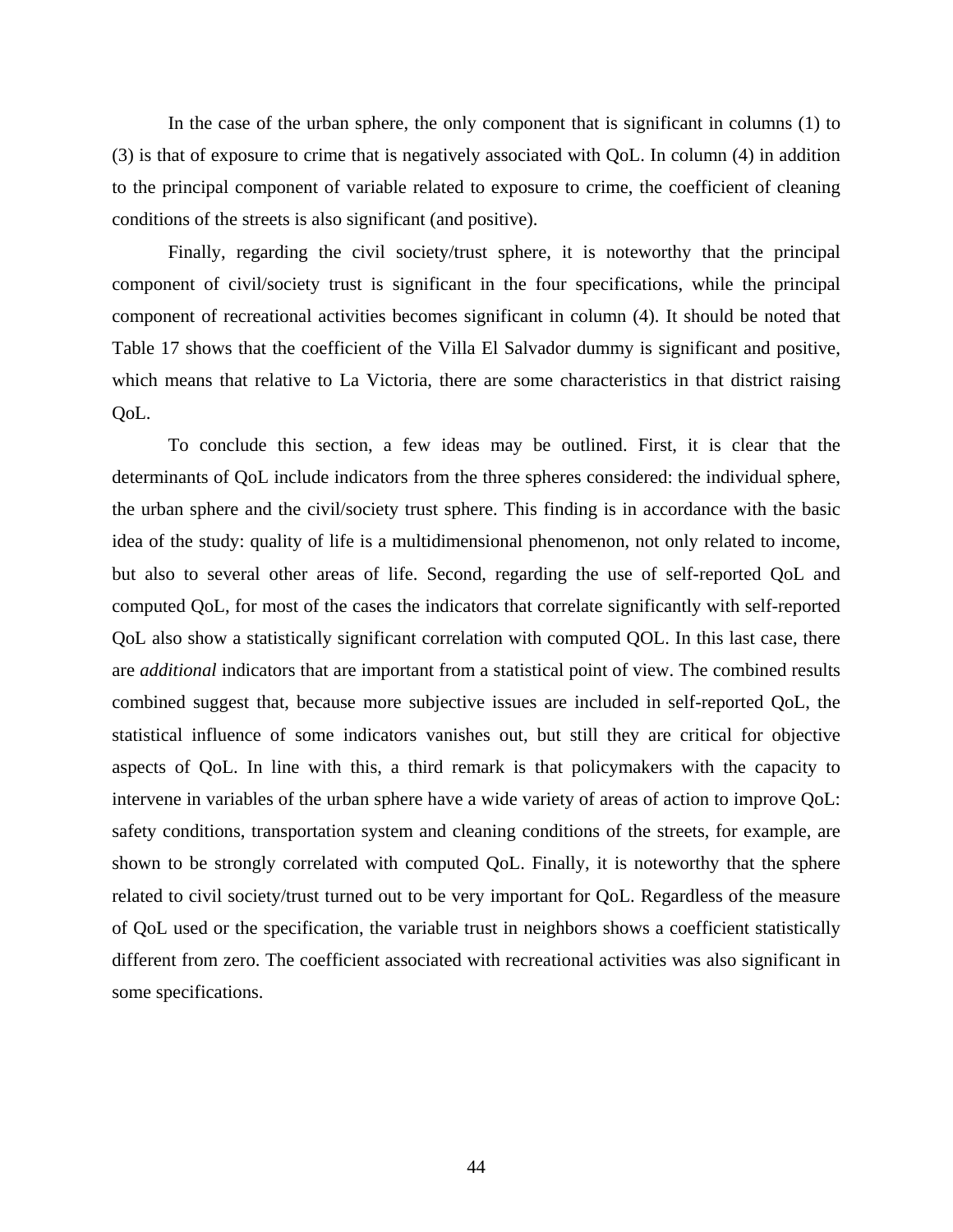### **6. The Indexes of Quality of Life**

#### *6.1 Computing the Indexes*

Table 18 presents descriptive statistics for the three QoL indexes estimated. These indexes correspond to the specifications where objective indicators, predicted domains and principal components were used as regressors and the self-reported QoL as dependent variables (results of columns (3) of Table 15, column (2) of Table 16 and column (2) of Table 17). To compute the indexes, we normalized the coefficients of each of the OLS regressions to represent a 1 percent change over the mean and to sum up to 1. We then computed the weighted average of the indicators, as described in Section 4. Because not all the indicators are available for the whole sample, the resulting number of observations varies for each index.

| <b>Table 18. Quality of Life Indexes under Different Specifications</b> |      |           |                  |           |           |  |
|-------------------------------------------------------------------------|------|-----------|------------------|-----------|-----------|--|
|                                                                         |      |           | Std.             |           |           |  |
|                                                                         |      | Obs. Mean | Dev.             |           | Min Max   |  |
| Self-reported - objective variables                                     | 550  | 6.09      | 0.77             |           | 4.01 8.97 |  |
| Self-reported - predicted domains<br>Self-reported - principal          | 461  | 6.15      | 0.81             | 4.15 8.33 |           |  |
| components                                                              | 461. |           | $6.15\qquad0.76$ | 4.18 8.82 |           |  |

As we can see in Table 19, the mean values oscillate between 6.09 and 6.15, and the standard deviations are of the same magnitude (around 0.8). The mean estimates are of a similar magnitude to the mean of the self-reported QoL directly observed from the survey responses (6.05). Each of the previous estimated indexes can be computed conditioned on the district of residence and on socioeconomic levels, as shown in Tables 19 and 20. Table 19 shows that the QoL index is higher in Villa El Salvador, followed by La Victoria and lastly Los Olivos. This holds regardless of the set of regressors, weights and indicators used to compute the index. Regarding socioeconomic levels, Table 20 shows a positive correlation between the QoL index and higher SELs.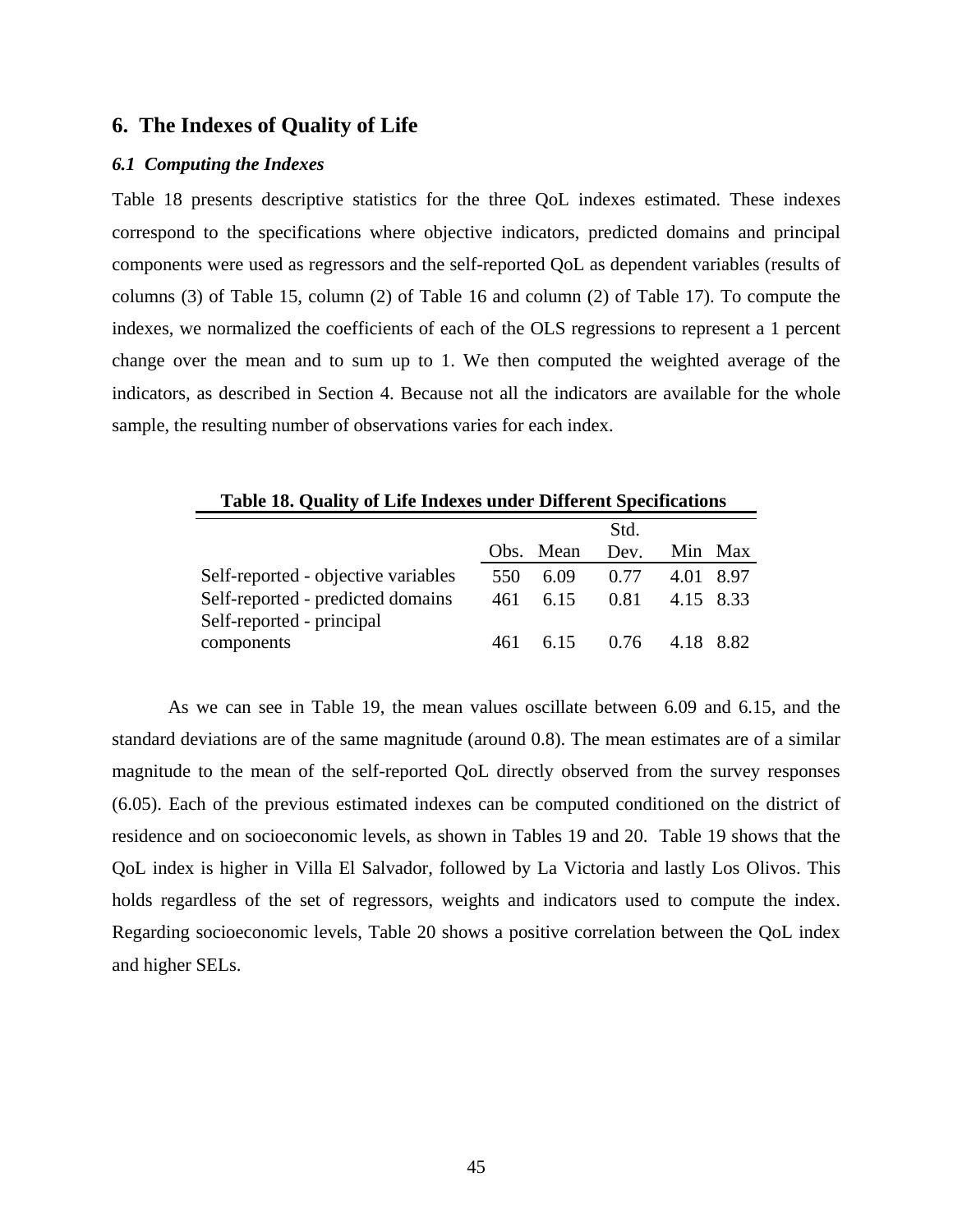|                                     |      |      | Std. |      |      |
|-------------------------------------|------|------|------|------|------|
|                                     | Obs. | Mean | Dev. | Min  | Max  |
| District: La Victoria               |      |      |      |      |      |
| Self-reported – objective variables | 185  | 6.20 | 0.77 | 4.55 | 8.17 |
| Self-reported – predicted domains   | 144  | 6.25 | 0.79 | 4.27 | 8.10 |
| Self-reported – principal           |      |      |      |      |      |
| components                          | 144  | 6.25 | 0.70 | 4.59 | 7.93 |
|                                     |      |      |      |      |      |
| <b>District: Los Olivos</b>         |      |      |      |      |      |
| Self-reported – objective variables | 184  | 5.75 | 0.79 | 4.01 | 8.97 |
| Self-reported – predicted domains   | 144  | 5.79 | 0.83 | 4.15 | 7.85 |
| Self-reported – principal           |      |      |      |      |      |
| components                          | 144  | 5.79 | 0.77 | 4.18 | 8.07 |
|                                     |      |      |      |      |      |
| District: Villa El Salvador         |      |      |      |      |      |
| Self-reported – objective variables | 181  | 6.31 | 0.64 | 5.11 | 8.46 |
| Self-reported – predicted domains   | 162  | 6.38 | 0.69 | 4.69 | 8.33 |
| Self-reported – principal           |      |      |      |      |      |
| components                          | 162  | 6.38 | 0.70 | 4.85 | 8.82 |

## **Table 19. Quality of Life Indexes under Different Specifications by District**

## **Table 20. Quality of Life Indexes under Different Specifications by Socioeconomic Level**

|                                      |     |           | Std. |      |      |
|--------------------------------------|-----|-----------|------|------|------|
|                                      |     | Obs. Mean | Dev. | Min  | Max  |
| <b>SEL: A/B</b>                      |     |           |      |      |      |
| Self-reported - objective variables  | 76  | 6.43      | 0.75 | 5.03 | 8.97 |
| Self reported - predicted domains    | 61  | 6.53      | 0.70 | 5.12 | 8.05 |
| Self reported - principal components | 61  | 6.40      | 0.68 | 4.95 | 8.07 |
| <b>SEL: C</b>                        |     |           |      |      |      |
| Self-reported - objective variables  | 245 | 6.17      | 0.77 | 4.01 | 8.46 |
| Self-reported - predicted domains    | 204 | 6.26      | 0.80 | 4.38 | 8.33 |
| Self-reported - principal components | 204 | 6.25      | 0.78 | 4.19 | 8.82 |
| <b>SEL: D</b>                        |     |           |      |      |      |
| Self-reported – objective variables  | 229 | 5.88      | 0.73 | 4.12 | 7.99 |
| Self-reported – predicted domains    | 186 | 5.91      | 0.78 | 4.15 | 7.79 |
| Self-reported - principal components | 186 | 5.96      | 0.74 | 4.18 | 8.16 |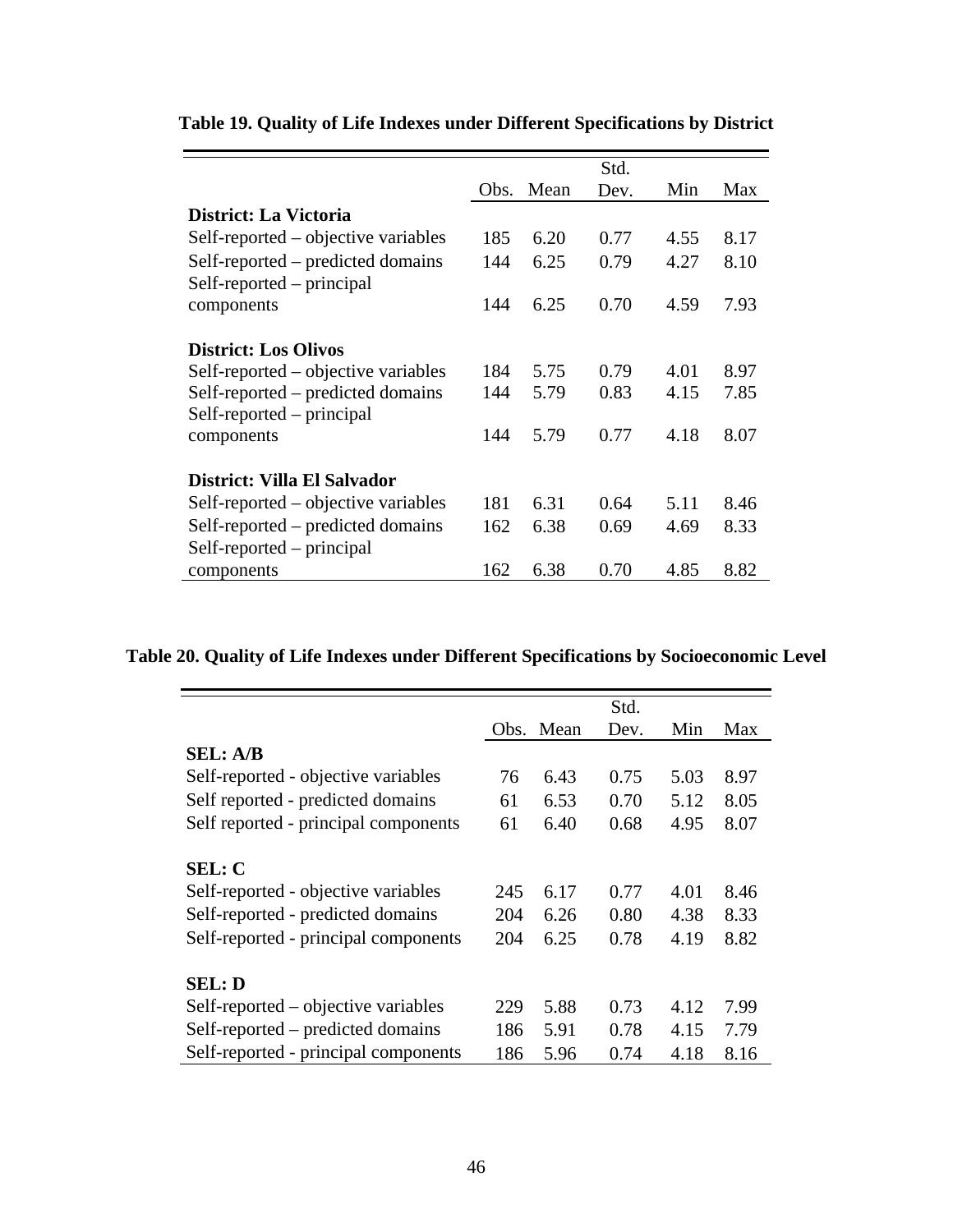#### *6.2 The Shares of the Individual, Urban and Civil Society Spheres*

A different exercise is presented in Figures 5, 6 and 7. The figure shows the shares of the individual, urban and civil society/trust sphere in the QoL index. To create these figures we used the predicted QoL index computed using the self-reported measure as dependent variable and objective indicators as explanatory variables. Then the influence of the control variables both at the individual and household levels were removed, together with the district effects. From the remaining value of the indexes the shares of the individual sphere (income, house infrastructure, education, education and active recreational activities), the urban sphere (crime and security, cleaning conditions, parks and green areas, transportation) and the civil society and trust sphere are computed.

Formally, starting from expression (3) in the methodological section, remove the effect of control variables on quality of life and compute the shares of the individual, urban and civil society/trust spheres using formulae  $(4)$ ,  $(5)$  and  $(6)$ , respectively:<sup>8</sup>

$$
\frac{\sum_{k=1}^{K} \hat{\alpha}_{k} H_{k}}{Q\hat{\theta}L - \hat{c} - \hat{\delta}X_{id}} \qquad (4)
$$
\n
$$
\frac{\sum_{j=1}^{J} \hat{\beta}_{j} D_{j}}{Q\hat{\theta}L - \hat{c} - \hat{\delta}X_{id}} \qquad (5)
$$
\n
$$
\frac{\sum_{n=1}^{N} \hat{\phi}_{n} T_{n}}{Q\hat{\theta}L - \hat{c} - \hat{\delta}X_{id}} \qquad (6)
$$

Figure 5 presents the results of this exercise for the overall sample. As can be observed, the main contributor to the QoL index is the individual sphere: 42.41 percent of the value of the index is explained by individual variables. Second in importance are indicators in the civil society/trust sphere (37.75 percent). The third place corresponds to variables in the urban sphere (19.84 percent). This result is interesting since it shows that social interaction, trust in neighbors and recreational activities, indicators that are under neither individual control nor that of

<sup>&</sup>lt;sup>8</sup> In practice we are subtracting from the predicted index the constant term as well as the effects of the control variables, including district effects. Thus, the remaining sum of the individual, urban and civil society/trust spheres no longer has to belong to the interval [1, 10].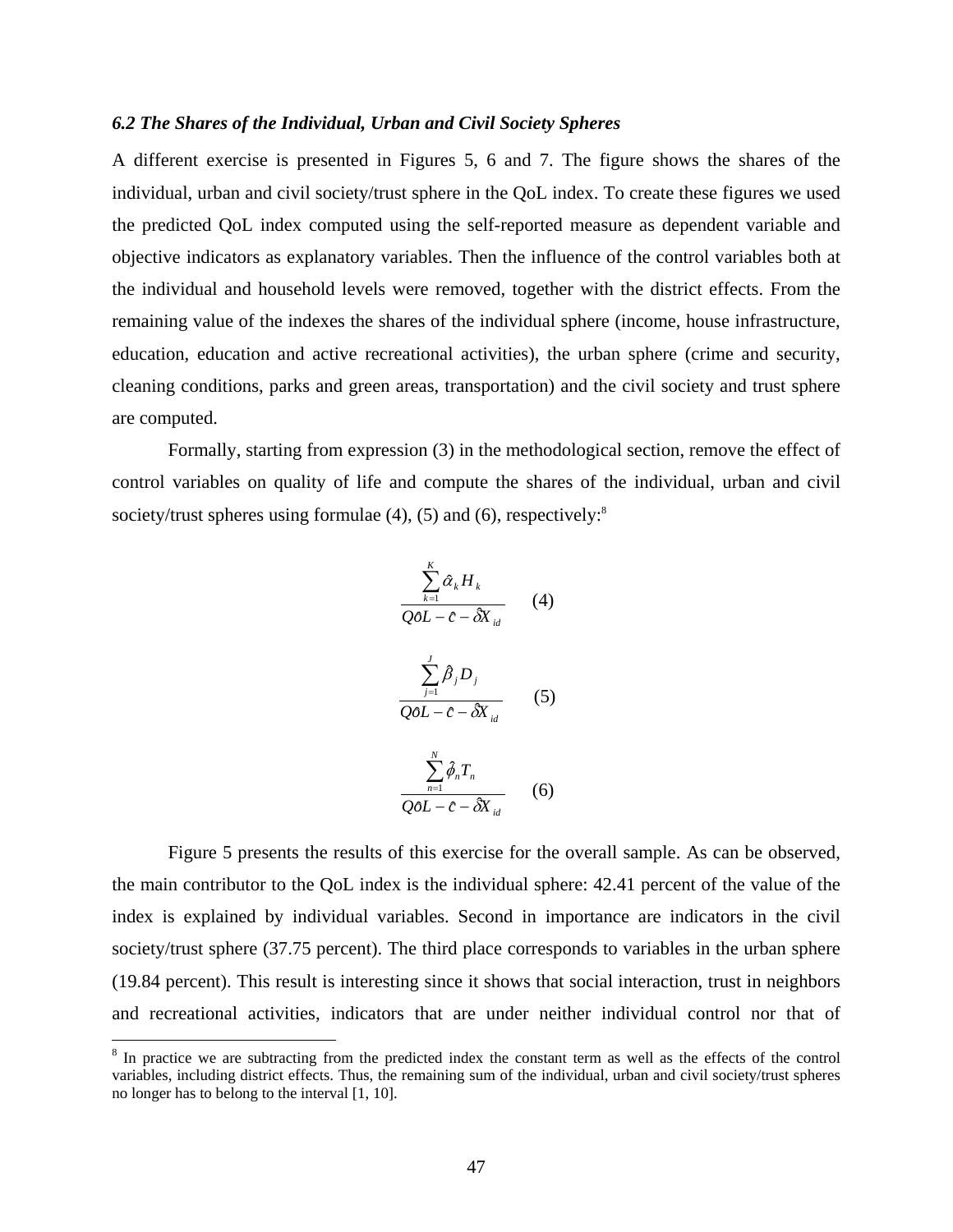policymakers, represent a large share of QoL. However, QoL is also importantly determined by the urban sphere.



**Figure 5. Shares of the Individual, Urban and Civil Society Spheres in the QOL Index** 

Figure 6 shows the composition of the QoL index among the contributions of the individual, urban and civil society/trust spheres by district. First, an interesting result presented in this figure is that, in the case of La Victoria and Los Olivos, the ranking of contributors remained in the same order as the one described for the overall sample (individual, civil society/ trust and urban spheres), but in the case of Villa El Salvador, the main contribution derives from the civil society/trust sphere (48.64 percent), followed by the individual sphere (41.30 percent) and the urban sphere (10.06 percent). As mentioned in previous sections, Villa El Salvador has a tradition of collective action that has been critical for the district's development.

Second, it is remarkable how the contribution of the urban sphere is more important in the case of La Victoria, a district in the center of Lima, than in the peripheral districts of Los Olivos and Villa El Salvador. In the first case, the contribution is 31.73 percent, while in Los Olivos it is 13.69 percent and in Villa El Salvador it is 10.06 percent. Third, it should also be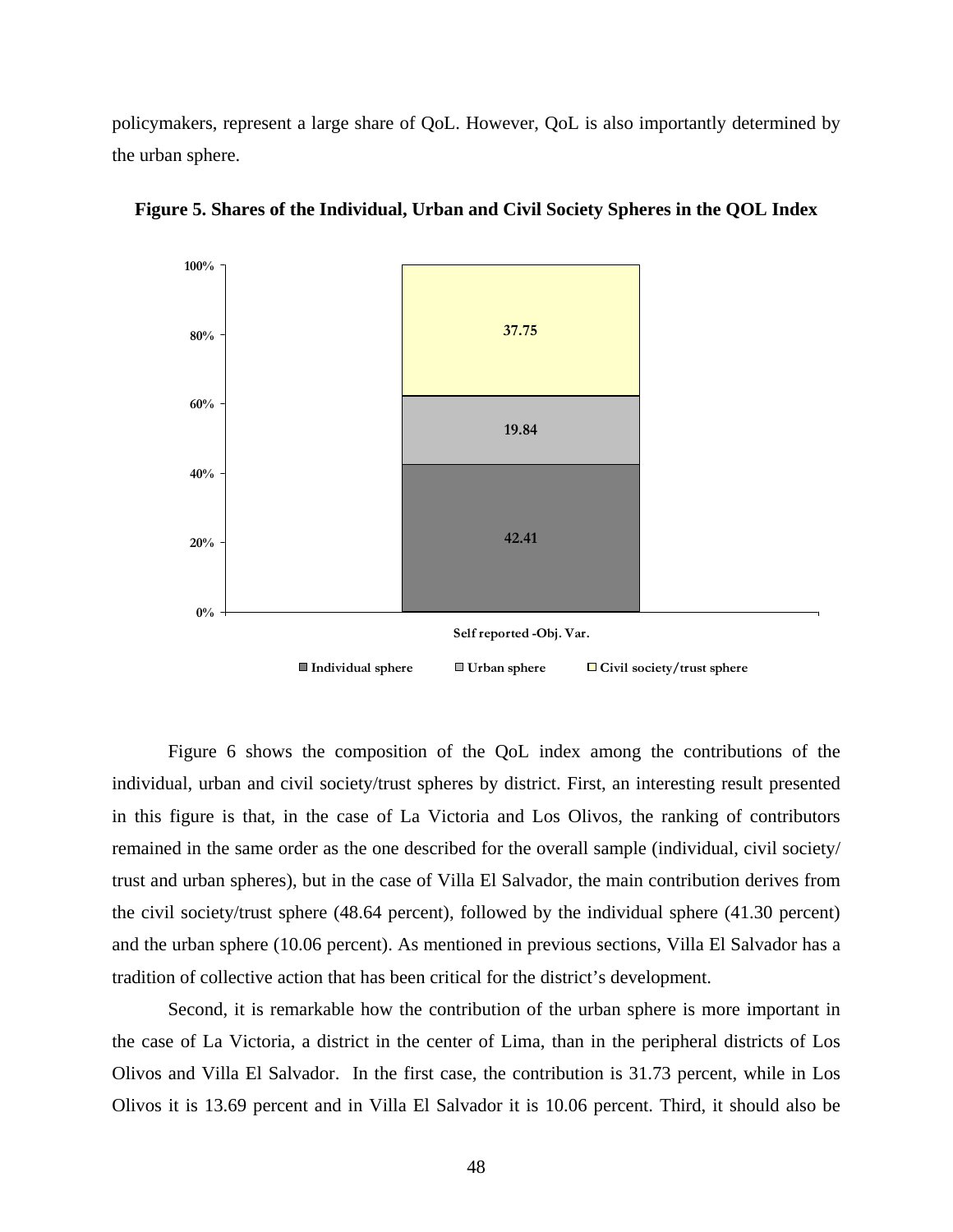noticed that the individual sphere is slightly above 40 percent in the three districts. Therefore, the reduction in the contribution of the urban sphere is compensated for by an increase in the contribution of the civil society/trust sphere.



**Figure 6. Shares of the lndividual, Urban and Civil Society Spheres in the QoL Index by District** 

Figure 7 shows a similar exercise, except that now we focus on SELs. Three main findings are worth mentioning. First, when conditioned by SEL, the individual sphere is the most important contributor for SEL A/B and C, but in SEL D the most important is the civil society/trust sphere. Second, while, the shares of the individual and urban spheres are directly correlated with income, the opposite holds for the contribution of the civil society/trust sphere. Third, it is noteworthy that the contribution of the urban sphere decreases from 26.07 percent in SEL A/B to barely above 10 percent in SEL D.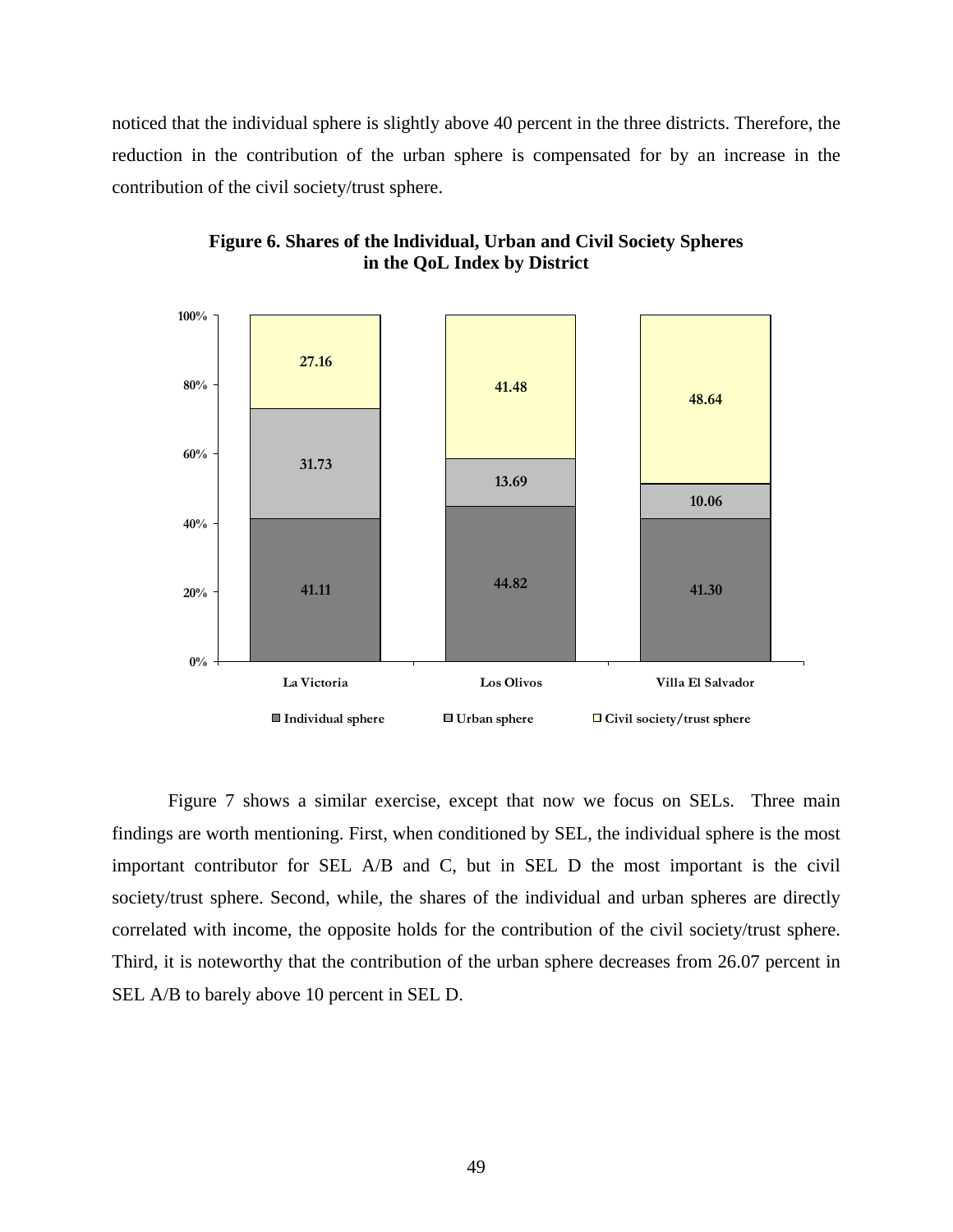## **Figure 7. Shares of the Individual, Urban and Civil Society Spheres in the QOL Index by Socioeconomic Level**



The analysis of shares of the three spheres shows two general findings. The first is the importance of the individual sphere. Variables related to income, dwelling characteristics, health and education are very important contributors to quality of life. Second, the analysis additionally shows the importance of the civil society/trust sphere. Indicators related to recreational activities and trust in neighbors are very important in magnitude, especially in districts of the periphery and for lower socioeconomic levels. Moreover, it appears that the civil society/trust sphere tends to be a more important source of QoL when the urban sphere decreases in importance. This result is clearly seen at the district level: Villa El Salvador has higher levels of the QoL index, mostly due to the civil society/trust sphere, given that the urban sphere has a lower contribution than in other districts.

## **7. Summary and Concluding Remarks**

This paper presents the results of the analysis to obtain a QoL index that includes different dimensions, in addition to income and socio-economic indicators, considered important for life satisfaction. The paper first studies the determinants of life satisfaction considering indicators of three different spheres of influence: the individual sphere, comprised of indicators that are mostly the result of individual choices (income, house infrastructure, health and education services); the urban sphere, composed of indicators that are mostly under the control of local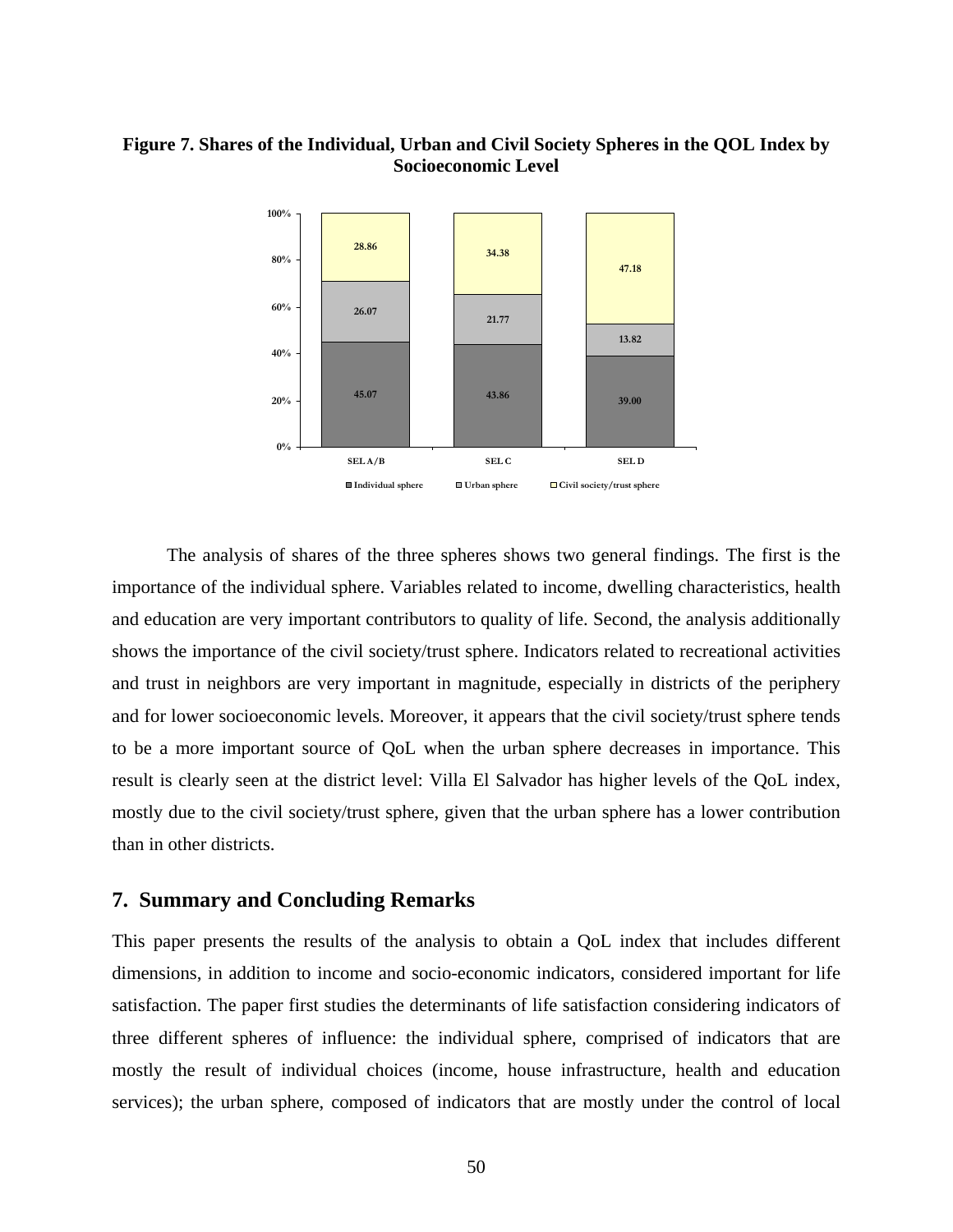governments (safety conditions, parks and green areas, cleaning conditions of the streets); and the civil society/trust sphere, which includes indicators related to recreational activities and trust in neighbors, indicators not entirely under the control of individuals or local governments, which result from repeated social interactions over time.

The study focuses on three districts of Metropolitan Lima: La Victoria, Los Olivos and Villa El Salvador. These districts are relatively similar in terms of socioeconomic levels (with populations belonging mainly to SELs C and D), although Villa El Salvador has a larger percentage of poor households and lacks more urban services than the other two. The selection of these districts makes it possible to exploit two key differences among them. First, in terms of location and longevity, the district of La Victoria is located in the center of Lima and is an old historic district, while Los Olivos and Villa El Salvador are younger districts located at the periphery of the conurbation of Metropolitan Lima. Therefore, La Victoria is characterized by relatively more adequate coverage of public services and urban facilities. Second, Villa El Salvador and Los Olivos followed different patterns of development and economic growth. While Villa El Salvador has traditionally been considered a district where collective action and community organizations were key characteristics of the growth process, Los Olivos has grown greatly in the last 15 years through a market model of development.

The core information for the study has been collected through a survey applied in these three districts. The objective of the survey was to collect information to construct QoL indexes according to two approaches available in the literature: the hedonic price method and the life satisfaction approach. To use these methods, indicators for each of the aspects considered important for QoL were constructed from the survey results. Thus, the survey asks about availability, uses, perception of QoL and level of satisfaction with all these different aspects and about satisfaction with QoL in general.

To implement the life satisfaction approach we use alternative measurements of QoL as dependent variables in regressions where several indicators are included as explanatory variables. The two main indicators of QoL are self-declared satisfaction with quality of life, coming directly from a question in the survey, and a computed QoL indicator estimated using information about the respondents' satisfaction with different dimensions of quality of life weighted by the average importance that each of these dimensions has for the respondents of the survey. The main difference between computed QoL and self-reported QoL is that the latter may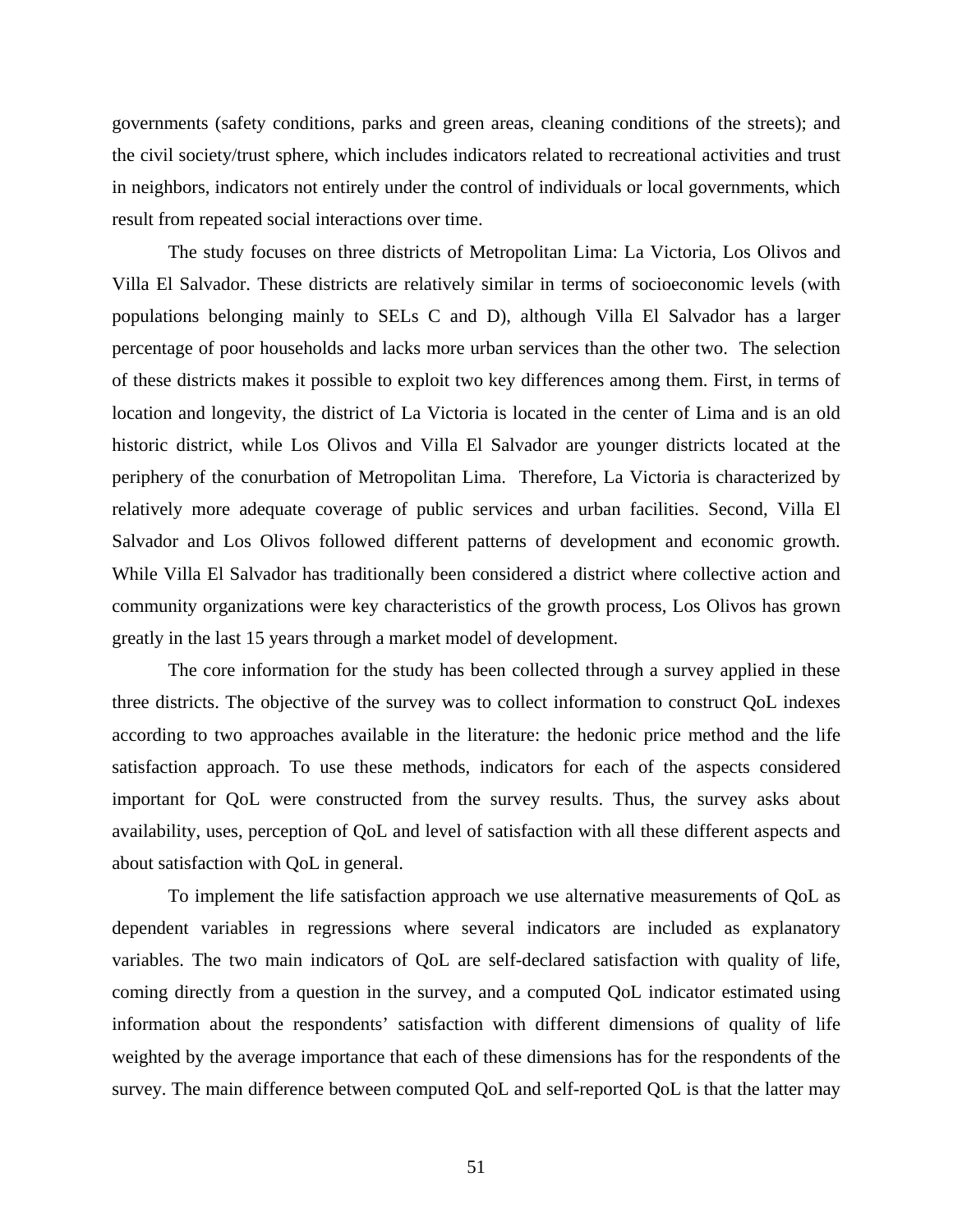consider additional factors affecting quality of life that are not observable for the researcher and that are not included in the 10 dimensions addressed by the survey and the study. The second indicator must therefore be considered a narrower measure of QoL, at least in that it is computed based upon the dimensions that *a priori* the researcher included in the survey.

Besides using these two alternative measures of QoL as the dependent variable, three different sets of explanatory variables are used. First, a subset of objective indicators of QoL for each of the dimensions is included in the regressions. Second, predicted satisfaction with each domain of QoL is used as an explanatory variable (coming from the 10 first-stage regressions presented in Section 5.2). Third, the principal components of different sets of objective indicators are used as independent indicators of QoL (one principal component variable for each dimension). In addition, we estimate different specifications in each case: ordered logit, OLS and cardinal OLS.

The results are interesting and generally consistent. It is shown, that different indicators of the individual sphere, urban sphere and civil society sphere are important for QoL. For example, an increase in income indicators, improvement in housing characteristics, availability of recreational activities, and frequency of street cleaning is associated with increases in QoL. On the other hand, a reduction in the indicator of level of crime is significantly associated with a decrease in QoL. Something to remark is that variables related to participation in civil society and trust showed to be statistically significant in all the specifications used. In general, the specifications where the computed QoL is used as dependent variable show more explanatory power, suggesting that more indicators significantly correlate with this variable than with selfreported QoL. As explained above, because more subjective issues may be considered in the selfreported QoL, the statistical correlation between this measure and some indicators vanishes out.

Using the coefficients of the regression analysis, indexes of QoL are constructed for the whole sample and for each district. Then, the contribution of indicators of the individual sphere, the district sphere and the civil society-trust sphere were estimated. The results show that for the whole sample, as well as for the districts of La Victoria and Los Olivos, indicators in the individual sphere represent the greatest contribution to the QoL index. However, in the case of Villa El Salvador the contribution of the indicators in the civil society/trust sphere is more important than the other two. Also, indicators belonging to the urban sphere are more important in La Victoria, the district located at the center, than in the other two districts (where the urban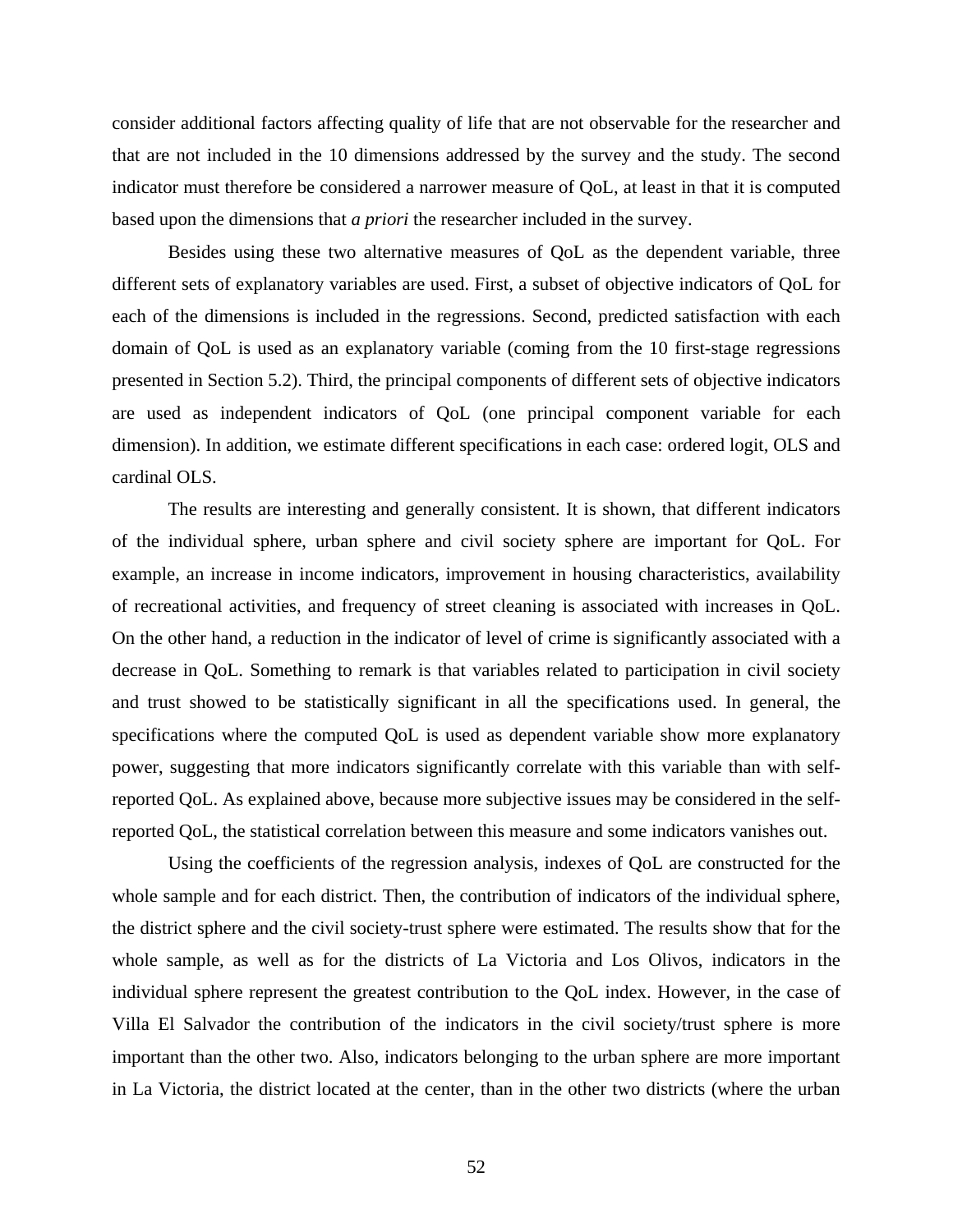sphere is more important in Los Olivos than in Villa El Salvador). In addition, indicators in the individual sphere are very important in the three districts (contributing more than 40 percent to QoL), which suggests that the role of the urban sphere may be partially fulfilled by the contribution of the civil society/trust sphere. These results are consistent with the collective action tradition of that district and with the individual/competitive pattern of growth of Los Olivos. They are also consistent with the center-periphery story, as the urban component is more important in La Victoria.

In terms of policy, some implications of the results summarized above are worth mentioning. First, although most of the indicators in the urban sphere are not consistently significant when self-reported QoL is used as dependent variable, these indicators are still important for objective aspects of QoL. Also, although the contribution of the urban sphere to the estimated QoL is not as important as the variables belonging to the individual sphere, urban variables still contribute nearly 20 percent, particularly in La Victoria. Therefore, there is an important space for local policymakers to intervene in aspects of the urban sphere to improve citizens' QoL. In particular, citizens seem to value the cleaning of streets and safety conditions in their neighborhoods. Although these improvements may not improve QoL from a subjective or general point of view, they are very important in increasing the objective side of quality of life.

Second, as the results show, the civil society/trust sphere is an important part of quality of life. It could be important for district-level governments to include these components more seriously in their plans, and not to give them less importance than other factors considered to be "problems" in the district. As noted above, mentioned the solution to problems like crime and safety, transportation systems, cleaning condition of the streets, are important to objectively increase quality of life, but activities in these dimensions should not reduce the scope of what district-level government can do to promote social interaction and trust. The provision of sports and cultural facilities and events and organization of sport tournaments or other recreational activities should become an important part of the local government's plan and policies. Moreover, the creation and promotion of neighborhood organizations could promote trust between neighbors and create social capital.

The results also show that it is important and feasible for the district-level government to monitor QoL. As this study has shown, factors for which information is very scarce are important for QoL. The monitoring system should include a baseline and follow-up surveys for a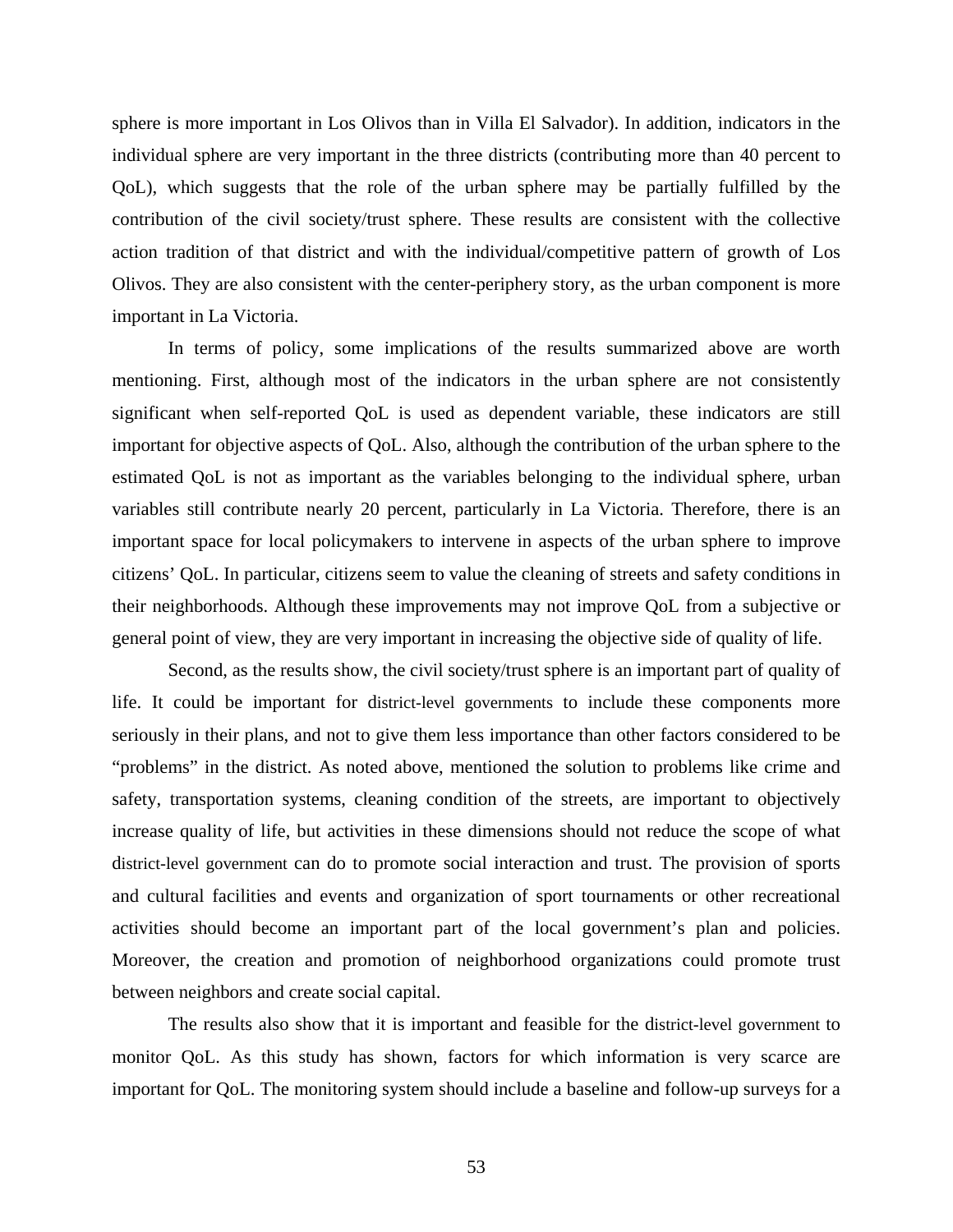representative sample of citizens of their districts. The type of indicators to be collected should be mainly of two types (that could be used simultaneously to complement each other): information on objective indicators such as number and places of robberies and attempted robberies, frequency of street cleaning, and the conditions of parks, among others; and subjective information, such as the level of satisfaction of neighbors with different services provided by the district-level governments. The objective should be to construct, once recognizing that QoL involves several areas besides income and socio-economic related indicators, an urban/district QoL index that provides the district-level governemnt's representatives an enormously useful policy instrument to guide their activities and select priorities and to monitor their interventions more closely in terms of the QoL that they could contribute to provide to their citizens. In addition, it would be very important that estimations of QoL are implemented in all district-level governments in order to use them for benchmarking purposes.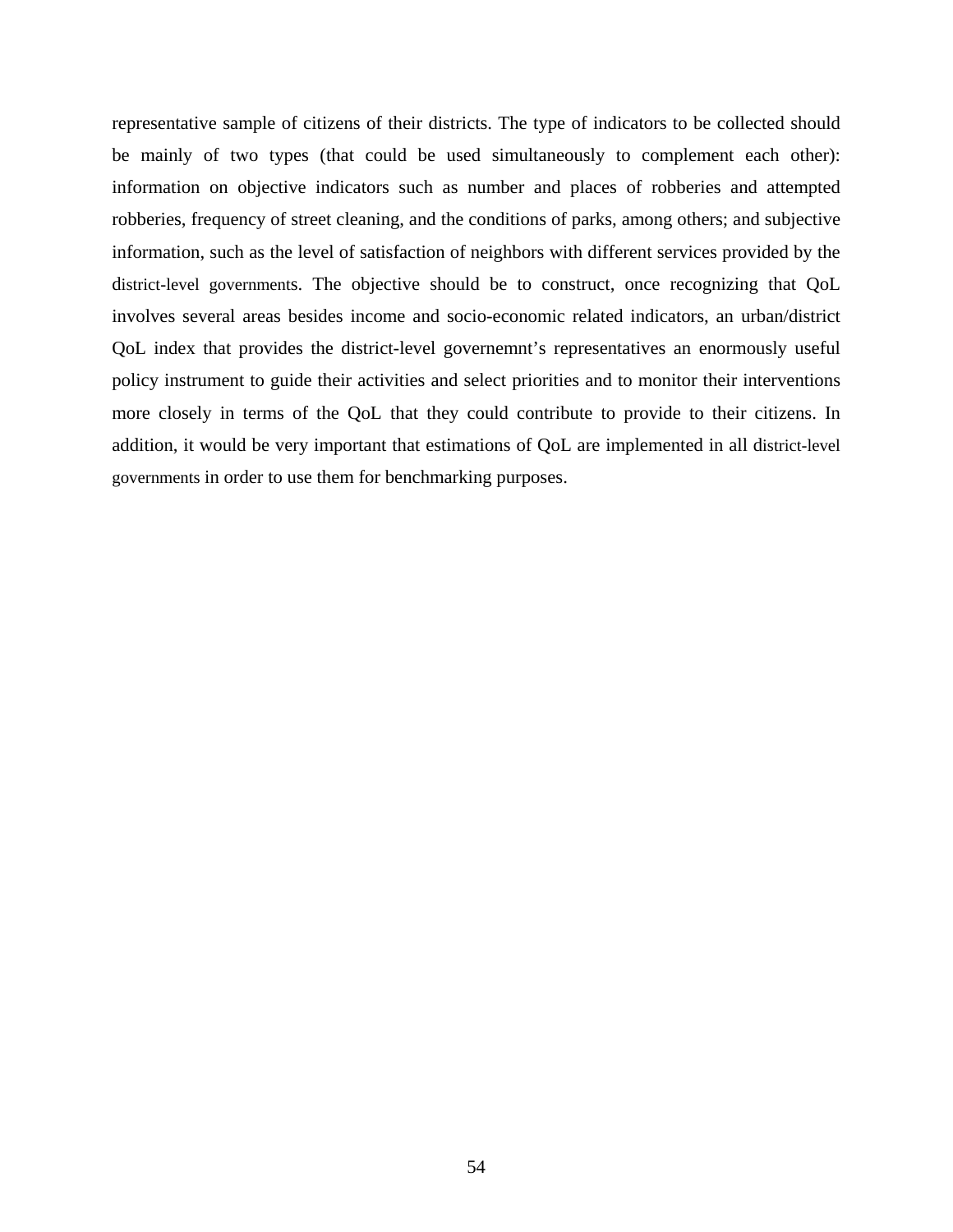### **References**

- Arellano, R., and D. Burgos A. 2007. *Ciudad de los Reyes, de los Chavez, los Quispe.* Lima, Peru: Arellanomarketing.
- Baker, D.A., and R.J. Palmer. 2006. "Examining the Effects of Perceptions of Community and Recreation Participation on Quality of Life." *Social Indicators Research* 75: 395-418.
- Biaggi, B., D. Lambiri and V. Royuela. 2006. "Quality of Life in the Economic and Urban Economic Literature." CRENoS Working Paper 200610. Cagliari, Italy: University of Cagliari and Sassari, Center for North South Economic Research.
- Buzai, G. and C. Baxendale 2006. *Análisis socioespacial con sistemas de información geográfica.* Buenos Aires, Argentina: Lugar Editorial.
- Cámara Peruana de la Construcción (CAPECO). 2006. *El Mercado de Edificaciones Urbanas en Lima Metropolitana y el Callao*. Lima, Peru: CAPECO.
- Cattaneo, M.D. et al. 2007. "Housing, Health and Happiness." World Bank Policy Research Working Paper 4214. Washington, DC, United States: World Bank.
- Di Tella, R., and R. MacCulloch. 2006. "Some Uses of Happiness Data in Economics." *Journal of Economic Perspectives* 20(1): 25-46
- Easterlin, R. 1974. "Does Economic Growth Improve the Human Lot? Some Empirical Evidence," in David, P and M. Reder, eds. *Nations and Households in Economic Growth: Essays in Honour of Moses Abramovitz.* London: Academic Press.
- Efklides, A. et al. 2006. "Health Condition and Quality of Life in Older Adults: Adaptation of Qolie-89." *Social Indicators Research* 76: 35-53.
- Frey, B.S, S. Luechinger and A. Stutzer. 2004. "Valuing Public Goods: The Life Satisfaction Approach." CESifo Working Paper 1158. Category 1: Public Finance. Munich, Germany: CESifo Group.
- Frey, B.S., and A. Stutzer. 2002. *Happiness and Economics: How the Economy and the Insitutions Affect Well-Being.* Princeton, United States: Princeton University Press.
- Gonzales de Olarte, E. 1992. *La economía regional de Lima: Crecimiento, urbanización y clases populares.* Lima: Instituto de Estudios Peruanos and Consorcio de Investigación Económica y Social.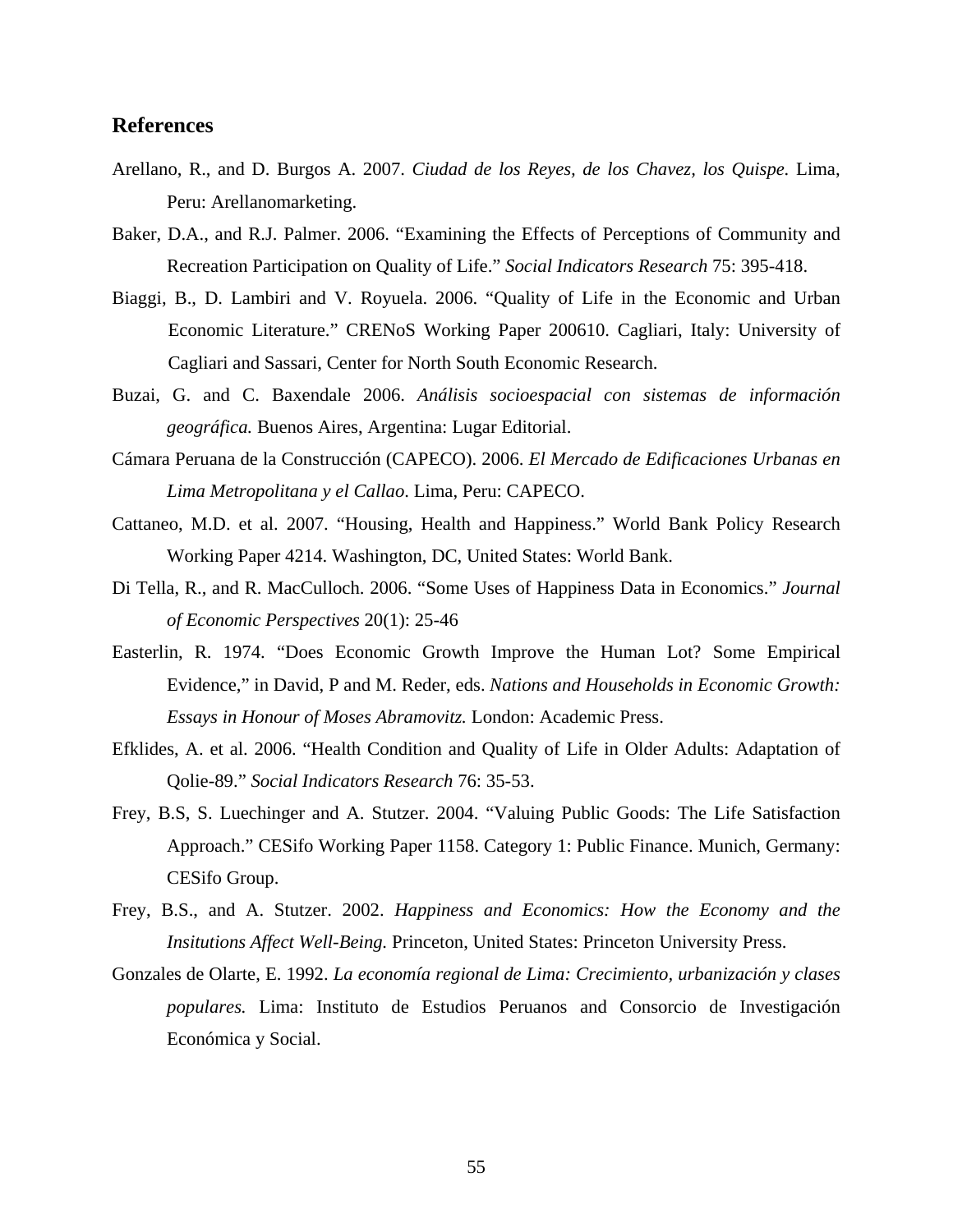- Gyourko, J., M. Kahn and J. Tracy. 1999. "Quality of Life and Environmental Comparisons." In: P. Cheshire and E. Mills, editors. *Handbook of Regional and Urban Economics*. Volume 3. New York, United States: North-Holland.
- Joyce, C.R.B., C.A. O'Boyle and H. McGee. 1999. *Individual Quality of Life: Approaches to Conceptualization and Assessment.* Amsteldijk, The Netherlands: Hardwood Academic Publishers.
- Kahneman, D., and A.B. Krueger. 2006. "Developments in the Measurement of Subjective Well-Being," *Journal of Economic Perspectives* 20(1): 3-24
- McDonell, J.R. 2007. "Neighborhood Characteristics, Parenting and Children's Safety." *Social Indicators Research* 83:177-199
- Oswald, A. 1997. "Happiness and Economic Performance." *Economic Journal* 107: 1815-1831.
- Ponce, R., J. Tavara and A. Stecher. 1992. *Asociados para Competir: La Construcción de un Parque Industrial en Villa El Salvador.* Lima, Peru: Organización de las Naciones Unidas para el Desarrollo Industrial (ONUDI) and Programa de las Naciones Unidas para el Desarrollo (PNUD).
- Programa de las Naciones Unidas para el Desarrollo, Peru (PNUD). 2006. *Informe sobre el Desarrollo Humano/Peru 2006: Hacia una descentradescentralización con ciudadanía*. Lima, Peru: PNUD.
- Sen, A. 1993. "Capability and Well Being." In: M.C. Nussbaum and A. Sen, editors. *The Quality of Life (Studies in development Economics*." New York, United States: Oxford University Press.
- Sirgy, J.M. et al. 2006. "The Quality-of-Life (QOL) Research Movement: Past, Present, and Future." *Social Indicators Research* 76: 343-466.
- Slottje, D. 1991. "Measuring the Quality of Life across Countries." *Review of Economics and Statistics* 73(4): 684-693.
- Spellerberg, A., D. Huschka and R. Habich. 2007. "Quality of Life in Rural Areas: Processes of Divergence and Convergence." *Social Indicators Research* 83: 283-307.
- Tiliouine, H., R.A. Cummins and M. Davern. 2006. "Measuring Wellbeing in Developing Countries: The Case of Algeria." *Social Indicators Research* 75: 1-30.
- Van Praag, B. Frijters and A. Ferrer-i-Carbonell, A. 2003. "The Anatomy of Subjective Well-Being." *Journal of Economic Behavior & Organization* 51: 29-49.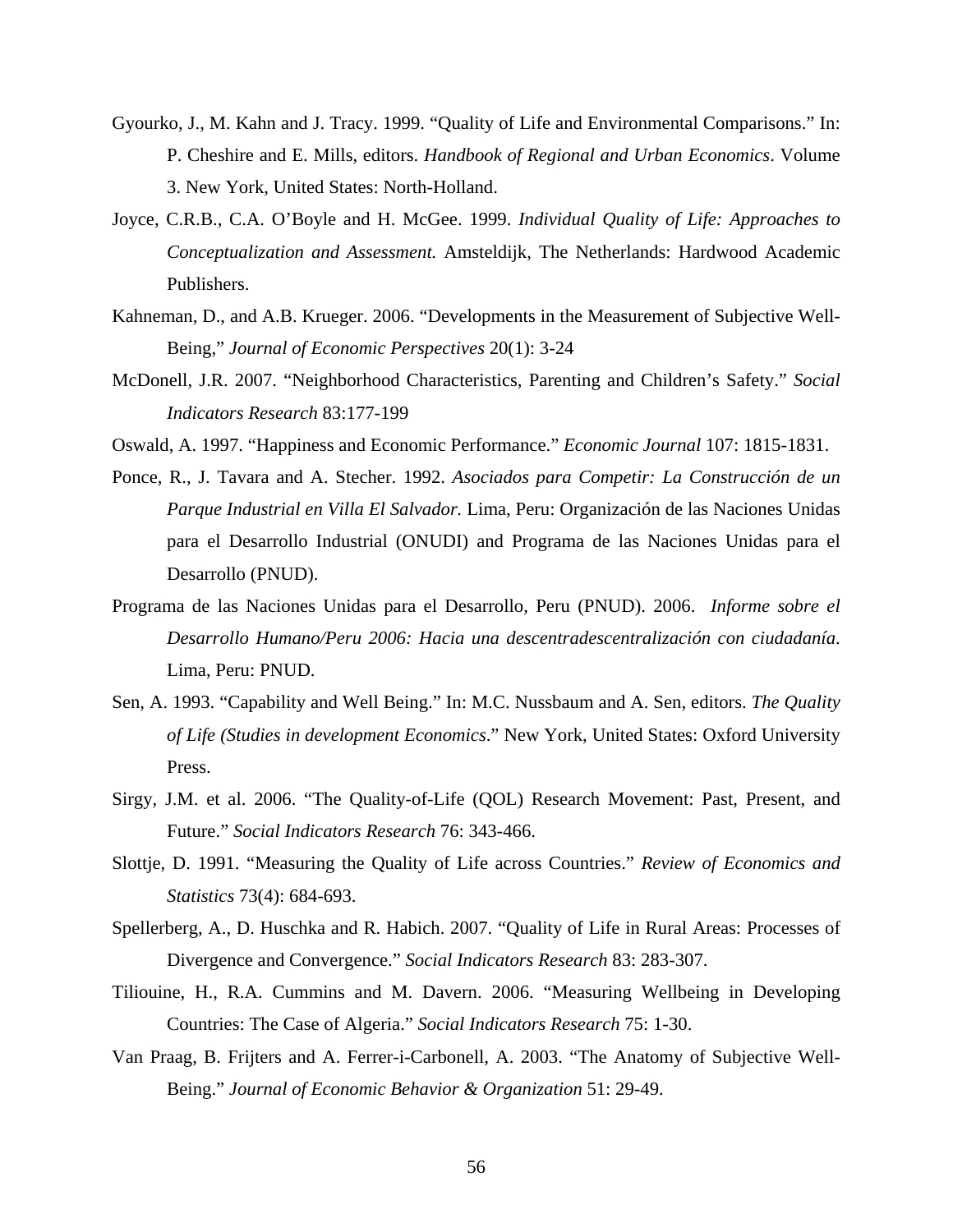- Van Praag, B., and A. Ferrer-i-Carbonell. 2007. *Happiness Quantified: A Satisfaction Calculus Approach*. Oxford, United Kingdom: Oxford University Press.
- Van Praag, B., and B.E. Baarsma. 2005. "Using Happiness Surveys to Value Intangibles: The Case of Airport Noise." *Economic Journal* 115: 224-246.
- Wingo, L. 1973. "The Quality of Life: Toward a Microeconomic Definition." *Urban Studies* 10: 3-18.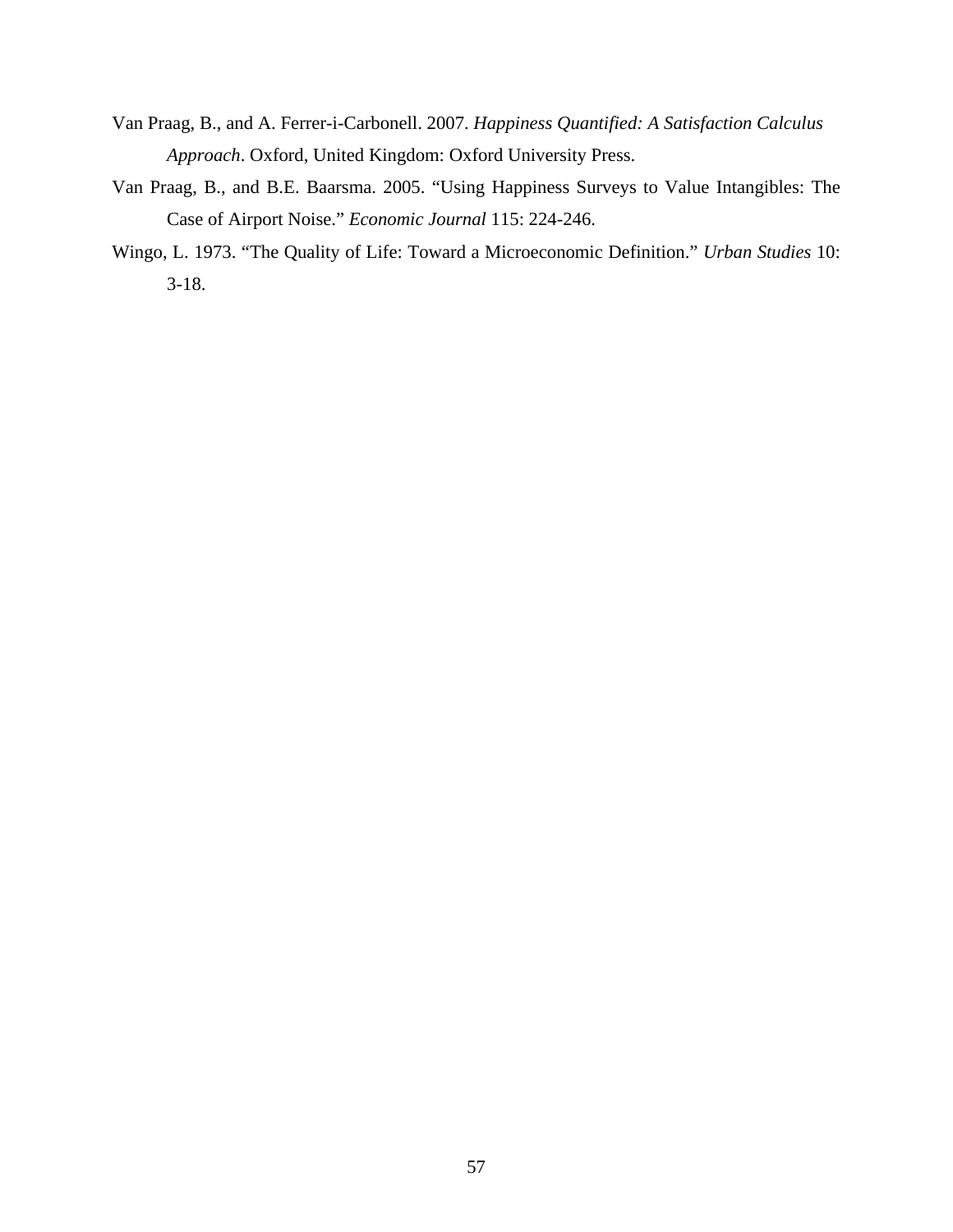

## **APPENDIX 1: MAP 1**

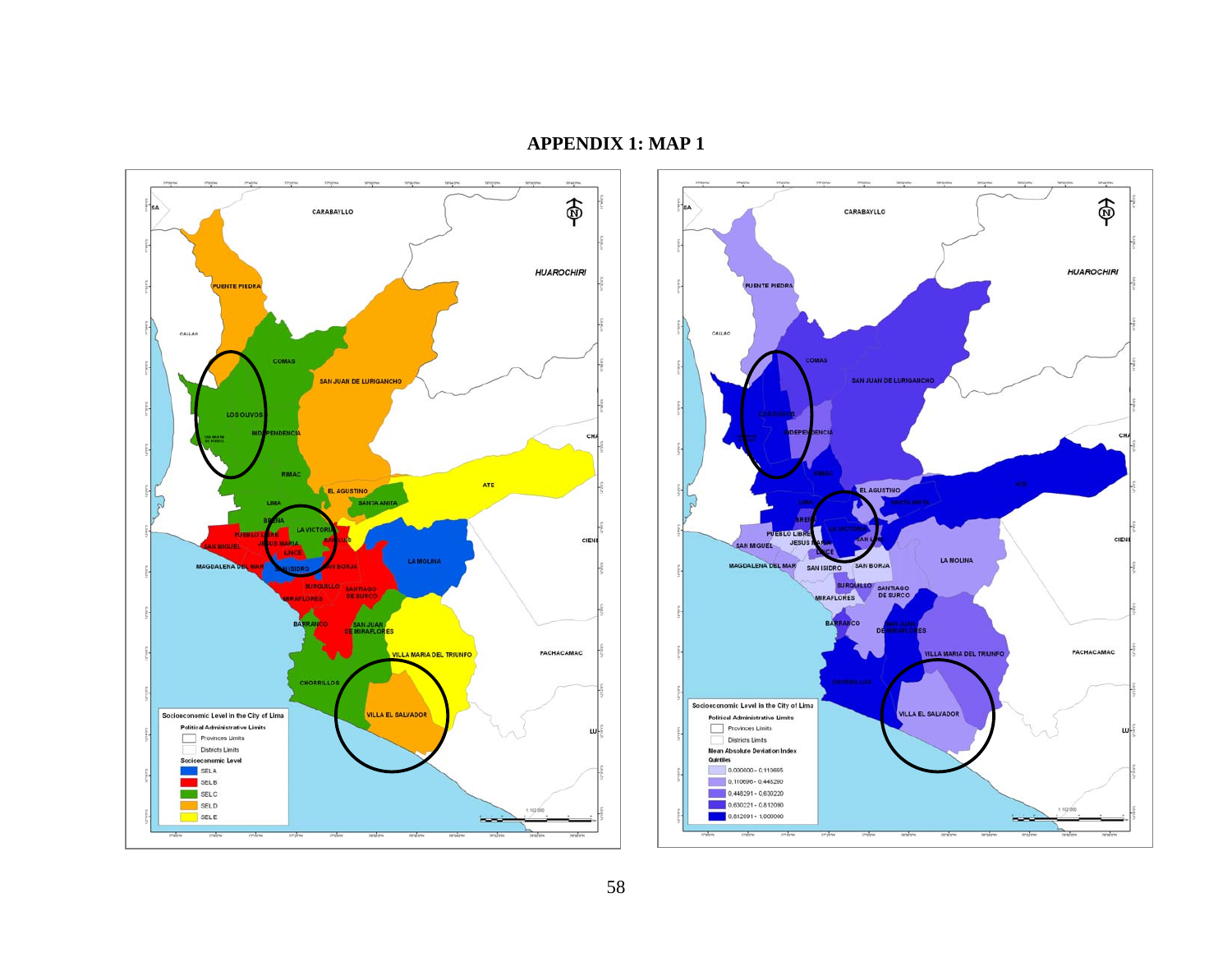| Descriptive statistics for some variables of the survey |                              |                 |               |                 |                |          |             |
|---------------------------------------------------------|------------------------------|-----------------|---------------|-----------------|----------------|----------|-------------|
|                                                         | La<br>Los<br><b>Villa El</b> |                 |               |                 |                |          |             |
|                                                         | <b>Total</b>                 | <b>Victoria</b> | <b>Olivos</b> | Salvador        | <b>NSE A-B</b> | NSE C    | <b>NSED</b> |
| <b>QOL</b> dimensions                                   |                              |                 |               |                 |                |          |             |
| Income                                                  | 5.293                        | 5.746           | 4.955         | 5.178           | 6.224          | 5.704    | 4.544       |
|                                                         | (2.195)                      | (1.967)         | (2.180)       | (2.354)         | (1.802)        | (2.066)  | (2.219)     |
| Infrastructure                                          | 5.71                         | 5.955           | 5.587         | 5.589           | 7.047          | 6.007    | 4.944       |
|                                                         | (2.404)                      | (2.361)         | (2.361)       | (2.481)         | (1.877)        | (2.332)  | (2.378)     |
| Health                                                  | 5.413                        | 5.399           | 5.383         | 5.455           | 5.358          | 5.329    | 5.518       |
|                                                         | (2.074)                      | (2.025)         | (2.045)       | (2.158)         | (2.008)        | (2.045)  | (2.128)     |
| <b>Educational services</b>                             | 6.702                        | 6.881           | 6.385         | 6.852           | 7.682          | 6.785    | 6.363       |
|                                                         | (2.105)                      | (2.211)         | (2.041)       | (2.046)         | (1.902)        | (2.138)  | (2.043)     |
| Safety conditions of the                                |                              |                 |               |                 |                |          |             |
| neighborhood                                            | 3.837                        | 3.801           | 3.766         | 3.945           | 4.200          | 3.678    | 3.884       |
|                                                         | (2.033)                      | (2.147)         | (1.849)       | (2.096)         | (2.214)        | (2.006)  | (1.988)     |
| Cleaning conditions of                                  |                              |                 |               |                 |                |          |             |
| the streets                                             | 3.819                        | 4.254           | 4.365         | 2.835           | 4.200          | 3.880    | 3.622       |
|                                                         | (2.367)                      | (2.362)         | (2.347)       | (2.076)         | (2.334)        | (2.352)  | (2.383)     |
| Parks and green areas                                   | 4.612                        | 4.517           | 5.415         | 3.911           | 5.282          | 4.652    | 4.343       |
|                                                         | (2.296)                      | (2.259)         | (2.120)       | (2.262)         | (2.333)        | (2.270)  | (2.270)     |
| Transportation system                                   | 4.978                        | 3.766           | 5.751         | 5.416           | 4.447          | 4.858    | 5.286       |
|                                                         | (2.307)                      | (2.090)         | (2.249)       | (2.079)         | (2.265)        | (2.291)  | (2.302)     |
| Recreational activities                                 | 3.335                        | 3.342           | 3.817         | 2.85            | 3.624          | 3.333    | 3.240       |
|                                                         | (1.677)                      | (1.683)         | (1.734)       | (1.470)         | (1.748)        | (1.621)  | (1.707)     |
|                                                         | 3.725                        | 3.721           | 3.338         | 4.114           | 3.918          | 3.772    | 3.611       |
| Civil society/trust                                     | (1.982)                      | (2.141)         | (1.821)       | (1.904)         | (1.941)        | (1.936)  | (2.043)     |
|                                                         |                              |                 |               |                 |                |          |             |
| <b>Members</b>                                          |                              | La              | Los           | <b>Villa El</b> |                |          |             |
| characteristics                                         | <b>Total</b>                 | <b>Victoria</b> | <b>Olivos</b> | Salvador        | <b>NSE A-B</b> | NSE C    | <b>NSED</b> |
| Number of members                                       | 4.462                        | 4.473           | 4.438         | 4.475           | 3.918          | 4.547    | 4.556       |
|                                                         | (1.848)                      | (1.929)         | (1.731)       | (1.888)         | (1.649)        | (1.756)  | (1.978)     |
| Sex of respondent                                       | 0.377                        | 0.368           | 0.343         | 0.421           | 0.447          | 0.348    | 0.385       |
|                                                         | (0.485)                      | (0.484)         | (0.476)       | (0.495)         | (0.500)        | (0.477)  | (0.488)     |
| Age of respondent                                       | 42.762                       | 43.612          | 42.403        | 42.272          | 46.459         | 41.532   | 42.817      |
|                                                         |                              |                 |               |                 |                | (13.740) | (14.288)    |
|                                                         | (14.241)                     | (15.496)        | (13.709)      | (13.466)        | (15.140)       |          |             |
| Children between 0 and                                  |                              |                 |               |                 |                |          |             |
| 5                                                       | 0.508                        | 0.562           | 0.458         | 0.505           | 0.341          | 0.566    | 0.504       |
|                                                         | (0.697)                      | (0.766)         | (0.655)       | (0.663)         | (0.628)        | (0.760)  | (0.640)     |
| Children between 6 and                                  |                              |                 |               |                 |                |          |             |
| 18                                                      | 0.997                        | 0.896           | 1.065         | 1.030           | 0.706          | 0.970    | 1.123       |
|                                                         | (1.049)                      | (1.084)         | (1.040)       | (1.022)         | (0.884)        | (1.029)  | (1.103)     |
| Completed secondary                                     |                              |                 |               |                 |                |          |             |
| education                                               | 0.717                        | 0.786           | 0.706         | 0.658           | 0.941          | 0.869    | 0.480       |
|                                                         | (0.451)                      | (0.411)         | (0.456)       | (0.475)         | (0.237)        | (0.338)  | (0.501)     |
| Respondent unemployed                                   | 0.043                        | 0.065           | 0.03          | 0.035           | 0.047          | 0.045    | 0.040       |
|                                                         | (0.202)                      | (0.247)         | (0.170)       | (0.184)         | (0.212)        | (0.207)  | (0.195)     |
|                                                         |                              |                 |               |                 |                |          | (/)         |

## **APPENDIX 2: DESCRIPTIVE STATISTICS**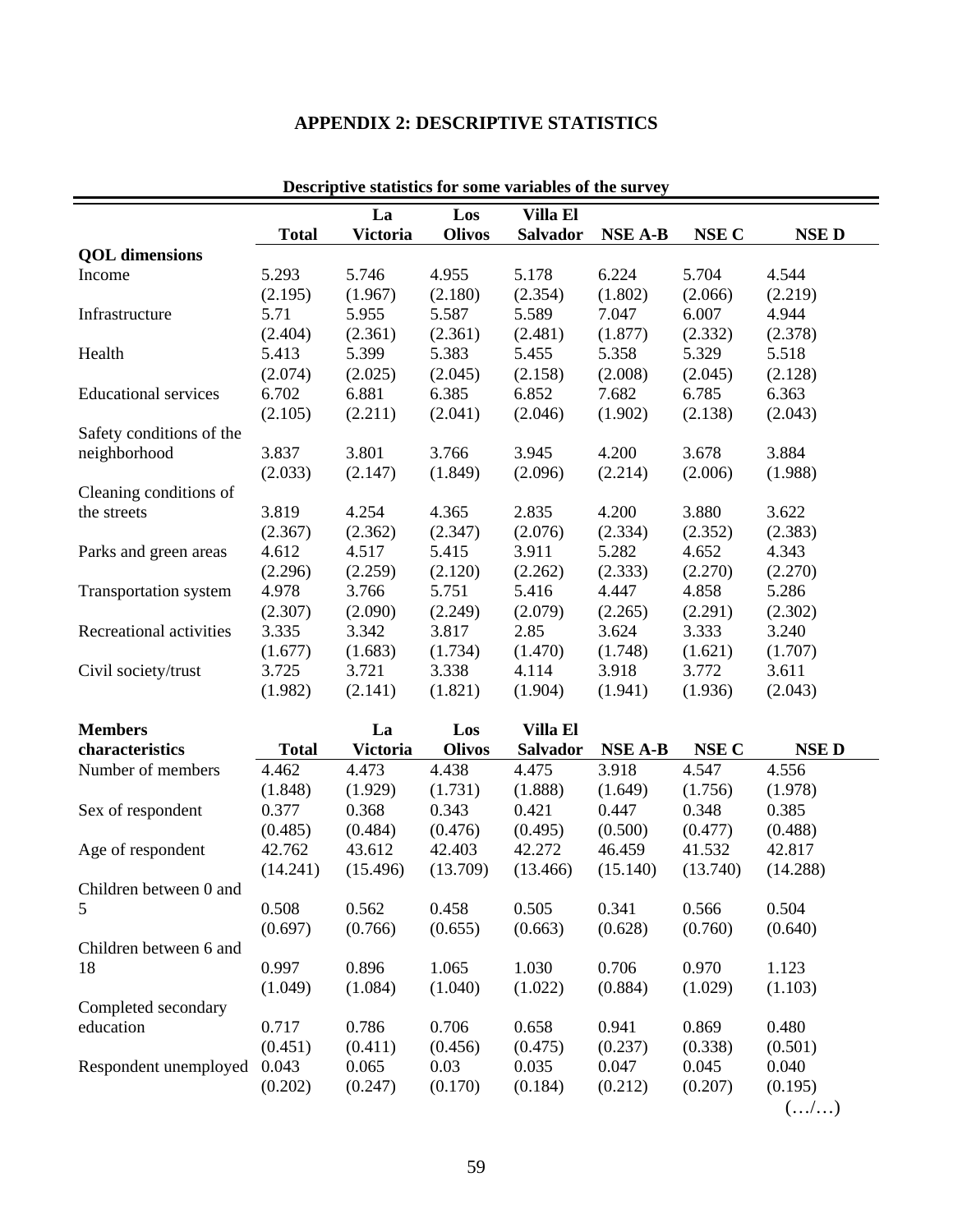|                                            |           |           |           |           |           |           | (/)      |
|--------------------------------------------|-----------|-----------|-----------|-----------|-----------|-----------|----------|
| Family income per                          |           |           |           |           |           |           |          |
| capita                                     | 224.124   | 236.034   | 236.724   | 199.735   | 371.381   | 236.494   | 161.348  |
|                                            | (202.098) | (156.687) | (276.989) | (144.441) | (397.565) | (153.293) | (94.133) |
| Lives on a rented house                    | 0.212     | 0.358     | 0.199     | 0.079     | 0.200     | 0.243     | 0.183    |
|                                            | (0.409)   | (0.481)   | (0.400)   | (0.270)   | (0.402)   | (0.430)   | (0.387)  |
| Water from public                          |           |           |           |           |           |           |          |
| network in the house                       | 0.896     | 0.891     | 0.995     | 0.802     | 0.988     | 0.978     | 0.778    |
|                                            | (0.307)   | (0.313)   | (0.071)   | (0.400)   | (0.110)   | (0.148)   | (0.417)  |
| Walls are made of                          |           |           |           |           |           |           |          |
| appropriate material                       | 0.637     | 0.831     | 0.602     | 0.480     | 0.941     | 0.768     | 0.397    |
|                                            | (0.481)   | (0.375)   | (0.491)   | (0.501)   | (0.237)   | (0.423)   | (0.490)  |
| Roof is made of                            |           |           |           |           |           |           |          |
| appropriate material                       | 0.657     | 0.801     | 0.642     | 0.530     | 0.788     | 0.483     | 0.179    |
|                                            | (0.475)   | (0.400)   | (0.481)   | (0.500)   | (0.411)   | (0.501)   | (0.383)  |
| Hygienic services<br>connected to a public |           |           |           |           |           |           |          |
| network in the house                       | 0.917     | 0.930     | 0.995     | 0.827     | 1.000     | 0.985     | 0.817    |
|                                            | (0.276)   | (0.255)   | (0.071)   | (0.379)   | (0.000)   | (0.122)   | (0.387)  |
| Area built                                 | 89.211    | 87.592    | 98.101    | 82.030    | 127.765   | 91.914    | 73.153   |
|                                            | (58.880)  | (70.377)  | (54.868)  | (48.315)  | (73.358)  | (54.946)  | (50.503) |

|                                                 |              | La              | Los           | <b>Villa El</b> |          |          |             |
|-------------------------------------------------|--------------|-----------------|---------------|-----------------|----------|----------|-------------|
| <b>Health</b>                                   | <b>Total</b> | <b>Victoria</b> | <b>Olivos</b> | <b>Salvador</b> | NSE A-B  | NSE C    | <b>NSED</b> |
| Attends private health                          |              |                 |               |                 |          |          |             |
| centre                                          | 0.113        | 0.144           | 0.109         | 0.084           | 0.224    | 0.142    | 0.044       |
|                                                 | (0.316)      | (0.352)         | (0.313)       | (0.277)         | (0.420)  | (0.351)  | (0.205)     |
| Time which takes to<br>reach the nearest health |              |                 |               |                 |          |          |             |
| centre                                          | 17.2         | 17.09           | 19.493        | 15.03           | 22.353   | 18.670   | 13.905      |
|                                                 | (15.840)     | (11.051)        | (19.155)      | (16.004)        | (17.820) | (16.018) | (14.226)    |
| Respondent gets by car<br>to the nearest health |              |                 |               |                 |          |          |             |
| centre                                          | 0.036        | 0.055           | 0.02          | 0.035           | 0.141    | 0.037    | 0.000       |
|                                                 | (0.187)      | (0.228)         | (0.141)       | (0.184)         | (0.351)  | (0.190)  | (0.000)     |
| Attends health center in                        |              |                 |               |                 |          |          |             |
| the district                                    | 0.735        | 0.701           | 0.637         | 0.866           | 0.506    | 0.708    | 0.841       |
|                                                 | (0.442)      | (0.458)         | (0.482)       | (0.341)         | (0.503)  | (0.456)  | (0.366)     |

|                             |              | La       | Los           | Villa El        |         |         |             |
|-----------------------------|--------------|----------|---------------|-----------------|---------|---------|-------------|
| <b>Educational services</b> | <b>Total</b> | Victoria | <b>Olivos</b> | <b>Salvador</b> | NSE A-B | NSE C   | <b>NSED</b> |
| Children at school          | 1.171        | 1.124    | 1.199         | 1.188           | 0.859   | 1.187   | 1.258       |
|                             | (1.141)      | (1.195)  | (1.118)       | (1.113)         | (0.978) | (1.091) | (1.228)     |
| Children in public          |              |          |               |                 |         |         |             |
| school                      | 0.866        | 0.836    | 0.841         | 0.921           | 0.341   | 0.809   | 1.103       |
|                             | (1.136)      | (1.191)  | (1.098)       | (1.121)         | (0.699) | (1.092) | (1.232)     |
| Children in primary         | 0.548        | 0.567    | 0.542         | 0.535           | 0.447   | 0.554   | 0.575       |
|                             | (0.730)      | (0.760)  | (0.670)       | (0.760)         | (0.664) | (0.715) | (0.767)     |
| Children in secondary       | 0.401        | 0.289    | 0.458         | 0.455           | 0.224   | 0.382   | 0.48        |
|                             | (0.692)      | (0.629)  | (0.754)       | (0.677)         | (0.472) | (0.691) | (0.744)     |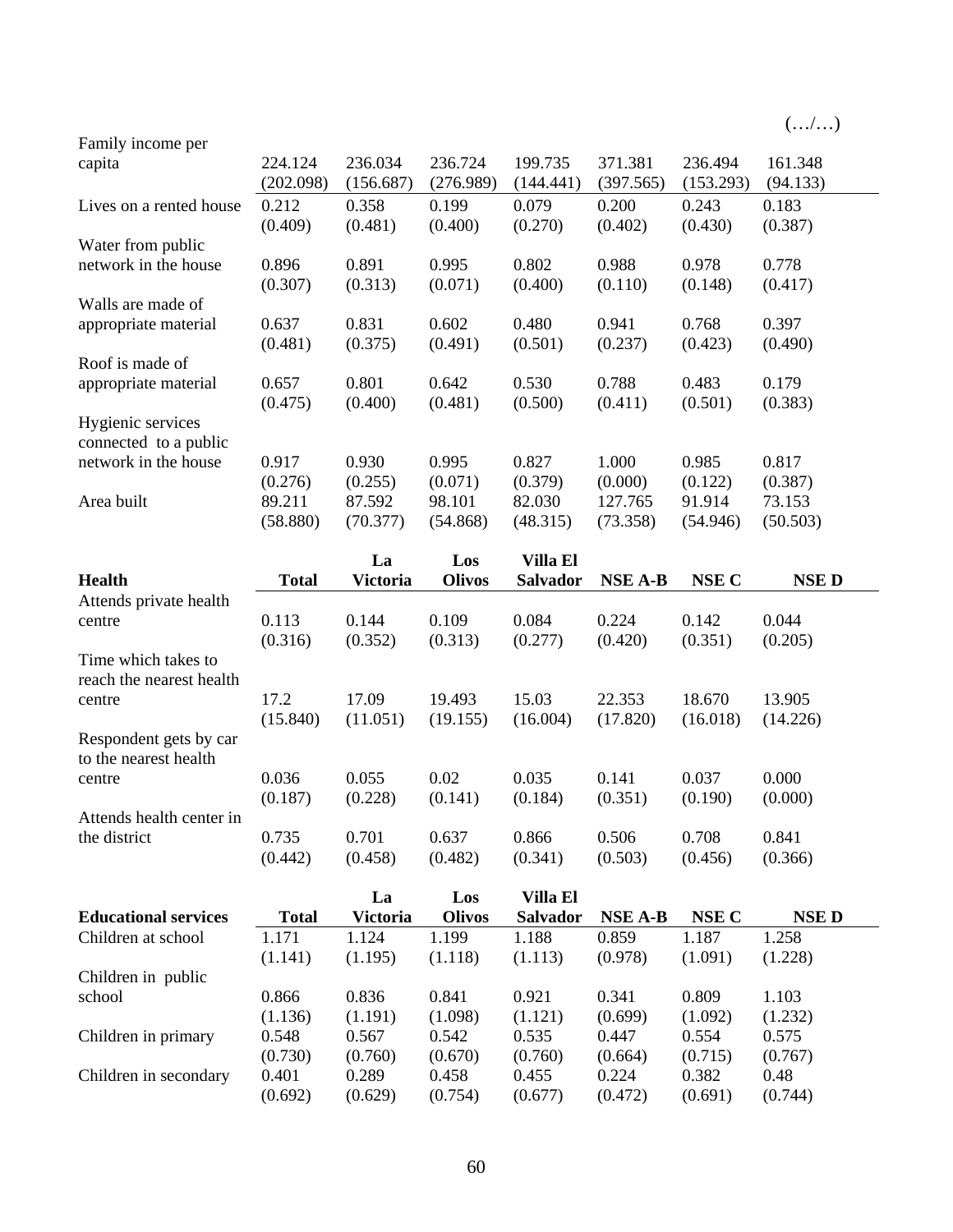|                               |                        |             |               |                 |                |          | (/)                       |
|-------------------------------|------------------------|-------------|---------------|-----------------|----------------|----------|---------------------------|
| Children studying in          |                        |             |               |                 |                |          |                           |
| another district              | 1.018                  | 0.945       | 1.104         | 1.005           | 0.706          | 1.056    | 1.083                     |
|                               | (1.104)                | (1.083)     | (1.142)       | (1.086)         | (0.884)        | (1.087)  | (1.173)                   |
| Safety conditions of the      |                        |             | Los           | <b>Villa El</b> |                |          |                           |
| neighborhood                  | <b>Total</b>           | La Victoria | <b>Olivos</b> | Salvador        | <b>NSE A-B</b> | NSE C    | <b>NSED</b>               |
| Robberies in the              |                        |             |               |                 |                |          |                           |
| neighborhood                  | 15.691                 | 30.164      | 9.760         | 6.662           | 17.012         | 17.826   | 12.901                    |
|                               | (51.155)               | (82.395)    | (21.088)      | (11.824)        | (57.505)       | (54.747) | (44.373)                  |
| Robberies in the houses       | 0.320                  | 0.159       | 0.349         | 0.455           | 0.268          | 0.326    | 0.331                     |
|                               | (0.832)                | (0.505)     | (0.838)       | (1.045)         | (0.546)        | (0.814)  | (0.928)                   |
| Exist drug dealing points     |                        |             |               |                 |                |          |                           |
| in the neighborhood           | 0.394                  | 0.542       | 0.348         | 0.292           | 0.494          | 0.438    | 0.313                     |
|                               | (0.489)                | (0.499)     | (0.477)       | (0.456)         | (0.503)        | (0.497)  | (0.465)                   |
| <b>Cleaning conditions of</b> |                        |             | Los           | Villa El        |                |          |                           |
| the streets                   | <b>Total</b>           | La Victoria | <b>Olivos</b> | Salvador        | <b>NSE A-B</b> | NSE C    | <b>NSED</b>               |
| Trash is picked on a          |                        |             |               |                 |                |          |                           |
| daily basis                   | 0.301                  | 0.881       | 0.025         | 0.000           | 0.565          | 0.363    | 0.147                     |
|                               | (0.459)                | (0.326)     | (0.155)       | (0.000)         | (0.499)        | (0.482v  | (0.355)                   |
| Streets are cleaned on a      |                        |             |               |                 |                |          |                           |
| daily basis                   | 0.205                  | 0.572       | 0.010         | 0.035           | 0.376          | 0.243    | 0.107                     |
|                               | (0.404)                | (0.496)     | (0.100)       | (0.184)         | (0.488)        | (0.430)  | (0.310)                   |
|                               |                        |             |               |                 |                |          |                           |
|                               |                        |             | Los           | <b>Villa El</b> |                |          |                           |
| Parks and green areas         | <b>Total</b>           | La Victoria | <b>Olivos</b> | <b>Salvador</b> | <b>NSE A-B</b> | NSE C    | <b>NSED</b>               |
| Respondent goes to park       |                        |             |               |                 |                |          |                           |
| in the district               | 0.457                  | 0.338       | 0.522         | 0.510           | 0.388          | 0.479    | 0.456                     |
|                               | (0.499)                | (0.474)     | (0.501)       | (0.501)         | (0.490)        | (0.501)  | (0.499)                   |
| Time to the nearest park      | 3.556                  | 2.463       | 3.383         | 4.817           | 2.729          | 3.554    | 3.837                     |
|                               | (6.513)                | (4.849)     | (5.950)       | (8.112)         | (7.751)        | (5.931)  | (6.649)                   |
| Green areas in good           |                        |             |               |                 |                |          |                           |
| condition                     | 0.417                  | 0.473       | 0.597         | 0.183           | 0.635          | 0.472    | 0.286                     |
|                               | (0.494)                | (0.500)     | (0.492)       | (0.387)         | (0.484)        | (0.500)  | (0.453)                   |
| Number of parks               | 408743.6               | 351875.0    | 856955.0      | 19338.0         | 500723.2       | 407309.7 | 379237.9                  |
|                               | $(344673.8)$ $(0.000)$ |             | (0.000)       | (0.000)         | (271201.0)     |          | $(324961.5)$ $(381051.2)$ |
|                               |                        |             | Los           | <b>Villa El</b> |                |          |                           |
| <b>Transport</b>              | <b>Total</b>           | La Victoria | <b>Olivos</b> | Salvador        | <b>NSE A-B</b> | NSE C    | <b>NSED</b>               |
| Works in his district         | 0.489                  | 0.590       | 0.426         | 0.454           | 0.338          | 0.512    | 0.513                     |
|                               | (0.500)                | (0.493)     | (0.496)       | (0.499)         | (0.476)        | (0.501)  | (0.501)                   |
| Time which takes to get       |                        |             |               |                 |                |          |                           |
| at work                       | 33.169                 | 21.208      | 37.016        | 40.745          | 29.081         | 31.528   | 36.244                    |
|                               | (29.689)               | (16.950)    | (28.127)      | (36.380)        | (20.982)       | (27.524) | (33.824)                  |
| Roads in good condition       | 0.391                  | 0.383       | 0.577         | 0.213           | 0.576          | 0.371    | 0.349                     |
|                               | (0.488)                | (0.488)     | (0.495)       | (0.410)         | (0.497)        | (0.484)  | (0.477)                   |
| Sidewalks in good             |                        |             |               |                 |                |          |                           |
| condition                     | 0.351                  | 0.358       | 0.488         | 0.208           | 0.659          | 0.367    | 0.230                     |
|                               | (0.477)                | (0.481)     | (0.501)       | (0.407)         | (0.476)        | (0.483)  | (0.422)                   |
|                               |                        |             |               |                 |                |          | (/)                       |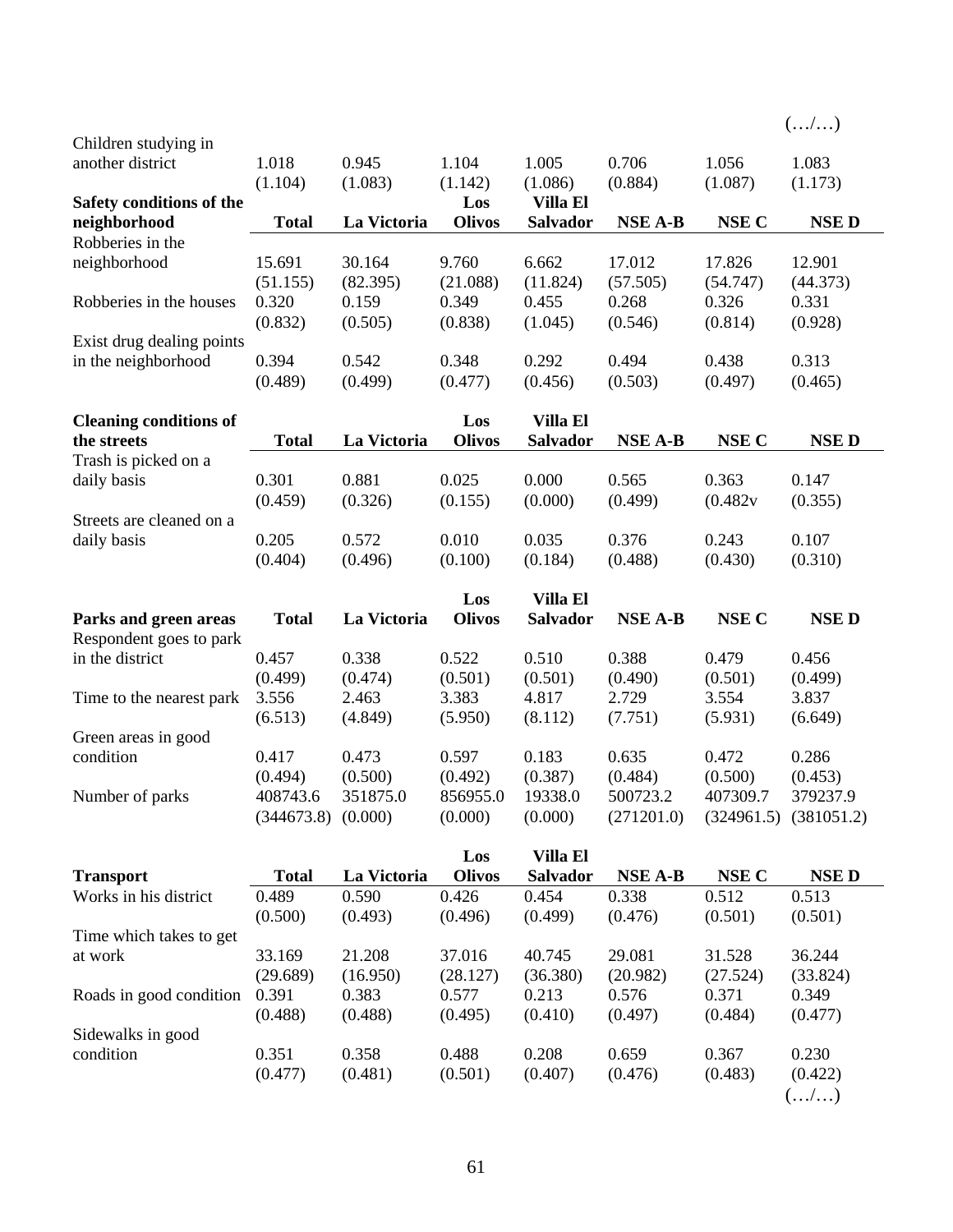|  | $\cdot$ $\cdot$ / | ٠ |  | , |
|--|-------------------|---|--|---|
|  |                   |   |  |   |

| Traffic congestion                                         | 5.060        | 5.280       | 5.390         | 4.510           | 5.450          | 5.130        | 4.860       |
|------------------------------------------------------------|--------------|-------------|---------------|-----------------|----------------|--------------|-------------|
|                                                            | (2.083)      | (1.552)     | (2.417)       | (2.086)         | (1.962)        | (1.970)      | (2.220)     |
|                                                            |              |             |               |                 |                |              |             |
|                                                            |              |             | Los           | <b>Villa El</b> |                |              |             |
| <b>Recreational activities</b>                             | <b>Total</b> | La Victoria | <b>Olivos</b> | Salvador        | <b>NSE A-B</b> | <b>NSE C</b> | <b>NSED</b> |
| Respondent goes to                                         |              |             |               |                 |                |              |             |
| theatre                                                    | 0.071        | 0.104       | 0.050         | 0.059           | 0.200          | 0.067        | 0.032       |
|                                                            | (0.257)      | (0.307)     | (0.218)       | (0.237)         | (0.402)        | (0.251)      | (0.176)     |
| Respondent goes to                                         |              |             |               |                 |                |              |             |
| sport shows                                                | 0.336        | 0.284       | 0.303         | 0.421           | 0.365          | 0.326        | 0.337       |
|                                                            | (0.473)      | (0.452)     | (0.460)       | (0.495)         | (0.484)        | (0.469)      | (0.473)     |
| District-level<br>government offers                        |              |             |               |                 |                |              |             |
| theatre shows                                              | 0.110        | 0.049       | 0.168         | 0.117           | 0.130          | 0.095        | 0.120       |
|                                                            | (0.314)      | (0.216)     | (0.374)       | (0.322)         | (0.338)        | (0.293)      | (0.326)     |
| District-level<br>government offers sport                  |              |             |               |                 |                |              |             |
| shows                                                      | 0.365        | 0.408       | 0.286         | 0.394           | 0.346          | 0.432        | 0.299       |
|                                                            | (0.482)      | (0.493)     | (0.453)       | (0.490)         | (0.479)        | (0.496)      | (0.458)     |
|                                                            |              |             | Los           | <b>Villa El</b> |                |              |             |
| <b>Civilian participation</b><br>Participated in a club or | <b>Total</b> | La Victoria | <b>Olivos</b> | <b>Salvador</b> | <b>NSE A-B</b> | <b>NSE C</b> | <b>NSED</b> |
| association                                                | 0.152        | 0.106       | 0.125         | 0.225           | 0.141          | 0.155        | 0.153       |
|                                                            | (0.359)      | (0.309)     | (0.332)       | (0.418)         | (0.351)        | (0.362)      | (0.361)     |
| Influence on decisions                                     |              |             |               |                 |                |              |             |
| in the district                                            | 4.250        | 4.170       | 4.200         | 4.380           | 4.470          | 4.300        | 4.130       |
|                                                            | (2.086)      | (2.131)     | (2.040)       | (2.090)         | (2.032)        | (2.107)      | (2.081)     |
| Perception about civil<br>participation                    |              |             |               |                 |                |              |             |
| mechanisms                                                 | 3.730        | 3.720       | 3.340         | 4.110           | 3.920          | 3.770        | 3.610       |
|                                                            | (1.982)      | (2.140)     | (1.819)       | (1.903)         | (1.942)        | (1.936)      | (2.042)     |

Standard errors in parenthesis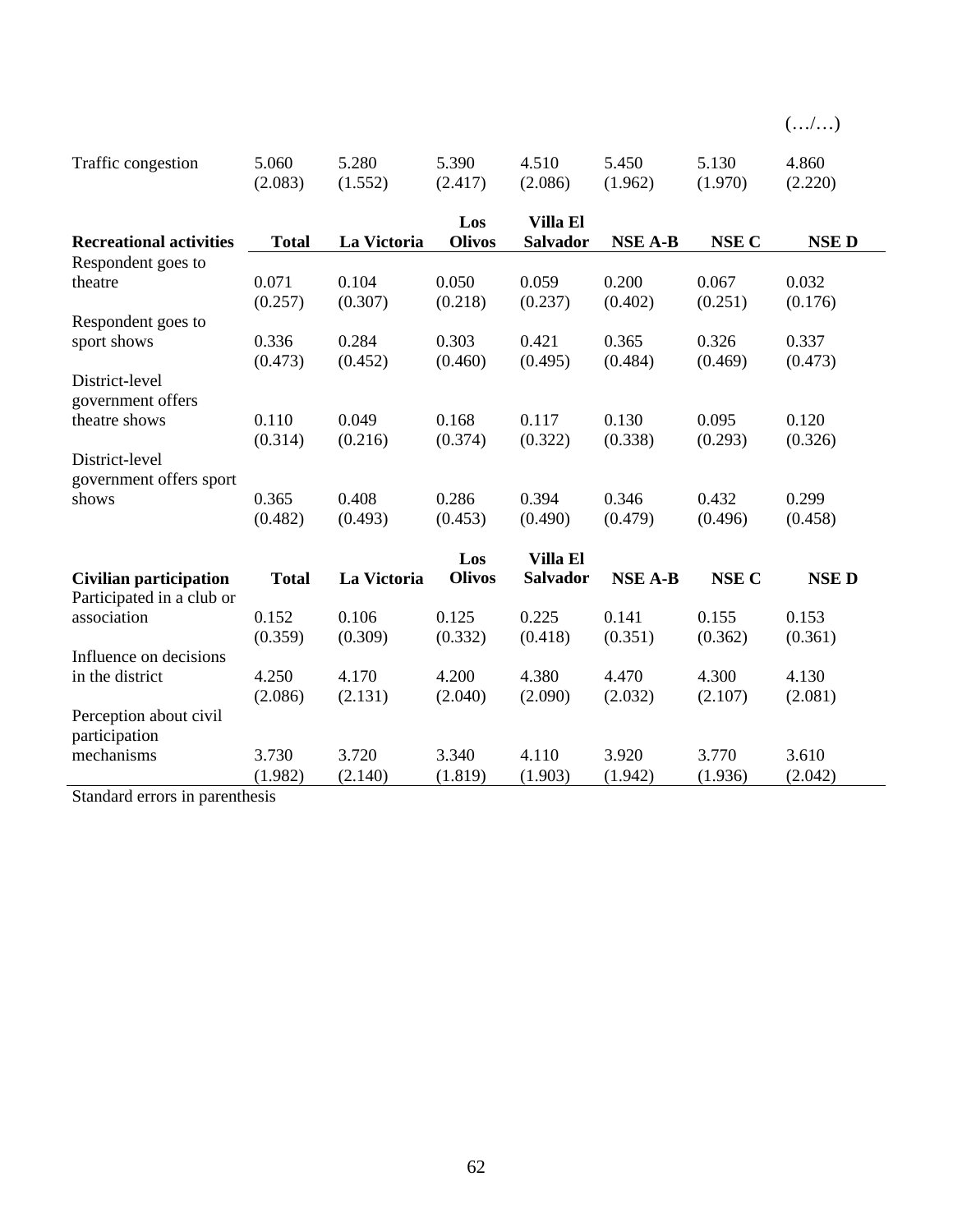## **APPENDIX 3: VARIABLE DEFINITIONS**

| <b>Names and definitions</b>                                                                                                                                                                            |                       |
|---------------------------------------------------------------------------------------------------------------------------------------------------------------------------------------------------------|-----------------------|
| Sex of the respondent (male= $1$ )                                                                                                                                                                      | Dummy variable        |
| Age of respondent                                                                                                                                                                                       | Continuous variable   |
| Age of respondent <sup>2</sup>                                                                                                                                                                          | Continuous variable   |
| If respondent has completed secondary education (yes=1)                                                                                                                                                 | Dummy variable        |
| Number of children among 0 and 5 years in the household                                                                                                                                                 | Continuous variable   |
| Proportion of children among 0 and 5 years in the household, measured                                                                                                                                   | Continuous variable   |
| as log (proportion of children between 0 and $5 + 1$ )                                                                                                                                                  |                       |
| Number of children among 6 and 18 years in the household                                                                                                                                                | Continuous variable   |
| Proportion of children among 6 and 18 years in the household, measured<br>as log (proportion of children between 6 and $18 + 1$ )                                                                       | Continuous variable   |
| Whether respondent has a partner $(yes=1)$                                                                                                                                                              | Dummy variable        |
| Whether respondent is unemployed ( $yes=1$ )                                                                                                                                                            | Dummy variable        |
| Whether respondent is employed (yes=1)                                                                                                                                                                  | Dummy variable        |
| Number of members in the household                                                                                                                                                                      | Continuous variable   |
| Number of people who work as independent workers, measured as log<br>(number of independent workers $+1$ )                                                                                              | Continuous variable   |
| Number of people who work as dependent workers, measured as log<br>(number of dependent workers $+1$ )                                                                                                  | Continuous variable   |
| Rate of economic dependence, defined as the proportion of those who<br>don't provide economic contributions to the household and those who<br>do, measured as $log$ (rate of economic dependence $+1$ ) | Continuous variable   |
| Familiar income per capita, measured as log (familiar income per capita)                                                                                                                                | Continuous variable   |
| Proportion of blocks belonging to the A and B SEL from total of blocks,<br>measured as log (proportion blocks belonging to the A and B SEL from<br>total)                                               | Continuous variable   |
| Whether the person owns his house (yes $=1$ )                                                                                                                                                           | Dummy variable        |
| Whether the person lives on a rented house (yes = 1)                                                                                                                                                    | Dummy variable        |
| Whether the source of water comes from a public network inside the<br>house (yes $= 1$ )                                                                                                                | Dummy variable        |
| Whether the roof of the house is made of appropriate material: concrete<br>or cement armed / coated / painted (yes $= 1$ )                                                                              | Dummy variable        |
| Whether the wall of the house is made of an appropriate material: brick /<br>concrete or brick coated and painted / plating (yes $= 1$ )                                                                | Dummy variable        |
| Whether hygienic services are connected to a public network inside the<br>house (yes $=1$ )                                                                                                             | Dummy variable        |
| Area built (m2)                                                                                                                                                                                         | Continuous variable   |
| Number of rooms                                                                                                                                                                                         | Continuous variable   |
| Whether the respondent attends to private health centre ( $yes=1$ )                                                                                                                                     | Dummy variable        |
| Time, in minutes, which takes to reach the nearest health centre,                                                                                                                                       | Continuous variable   |
| measured as log (time which takes to reach the nearest health centre)                                                                                                                                   |                       |
| Whether respondent gets by car to the nearest health centre $(yes=1)$                                                                                                                                   | Dummy variable<br>(/) |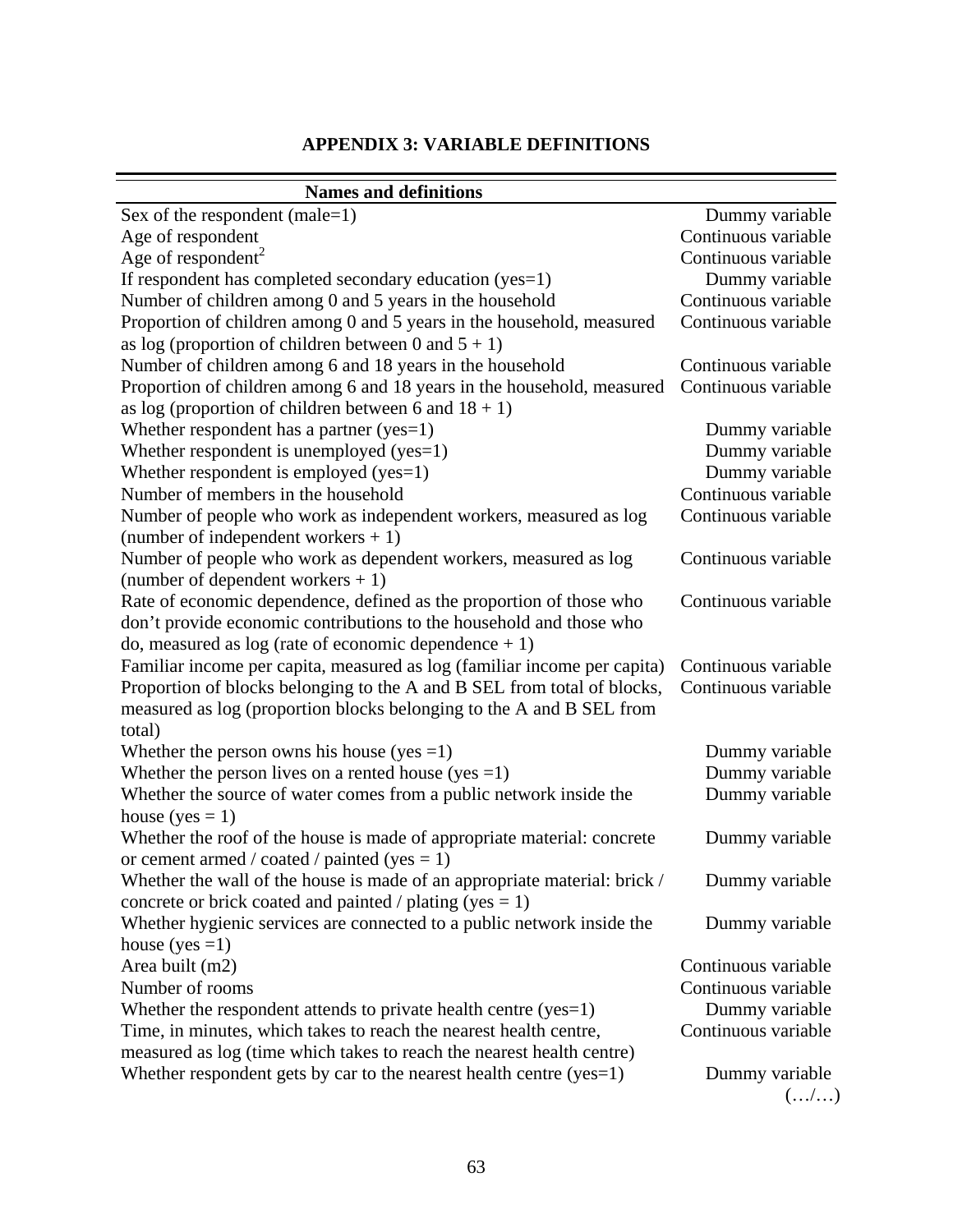|                                                                            | (/)                 |
|----------------------------------------------------------------------------|---------------------|
| Whether health centre is located in district of respondent ( $yes=1$ ),    | Dummy variable      |
| measured as $log$ (attends health center in the district + 1)              |                     |
| Number of health centres in the district, measured as log (Number of       | Continuous variable |
| health centres in the district)                                            |                     |
| Number of children at school                                               | Continuous variable |
| Number of children in public school                                        | Continuous variable |
| Number of children on primary educational level                            | Continuous variable |
| Number of children on secondary educational level                          | Continuous variable |
| Number of children who study in the district, measured as log (number      | Continuous variable |
| of family members studying in the district $+1$ )                          |                     |
| Average transportation time per child in the home, measured as log         | Continuous variable |
| (time to get to school $+1$ )                                              |                     |
| Number of robberies in the neighborhood in the last 12 months              | Continuous variable |
| Number of robberies in the houses in the last 12 months                    | Continuous variable |
| Whether respondent has been victim a theft in the last year (yes=1),       | Dummy variable      |
| measured as $log$ (victim of a theft +1)                                   |                     |
| Whether respondent has been victim of an attempt of robbery in last year   | Dummy variable      |
| $(yes=1)$ , measured as log (victim of attempt of robbery +1)              |                     |
| Whether there exist gangs in the neighborhood (yes=1), measured as log     | Dummy variable      |
| (exist gangs in the neighborhood $+1$ )                                    |                     |
| Whether there exists drug dealing points in the neighborhood (yes=1)       | Dummy variable      |
| Whether trash is collected on a daily basis (yes=1), measured as (trash is | Dummy variable      |
| picked on a daily basis $+1$ )                                             |                     |
| Whether trash is collected at least inter-daily (yes=1)                    | Dummy variable      |
| Whether streets are cleaned on a daily basis (yes=1), measured as          | Dummy variable      |
| (streets are cleaned on a daily basis $+1$ )                               |                     |
| Whether streets are cleaned at least inter-daily (yes=1)                   | Dummy variable      |
| Whether sidewalks and roads are clean                                      | Dummy variable      |
| Whether respondent goes to park in the district (yes=1)                    | Dummy variable      |
| Time, in minutes, which takes to go to the nearest park, measured as log   | Continuous variable |
| (time to the nearest park $+1$ )                                           |                     |
| Perception of interviewer about quality of green areas, measured as log    | Dummy variable      |
| (green areas in good condition $+1$ )                                      |                     |
| Number of parks, measured as (number of parks)                             | Continuous variable |
| Whether respondent works in his district ( $yes=1$ )                       | Dummy variable      |
| Time, in minutes, which takes to go to work                                | Continuous variable |
| Whether respondent gets by car at work (yes=1), measured as log            | Dummy variable      |
| (respondents gets at work by $car + 1$ )                                   |                     |
| Time, in minutes, which takes to the nearest bus stop, measured as log     | Dummy variable      |
| (time to the nearest bus stop $+1$ )                                       |                     |
| Whether roads are in good condition ( $yes=1$ )                            | Dummy variable      |
| Whether sidewalks are in good condition $(yes=1)$                          | Dummy variable      |
| Level of traffic congestion (high $level=10$ )                             | Continuous variable |
| Flatten roads (m2), measured as $log$ (flatten roads +1)                   | Continuous variable |
|                                                                            | (/)                 |
|                                                                            |                     |